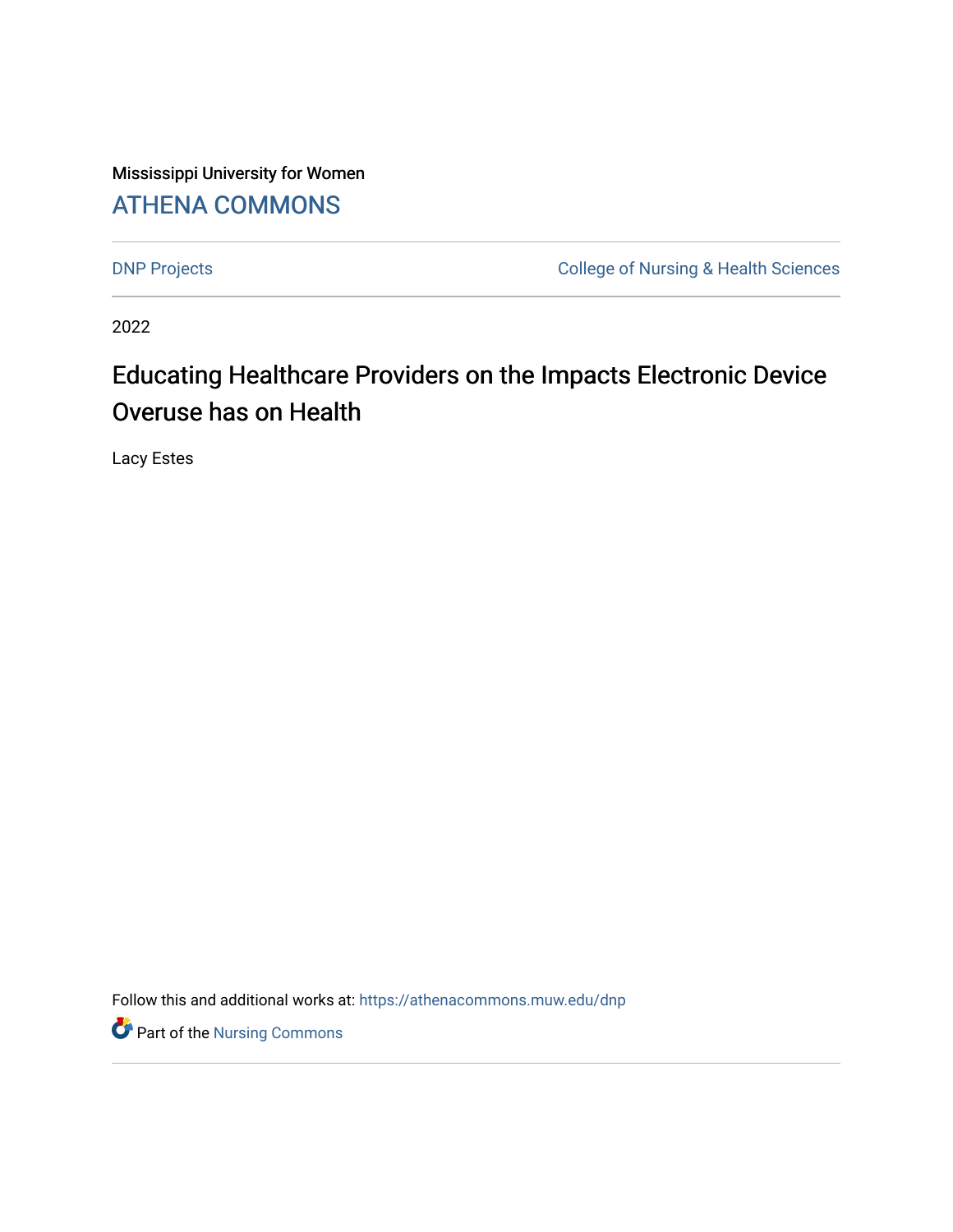Educating Healthcare Providers on the Impacts Electronic

Device Overuse has on Health

Lacy Estes

Mississippi University for Women

April 12, 2022

A DNP Project submitted to the faculty of the College of Nursing in partial fulfillment of the requirements for the degree of Doctor of Nursing Practice in the graduate college at Mississippi University for Women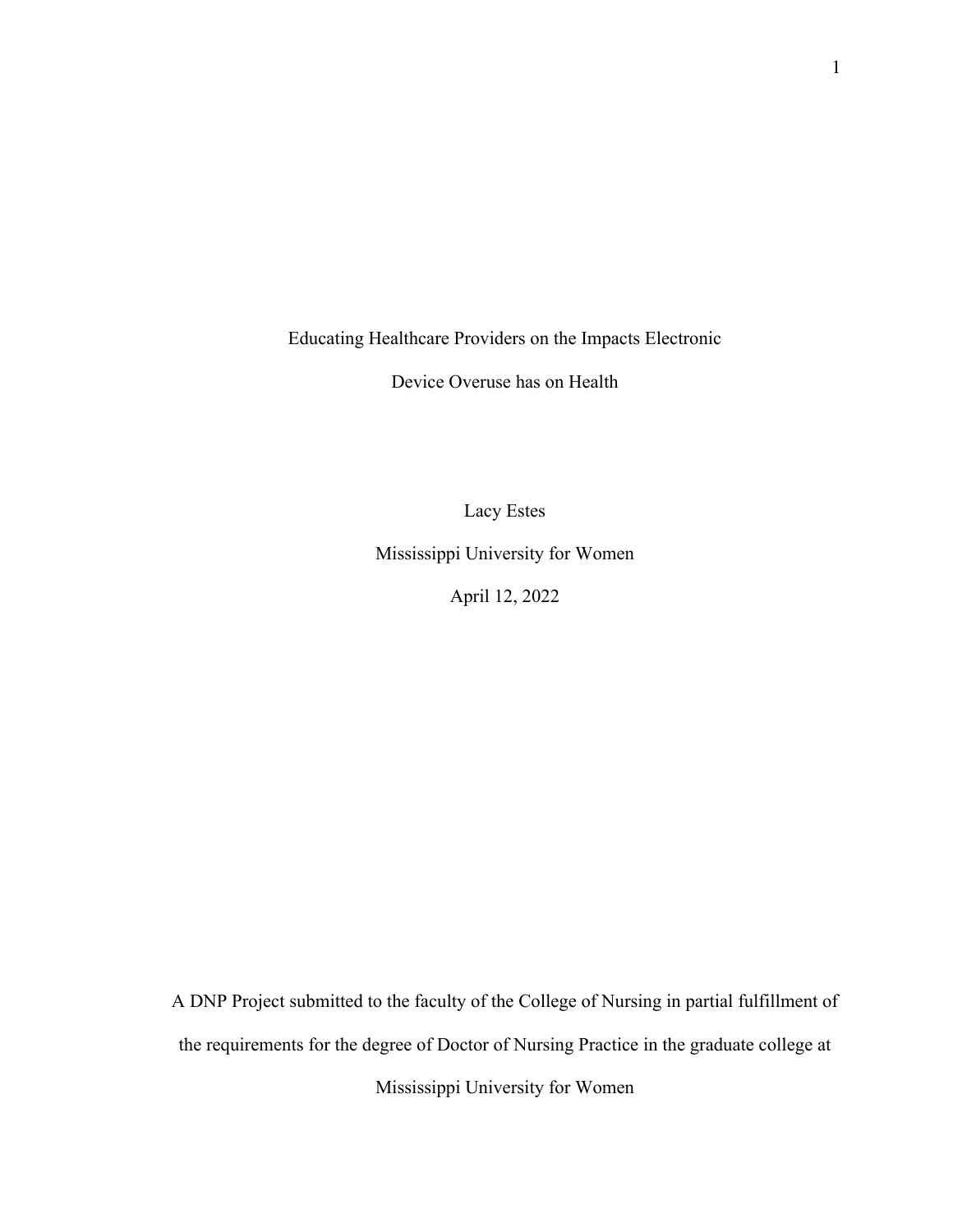Copyright © 2022 Lacy Estes

All rights reserved. No part of this work may be reproduced, stored in a retrieval system, or transmitted, in any form or by any means, electronic, mechanical, photocopying, recording or otherwise, without author's prior written permission.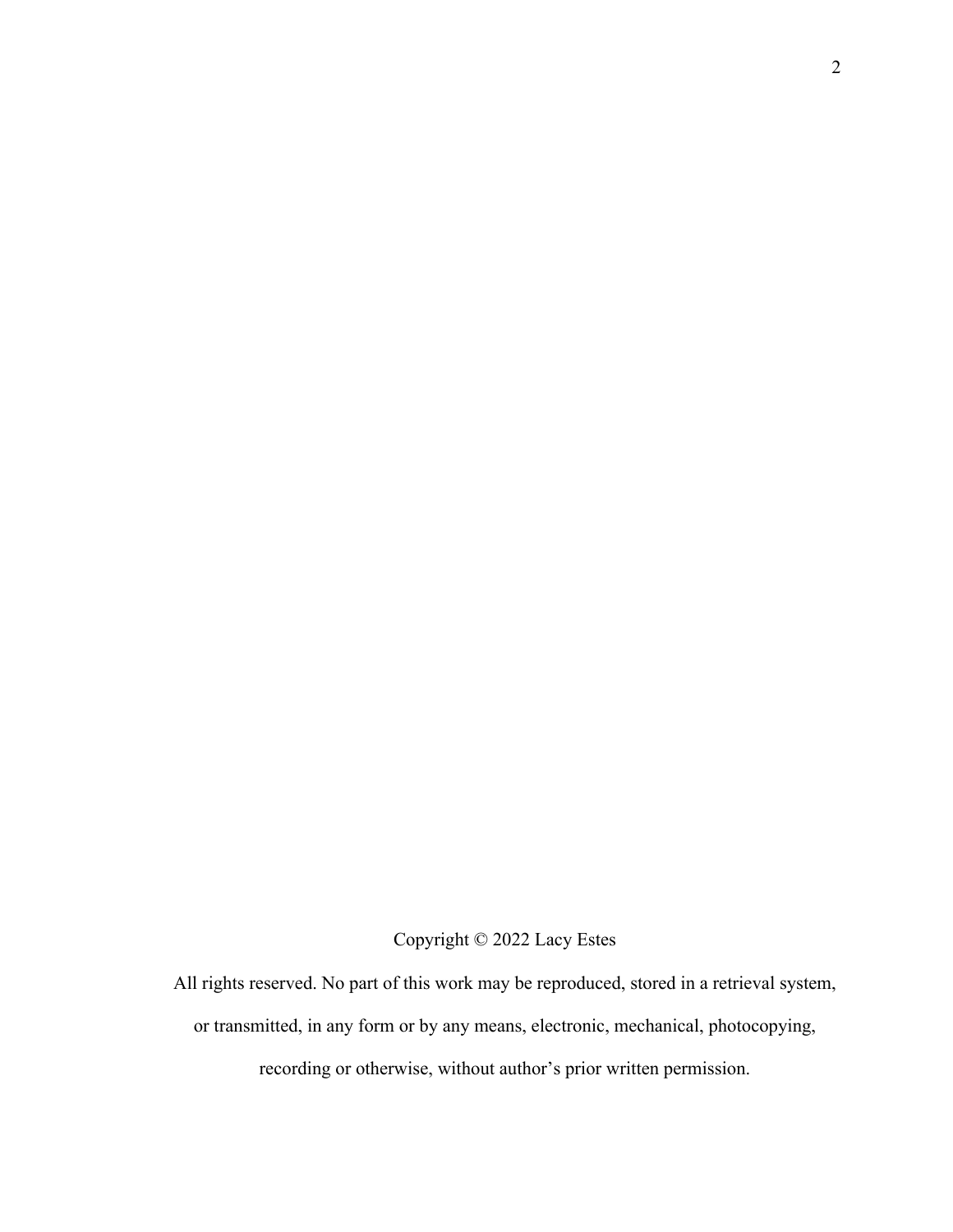Graduate Committee Approval

The Graduate Committee of Lacy Estes hereby approves her research project as meeting partial fulfillment of the requirements for the Degree of Doctor of Nursing Practice

Date: \_\_\_\_\_\_\_\_\_\_\_\_\_\_\_\_\_\_\_ Approved: \_\_\_\_\_\_\_\_\_\_\_\_\_\_\_\_\_\_\_\_\_\_\_\_\_\_\_

**Chair** 

Approved:

Director of Graduate Studies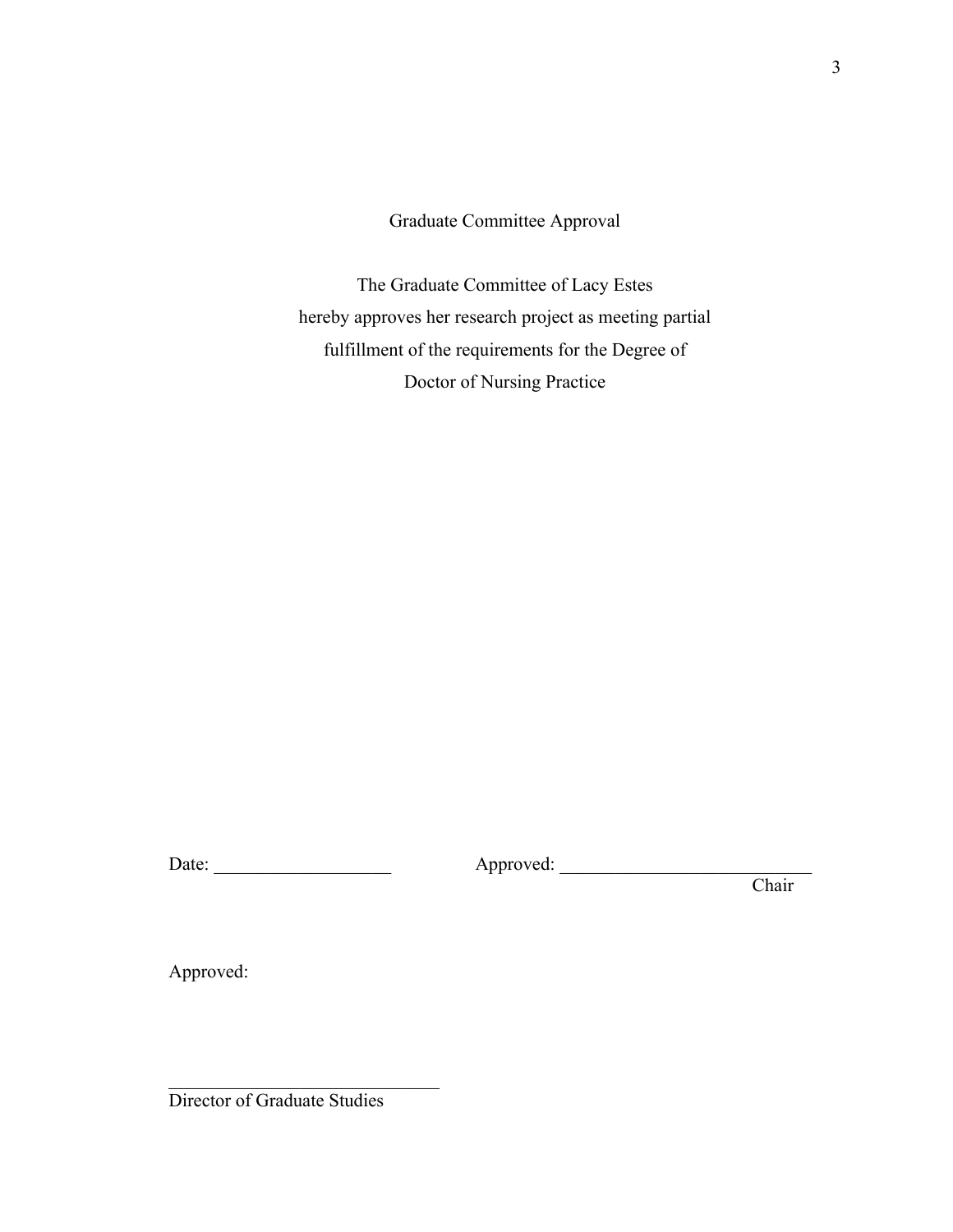# Educating Healthcare Providers on the Impacts Electronic Device Overuse has on Health Lacy Estes, MSN, APRN, FNP-c Mississippi University for Women, 2022 Supervising Faculty: Dr. Alena Groves

## **Abstract**

Healthcare concerns develop from various external mechanisms that impact health. Overtime it has been witness that such mechanisms can include the food we consume, environmental hazards, lack of activity, chronic exposure to carcinogens, and even natural parts of the eco system such as bacteria or virus. Electronic devices have evolved over the past century and can be contaminates of health. They decrease physical activity times, limit face-to-face communication, and may interfere with mental health. As technology continues to evolve limitations and safe use should be well understood to decrease the negative impact electronic devices may have on health. Electronic device overuse associated health risks have been overlooked and understudied in the medical community (Poznyak, 2018). Gaps have been identified in the knowledge of providers with the associations of electronic device overuse, screenings for overuse, and ways to reduce exposure (Hill et al., 2019). Once providers are educated and made aware of the impacts, only then can they begin to understand the impact electronic overuse may have on their health.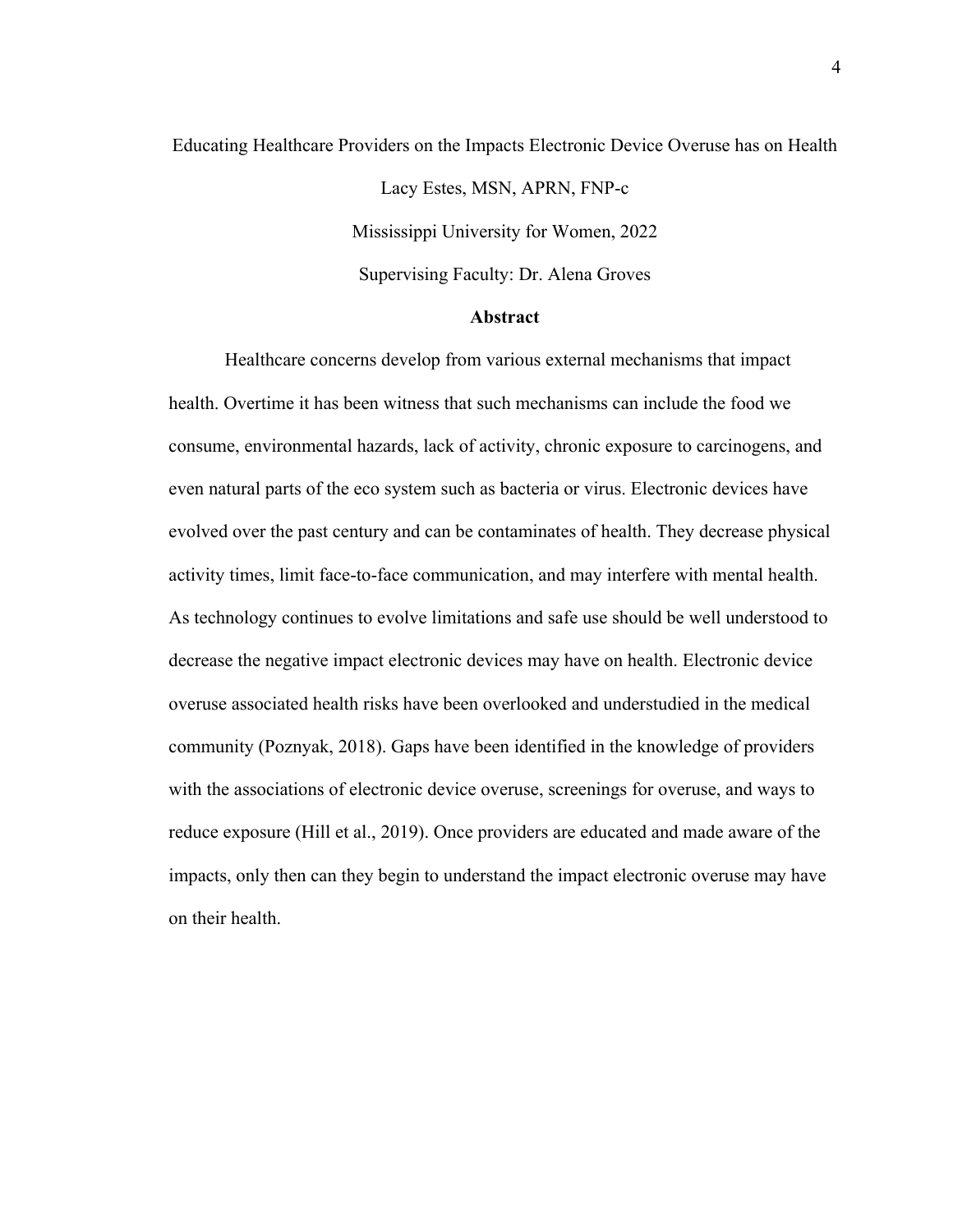#### **Dedication**

I would like to dedicate this project to my husband and family. They have supported me endlessly through my journey to obtain my Doctor of Nursing Practice. To my loving husband, I appreciate you always encouraging me to pursue my dreams. You have always been my number one fan. To my eldest daughter Ainsley, thank you for always encouraging me to continue going no matter how many times I wanted to give up. To my baby Sadie Beth, thank you for accepting my sideway cuddles on those late nights when I took my computer to bed with us. To my father, thank you for always believing in me. You always knew what to say to give me my second wind. To my sweet in-laws, your prayers and faith gave me strength through the toughest days. To you all, I could have never done this without your love, support, and encouragement. You all sacrificed so much so I could to achieve this. I love you all so much and will never forget your help through this chapter of my life.

To my classmates, this has been an amazing whirlwind of a tribulation, but the end is in sight. The lord brought us all together for a reason. We have walked through this chapter together and I am so grateful to have met you all. Our paths have all crossed and for a moment in time we have a shared experience that we will never forget. I wish you all the best throughout life and your career. Now let's wrap this up in blue and white with a stroll down the long blue line one last time.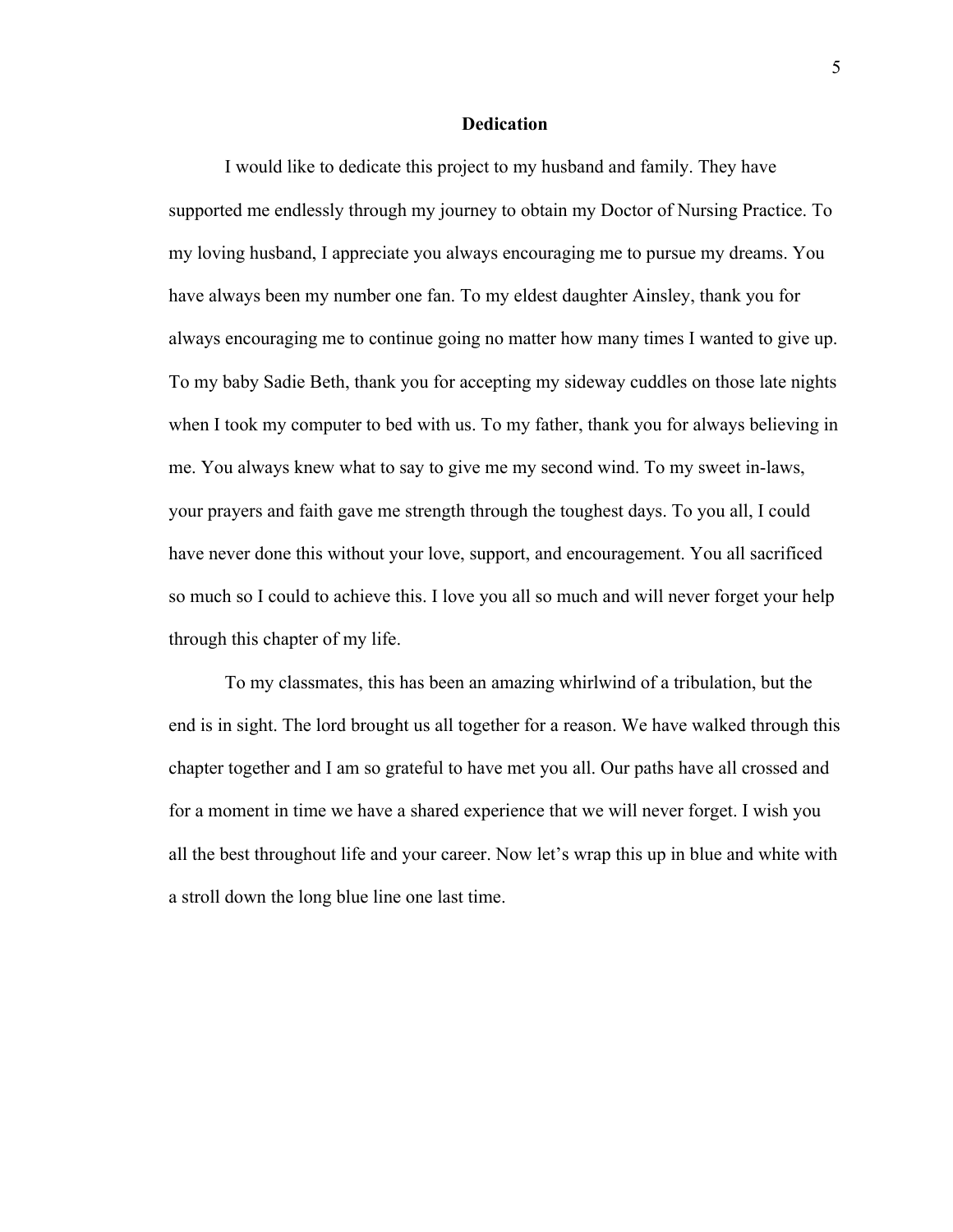# **Table of Contents**

| Educating Healthcare Providers on the Impacts Electronic Device Overuse has on Health |
|---------------------------------------------------------------------------------------|
|                                                                                       |
|                                                                                       |
|                                                                                       |
|                                                                                       |
|                                                                                       |
|                                                                                       |
|                                                                                       |
|                                                                                       |
|                                                                                       |
|                                                                                       |
|                                                                                       |
|                                                                                       |
|                                                                                       |
|                                                                                       |
|                                                                                       |
|                                                                                       |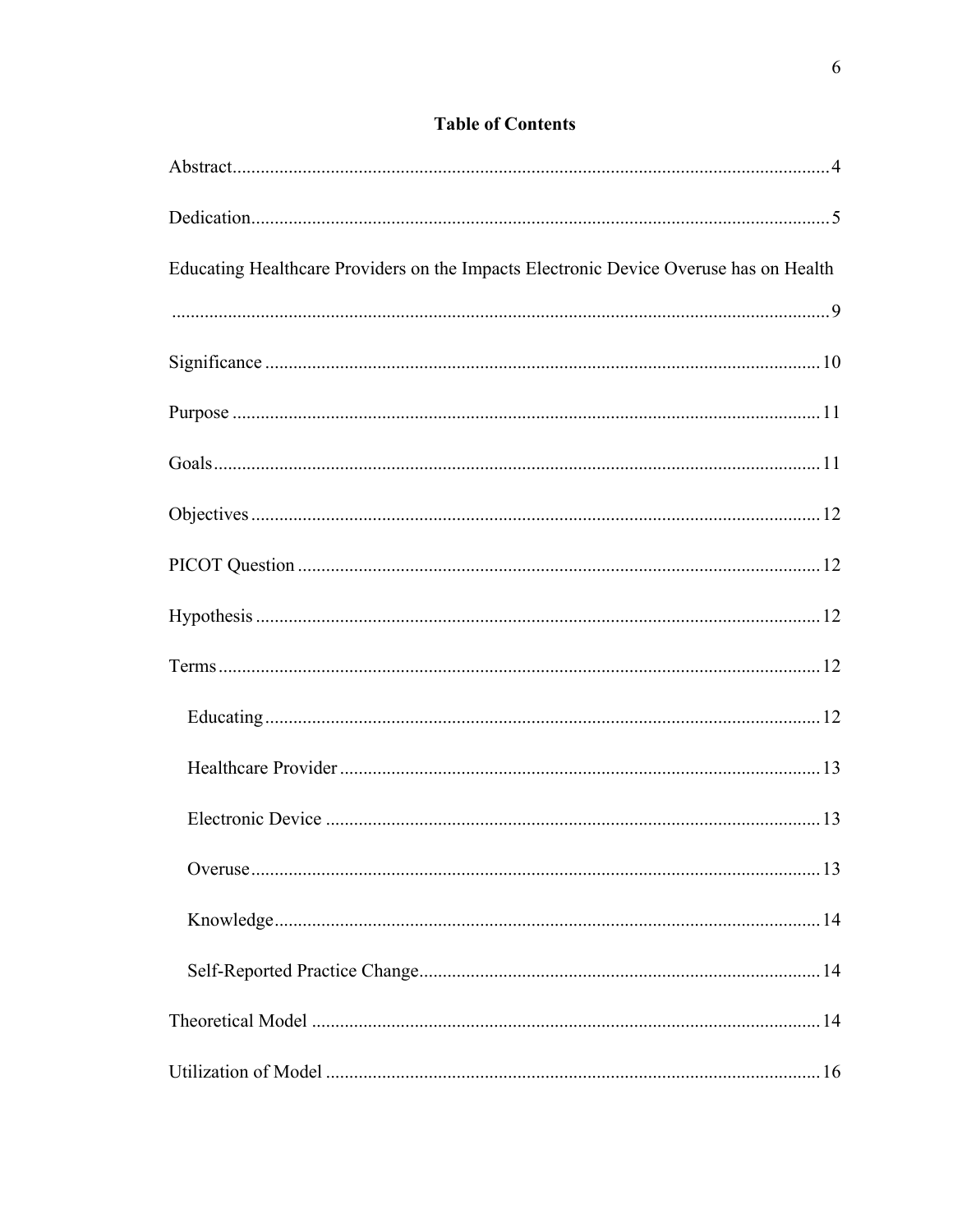| Research Questions: Will educating Healthcare Providers on the impact electronic |
|----------------------------------------------------------------------------------|
|                                                                                  |
|                                                                                  |
|                                                                                  |
|                                                                                  |
|                                                                                  |
|                                                                                  |
|                                                                                  |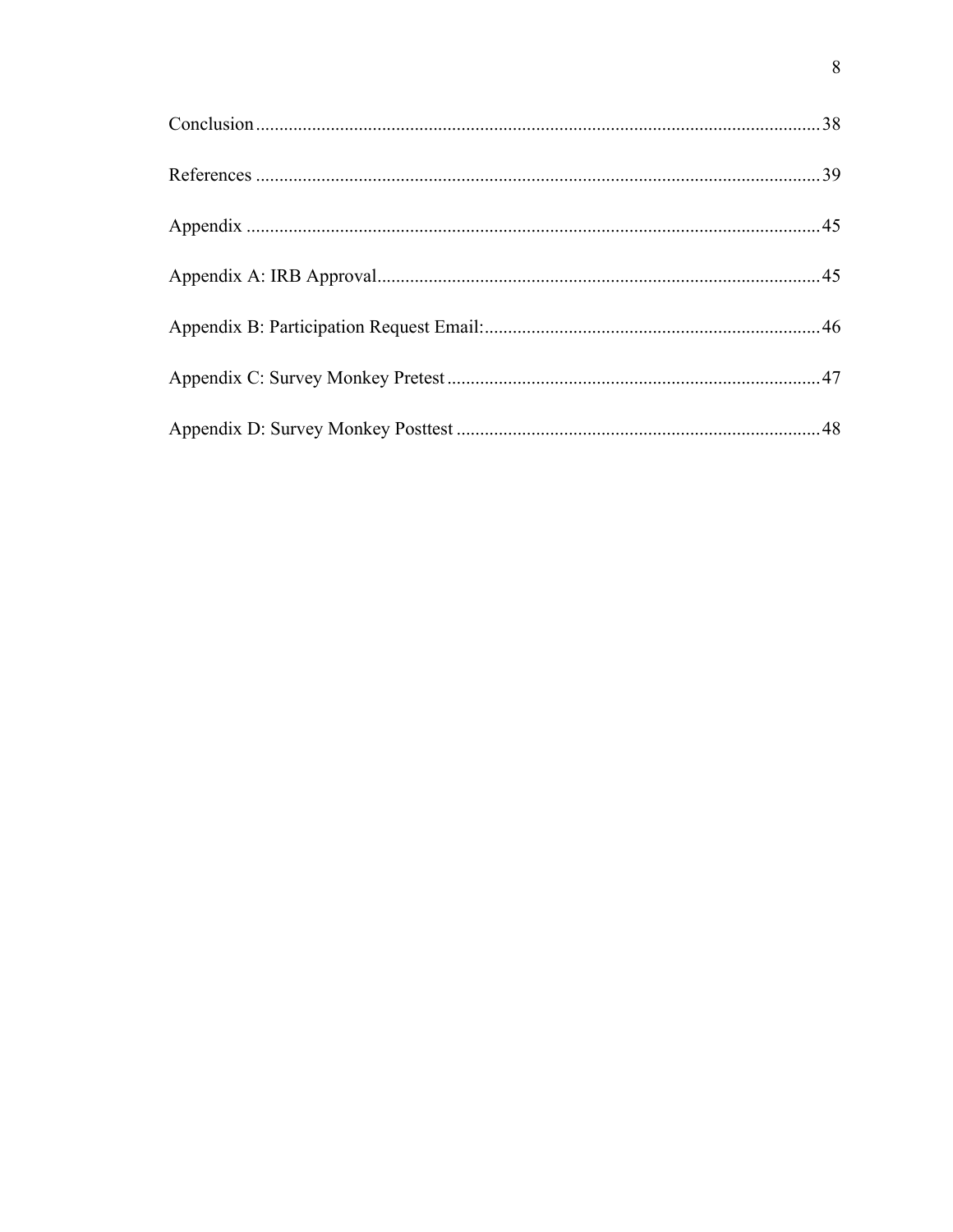# **Educating Healthcare Providers on the Impacts Electronic Device Overuse has on Health**

Electronic devices have been identified as having addictive properties since 1977, when Marie Winn coined the catch phrase "Plug-in Drug." Winn's essay described increasing reports of television screen time in American homes. Since Winn's striking honesty, boldly proclaiming television having, "robbed children of their normal opportunities to talk, play and do," more psychologists have begun speaking on the effects of electronic devices (Winn, 1978, Chapter 1). Winn so passionately advocated for families to turn off televisions and get back to basic interaction. Not only have electronic devices became a part of everyday life, but with the introduction of the internet and world wide web, such devices have become even more attractive to consumers and users. Another noteworthy advancement was made shortly after a psychologist by the name of Kimberly Young proposed Internet Use Disorder be classified and treated in the 4th edition of *Diagnostic and Statistical Manual of Mental Disorders* with her seminal paper in 1996 (Young, 2009). Both Young and Winn were able to associate psychological, mental, and social problems with electronic devices or internet usage.

One emergence neither Young nor Winn could predict was the development of the smart phone. The smart phone combined two addictive properties into one device: handheld mobile unit gaming and internet usage. With mass production, electronic devices are more affordable than ever before. The accessibility to such products like smartphones, mobile internet devices, social media, gaming systems, and computers has expanded communication, knowledge attainment and entertainment to a constant availability. Ninety-six percent of all Americans now own cellphones, with 81% of those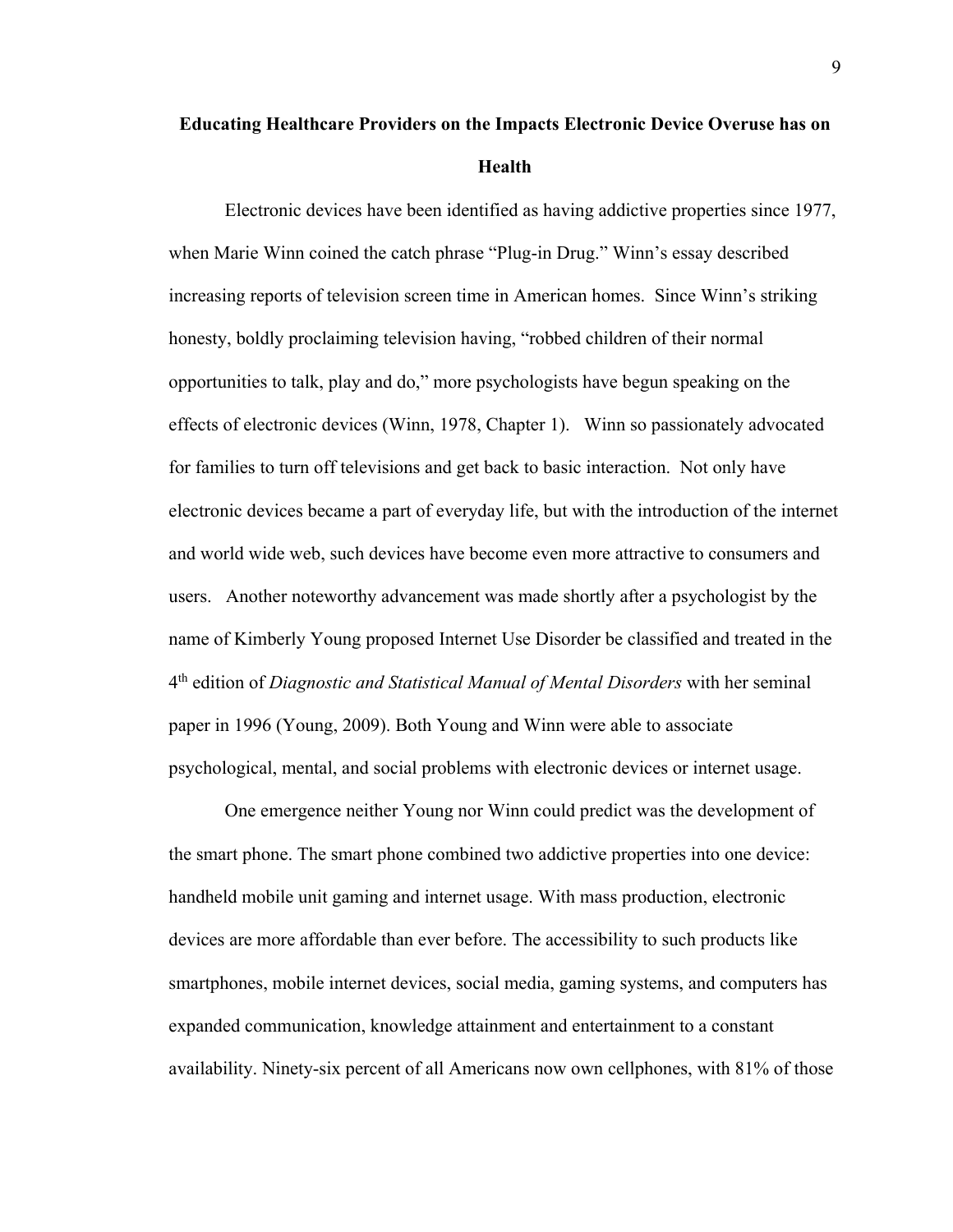cellphones being deemed smart phones due to their capabilities to access the internet (Pew Research Institute, 2019a). Home internet usage of American adults has increased from 50% to 90% from 2000-2019 (Pew Research Institute, 2019b). Social media platform usage has grown the most in the 18-39 year-old age group, from 7% in 2006 to 90% as of 2019 (Pew Research, 2019c). Americans now average seventeen hours per day interacting with electronic devices (Mobile Phones, Society, & Culture, 2020). An even more astonishing report concludes the first age of interaction with an electronic device is prior to two-years-old (Pew Research Center, 2020) To add significance to the problem, all of these statistics were recorder in a pre-covid era.

#### **Significance**

Historically, national suicide and self-harm rates among teens and pre-teens have been stable until 2010. Since 2010, national suicide and self-harm rates have been consistently on the rise (Curtin, 2020). Mental health instability has correlated very close to the rising trend in social media, smart phones, and internet use (Twenge, 2020). Mental health is not the only category of health affected, but physical effects of electronic device use have been investigated as well. Over 26 physical complaints have been identified that can correlate to increase use of electronic devices including neck, shoulder, and cervical spine strains, just to name a few (Tegtmeier, 2017). Subsequent conditions that can be linked to electronic device over use include inattention (Ward et al., 2017), anxiety (Clayton et al., 2015), ADHD (Ra et al., 2018), behavioral issues in pediatrics (Nathanson & Beyens, 2016), depression, isolation, and loneliness (Öztekin & Öztekin, 2020), no mobile device phobia (Bhattacharya, Bashar, Srivastava, & Singh, 2019), smartphone addiction (Hawi & Samaha, 2017), obesity (Tripathi & Mishra, 2029), and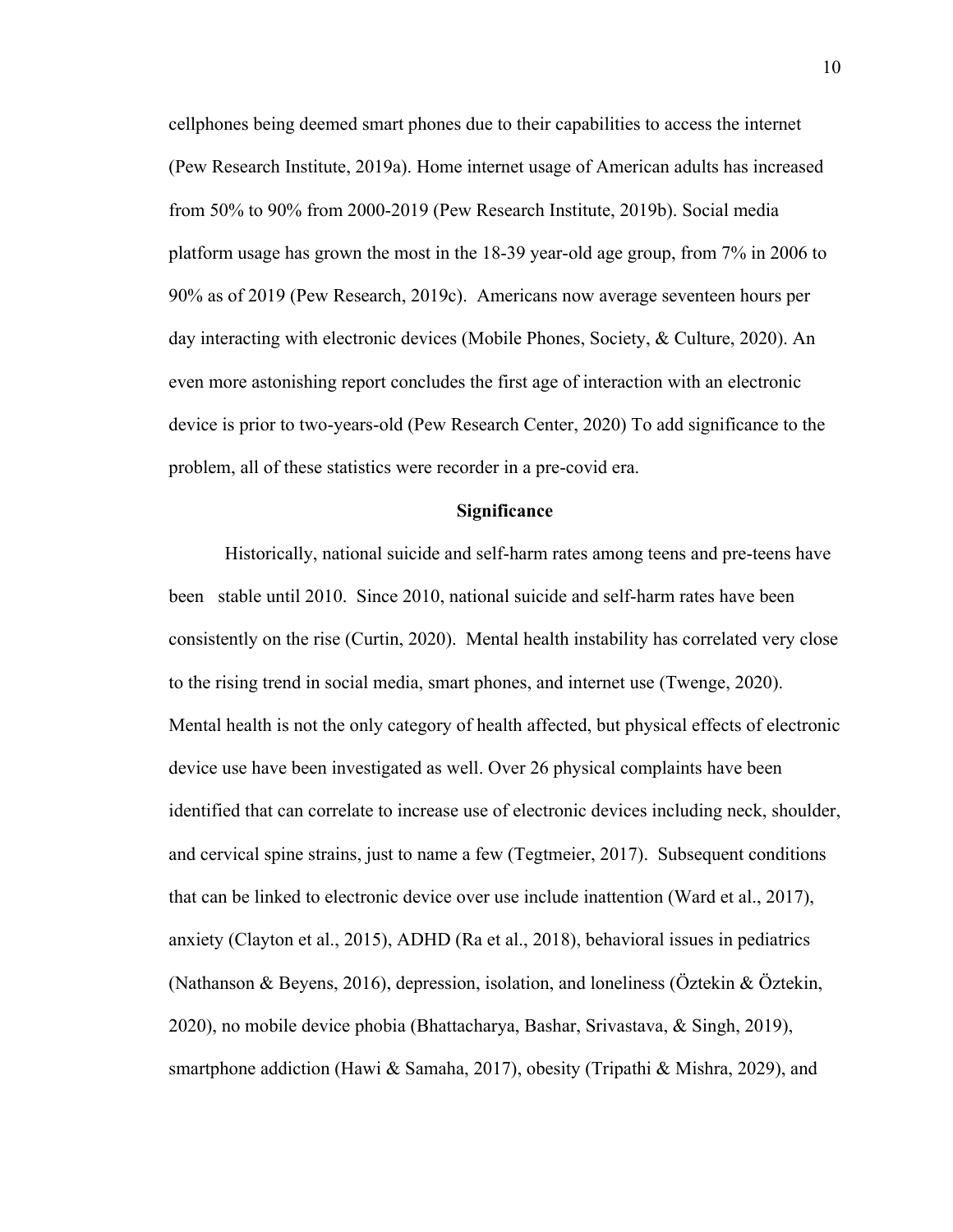insomnia (Boonluksiri, 2018). Electronic device overuse affects those of all ages. It has even been linked to poor speech articulation with increase screen time (The Hanen Centre, n.d.). When a common practice has been identified in poor health outcomes across the lifespan, change must be pursued.

#### **Purpose**

As healthcare has transitioned from treatment of illness to health promotion and prevention, healthcare providers are called upon to help decrease exposure to at risk behavior. Previous researchers have identified poor health outcomes associated with electronic device overuse. It is because of this, that health care providers must educate patients and parents of patients on these harmful effects across the lifespan. Electronic device overuse associated health risks have been overlooked and understudied in the medical community (Poznyak, 2018)(Clay, 2018). Gaps have been identified in the knowledge of healthcare providers in electronic device overuse. This includes acknowledging the age in which overuse begins to affect health (Hill et al., 2019). Raising awareness will challenge providers to examine their knowledge and educational efforts on the health risks associated with electronic device overuse and promotion of safe electronic use across the lifespan.

#### **Goals**

The goal is to reach at least 50 healthcare providers in Mississippi and offer in person or digital educational sessions on the impacts of electronic device overuse on health. Raising awareness may prompt providers to examine their knowledge, screenings practices and educational efforts on the adverse effects of electronic device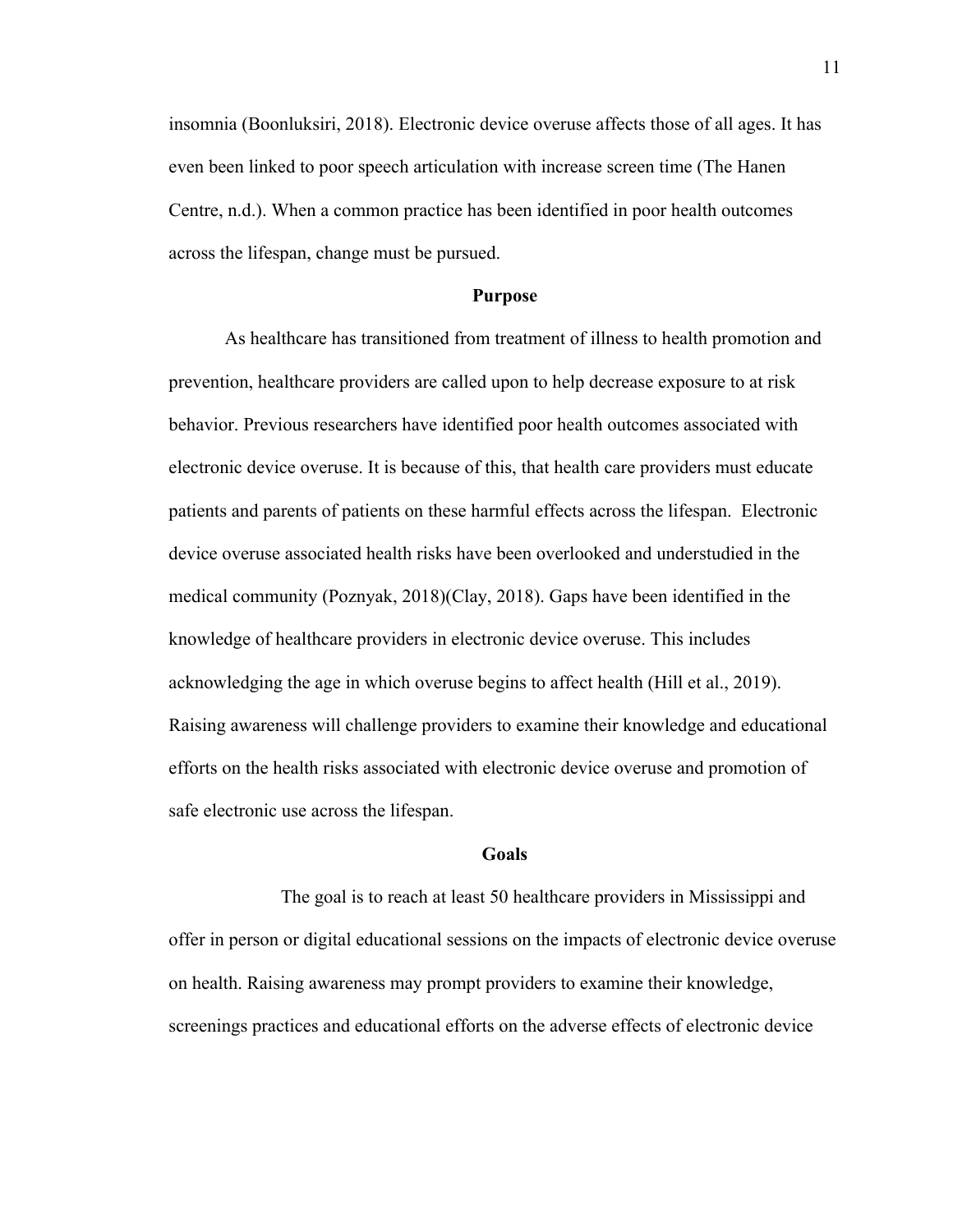overuse as well as promoting safe electronic device use for their patients and communities.

### **Objectives**

- 1. Pre-test of healthcare providers for knowledge deficits related to the impacts of electronic device overuse has on health.
- 2. Educate providers on the impacts electronic device overuse has on health.
- 3. Introduce educational material and action plans for implementation of safe electronic device use across the lifespan.
- 4. Introduce screening tools for providers to use that will help in identify at risk populations
- 5. Reevaluate knowledge, education efforts and screening practices to trend a practice change among providers with post-test score correlations.

#### **PICOT Question**

Will educating Healthcare Providers on the impact electronic device overuse has on health prompt a self-reported practice change, and improve provider knowledge?

### **Hypothesis**

Raising awareness will prompt providers to examine their knowledge, screenings, and educational efforts on the adverse effects of electronic device overuse and safe electronic use promotion across the lifespan.

## **Terms**

## **Educating**

*Theoretical-* "give intellectual, moral, and social instruction to (someone, especially a child), typically at a school or university (Merriam-Webster, n.d.-b)."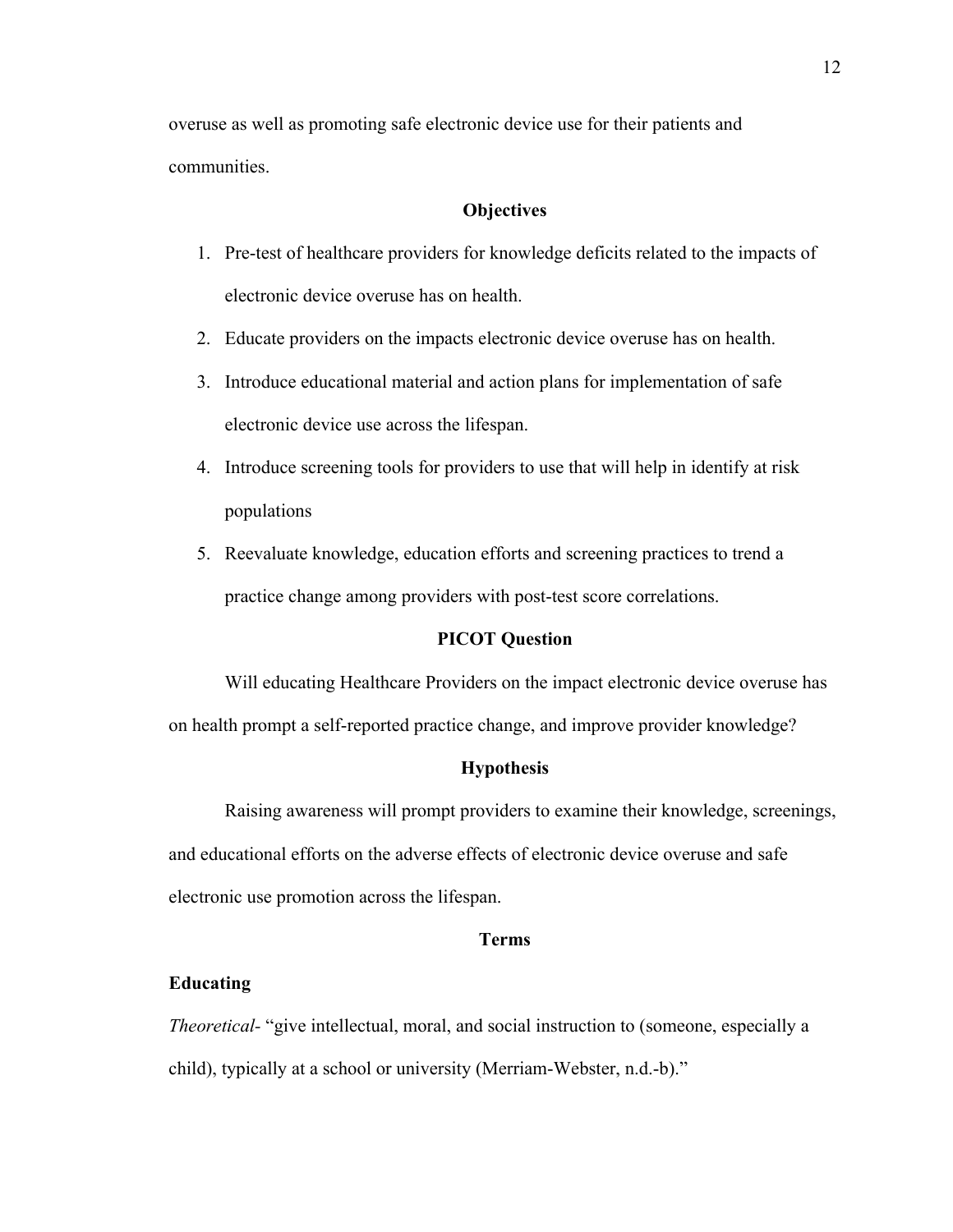*Operational-* presenting a healthcare provider with a PowerPoint presentation on the impacts electronic device overuse has on the health of an individual.

### **Healthcare Provider**

*Theoretical-* "a provider of services (as defined in section 1861(u) of the Act, 42 U.S.C.  $1395x(u)$ , a provider of medical or health services (as defined in section 1861(s) of the Act,  $42$  U.S.C. 1395 $x(s)$ ), and any other person or organization who furnishes, bills, or is paid for health care in the normal course of business (Legal Information Institute, 2013)." *Operational-* A Medical doctor, Doctor of Osteopathic Medicine, Physician's Assistant, or Nurse Practitioner that actively practices in the state of Mississippi.

#### **Electronic Device**

*Theoretical-* "A device that accomplishes its purpose controlling the flow of electrons applied to digital electronics, analog electronics, microelectronics, optoelectronics, or integrated circuits (IGI Global, n.d.)."

*Operational-* A device that electronically provides entertainment or grasp users attentions with digital or electronic screens. Examples include tables, laptop computers, desk top computers, smart phones, cellular phones, smart televisions, video game consoles and handheld gaming devices.

#### **Overuse**

*Theoretical-* "to use (something) too much; to use (something) excessively or too frequently (Merriam-Webster, n.d.)."

*Operational-* The amount of use of an electronic device that creates detrimental effects on health. This can vary by age, gender, profession, and type of usage.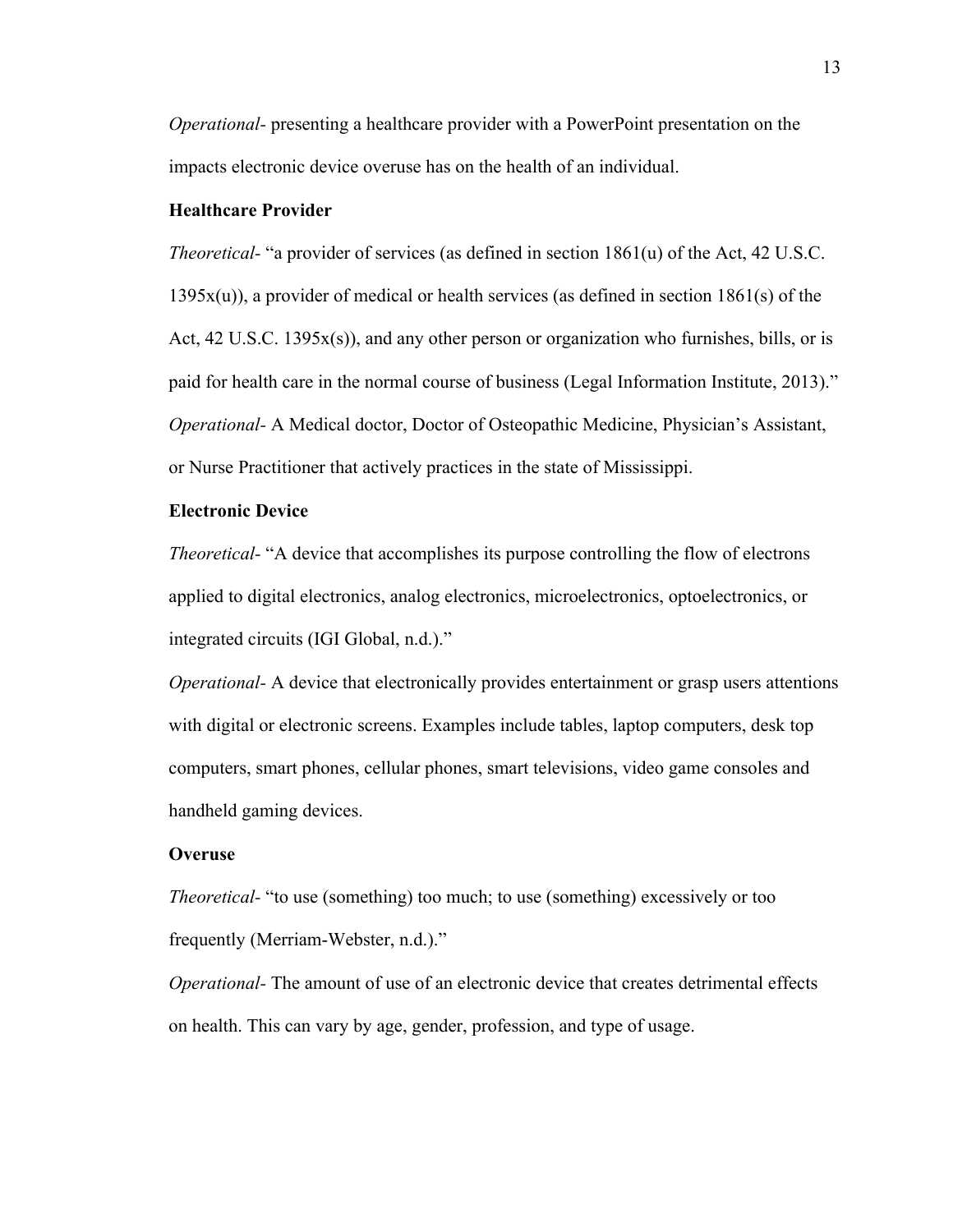## **Knowledge**

*Theoretical-* "acts, information, and skills acquired by a person through experience or education, the theoretical or practical understanding of a subject (Merriam-Webster, n.d. a)."

*Operational-* the act of retaining the information presented in the educational Power Point based on the impacts of electronic device overuse has on health and how to screen and prevent overuse in a healthcare providers population serviced.

#### **Self-Reported Practice Change**

*Theoretical-* "Is a complex, collaborative and generally trans-disciplinary process that uses the best available evidence to improve health care and health (Gawlinski & Rutledge, 2008)."

*Operational-* a provider responding to evidenced-based practice of electronic device overuse by increasing knowledge bases where deficits are acknowledged, implementing screening practices where they lack, and providing education regarding safe electronic use across all lifespans a provider may service.

### **Theoretical Model**

Prochaska and Velicer's (1997) in a smoking cessation study, evaluated the process of change utilizing multiple change theories. They discovered that participants utilized different stages of The Change Theory, at different times during the cessation process. Utilizing previous change theories and incorporating newly discovered steps of their own, prompted the formation of *The Transtheoretical Model of Health Behavior*. The core constructs were identified as *precontemplation, contemplation, preparation, action, maintenance,* and *termination*.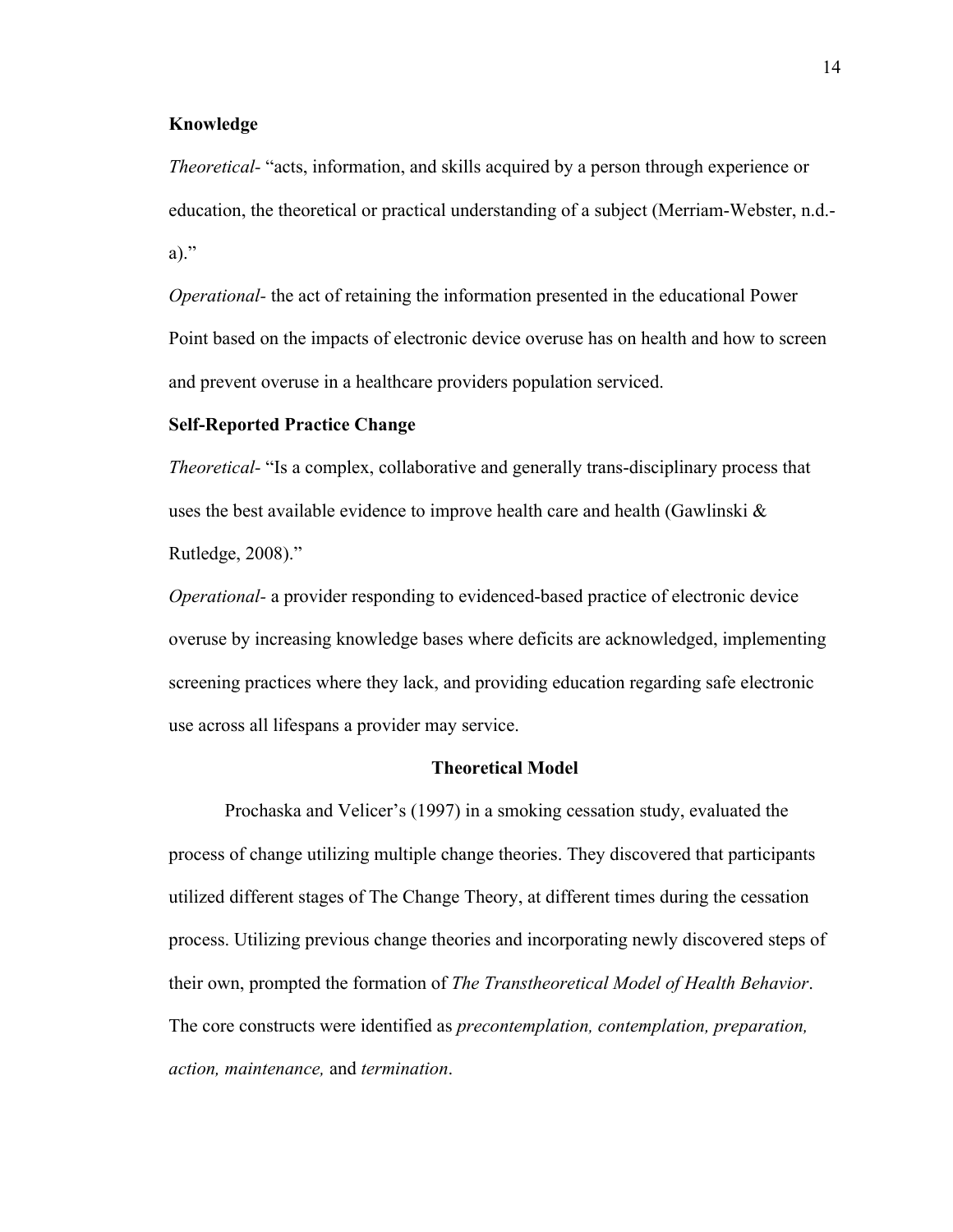The *precontemplation stage* is a stage that identifies if a patient has no desire to change or are uninformed about the need for change. The next step identifies *contemplation* as the stage in which a person is intending to change within a given time period. They now are exposed to the benefits or potential harm caused by not inducing change. Next is the *preparation stage*. People in *preparation* have a plan to take immediate action to promote the change needed. The *action stage* follows *preparation*. In the *action stage*, people make "specific overt modifications in their lifestyles" to promote the establishment of change (Prochaska & Velicer, 1997, p. 39). After *action* has been taken, the *maintenance stage* is follows with a person continually working towards a goal and away from the behavior being changed. At this point a person can then *relapse* or progress to a stage called *termination*. *Relapse* is entered when temptation overcomes, and the behavior is demonstrated once again. If a patient is not tempted and continues avoidant behavior, *termination* of the change cycle can be established. A patient can enter in stage at any given time without constraints as to the amount of time given in the stage's predecessor. The cycle can continue as long as needed for a patient to established 100% self-efficacy with zero temptation.

Procheasja & Velicer's (1997) model was utilized in the current project to promote provider awareness of the impact that electronic device overuse has on health. Incorporated stages included were those that help change occur more specifically the *precontemplation* through *contemplation* stage. Terms from the model included *decision balance* which is the relationship of pros and cons weighed by a person when contemplating, attempting, or failing at change. *Self-efficacy* is "situation-specific confidence" that an individual embodies to help them overcome temptations and avoid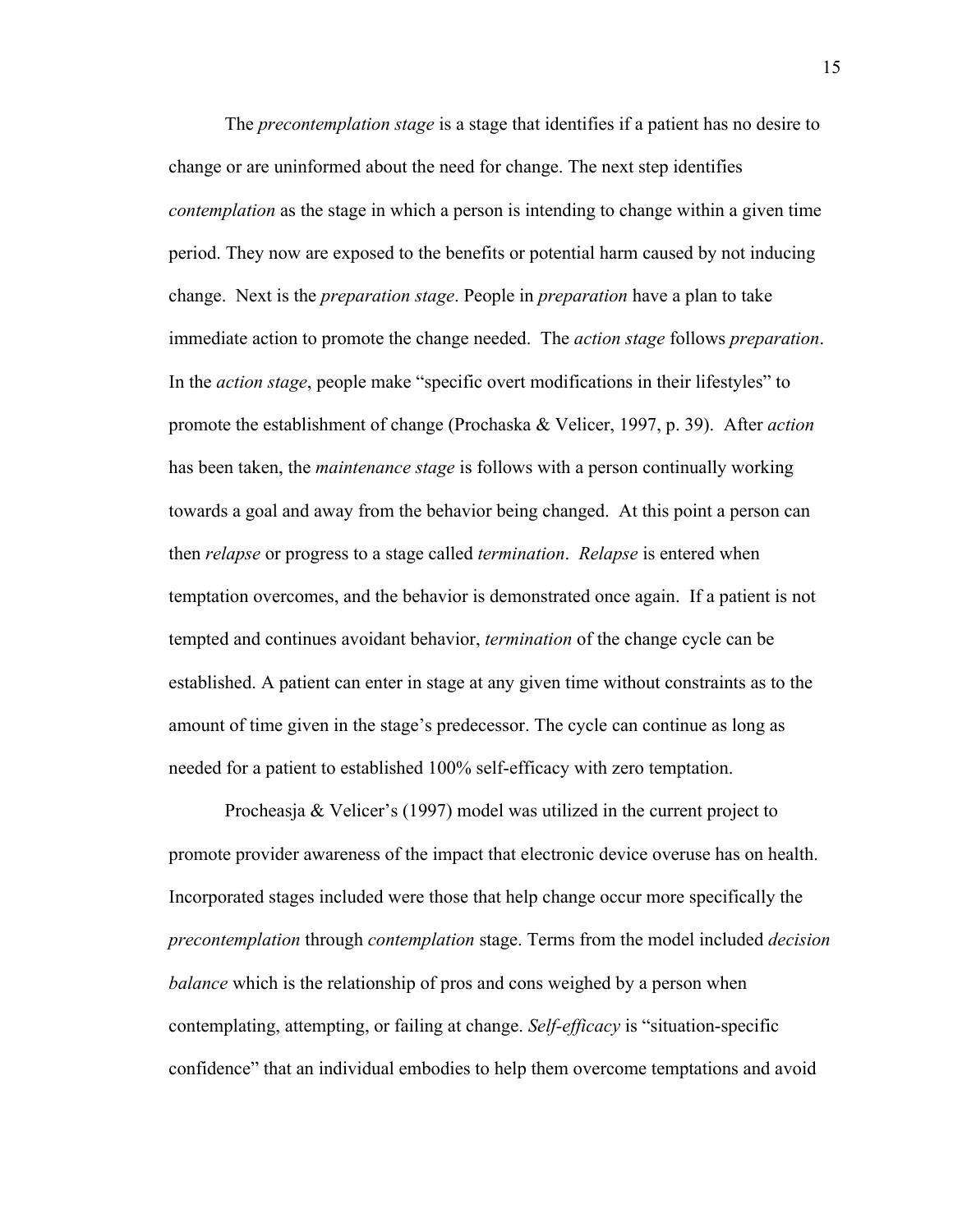relapse in behavior and *temptation* is understood to be any urge to partake in a habit or behavior that change is being provoked away from.

Important assumptions Prochaska and Velicer (1997), recognized within their model included the assumption that changing behavior is a process that occurs over time through a sequence of stages. Without early interventions, population can be stuck in the earlier stages if there is no inherent motivation to progress with intentional change. Atrisk populations are not prepared for action and are served by traditional action-oriented prevention programs. Chronic behavior patterns are usually under some combination of biological, social, and self-control.

#### **Utilization of Model**

Utilization of this model in the current project focused on the *precontemplation* and *contemplation* stage. Prior to participation healthcare providers were unaware of the risk that electronic device usage could impact an individual's life. After education healthcare providers are now assumed to be in the *precontemplation* phase of *The Transtheoretical Change Model*. There is a need to educate on potential health implications associated with electronic device overuse. Through the use of educational sessions, providers were exposed to the health risks associated with electronic device overuse. The education session incorporated *self and social liberation*, *counterconditioning*, and *stimulus control* to acknowledge the lack of knowledge. Tools needed to combat the problem were incorporated as well. Consideration of *decision balance* was included while building the education session by realizing healthcare providers have to balance their time and attention to medical illness of importance to the community they serve.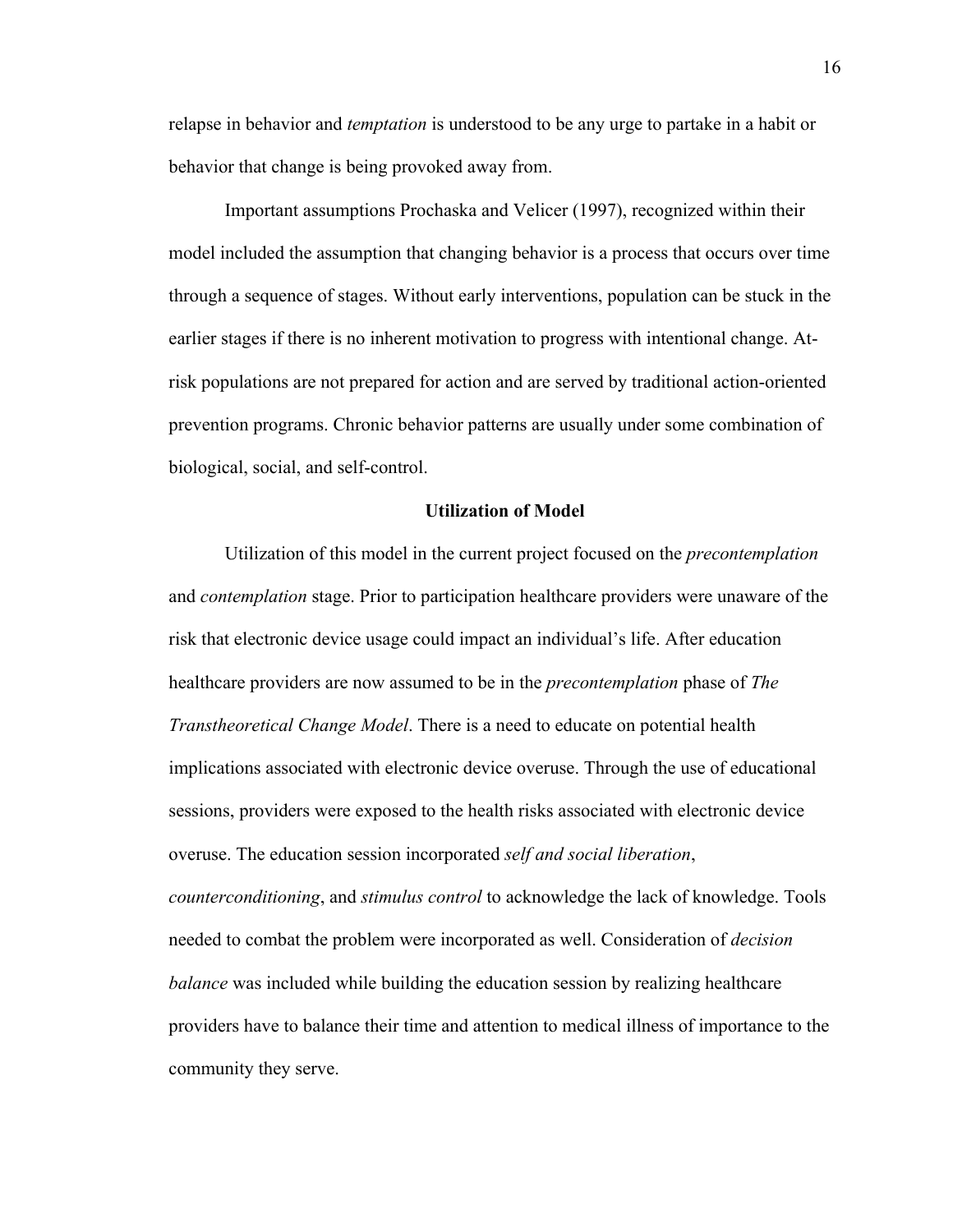Once healthcare providers were appropriately educated on the risk, they began transitioning into the *contemplation* stage. Healthcare providers have now been given the knowledge, tools, and example of incorporations needed for change to begin reversing the effects that have already been acknowledged. Thus, utilizing counterconditioning as identified in the Transtheoretical Model of Health Behavior Change. They will be left at the verge of the preparation stage. It will be up to them to produce change within the environment they serve promoting self-efficacy as the model reflects.

The research concluded with environmental reevaluation. It assessed if the environment around the provider invoked change. Correlation in pre-education knowledge and post educational knowledge was collected to evaluate the effectiveness of the information provided. The project change will be conducted with the belief that the change cycle has no timeline in implementation and that change can regress or grow just as *The Transtheoretical Change Model* suggests.

#### **Review of the Literature**

Healthcare providers should be aware of the evidence and resources available to them in order to decrease risks associated with electronic device overuse. Impacts of electronic device overuse can affect psychological, physical, and social well-being.

Mental Health and psychological well-being have been impacted the most from electronic device overuse. One of the most profound correlations of electronic device overuse resulted from a systemic review across 9 databases (Sedgwick et al., 2019). Seven out of 10 reviews showed independent association between problematic use of social media/internet and suicide attempts in young people. Another large systemic review found 25 out of 33 articles reviewed established a correlation with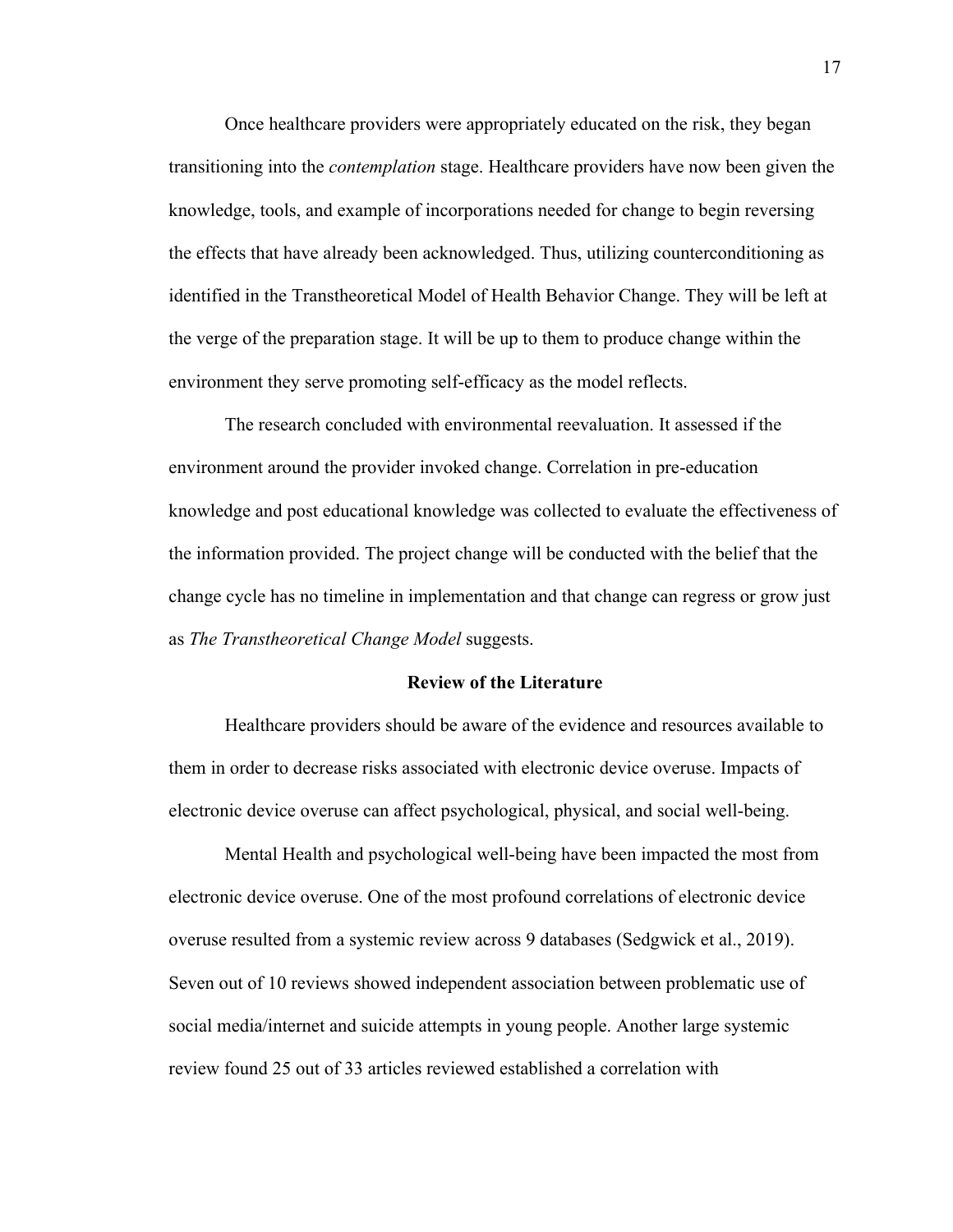cybervictimization with self-harm or suicidal behaviors and between perpetrating cyberbullying and suicidal behaviors (John et al., 2018). With suicide ranking second leading cause of death among 10-20-year old's, any identified cause relating to mortality should raise attention (Sedgwick et al., 2019).

Kim et al (2017), correlated psychological factors, such as stress, depression, and suicidal ideation among a population of 608 Korean college student with electronic device overuse. They discovered that Students who reported feeling unhealthy were more likely to overuse smartphones than those students reporting feeling healthy. Sixty-seven percent of the population questioned reported they felt stressed and utilized their smart phone 2.2 times more that those who were not stressed. Kim et al (2017), found that psychological health conditions, such as stress, depression symptoms and suicidal ideation were in fact associated with characteristics of disruption adaptive life functions, virtual life orientation, withdrawal from electronics and tolerance of others.

In a descriptive study, conducted on students of Nursing/Midwifery of a state university in Turkey investigated the correlation between smartphone addiction and dysfunctional attitudes. Participant were noted to have a mean score of  $27.25 \pm 11.41$  in smartphone addiction scale and a mean score of  $27.96 \pm 14.74$  in dysfunctional attitudes scale. The number of students' friends was found to affect their problem-solving skills while, loneliness levels of participant students affected their dysfunctional attitude scores (Serin, Durmaz, & Polat, 2019).

Di Giacomo et al. (2020), conducted a cross-sectional study observed psychological effects of electronic devices in 117 adults (n=64 female, n=53 male) aged 50 and above. It found self-perception to be key in digital applications in order to exploit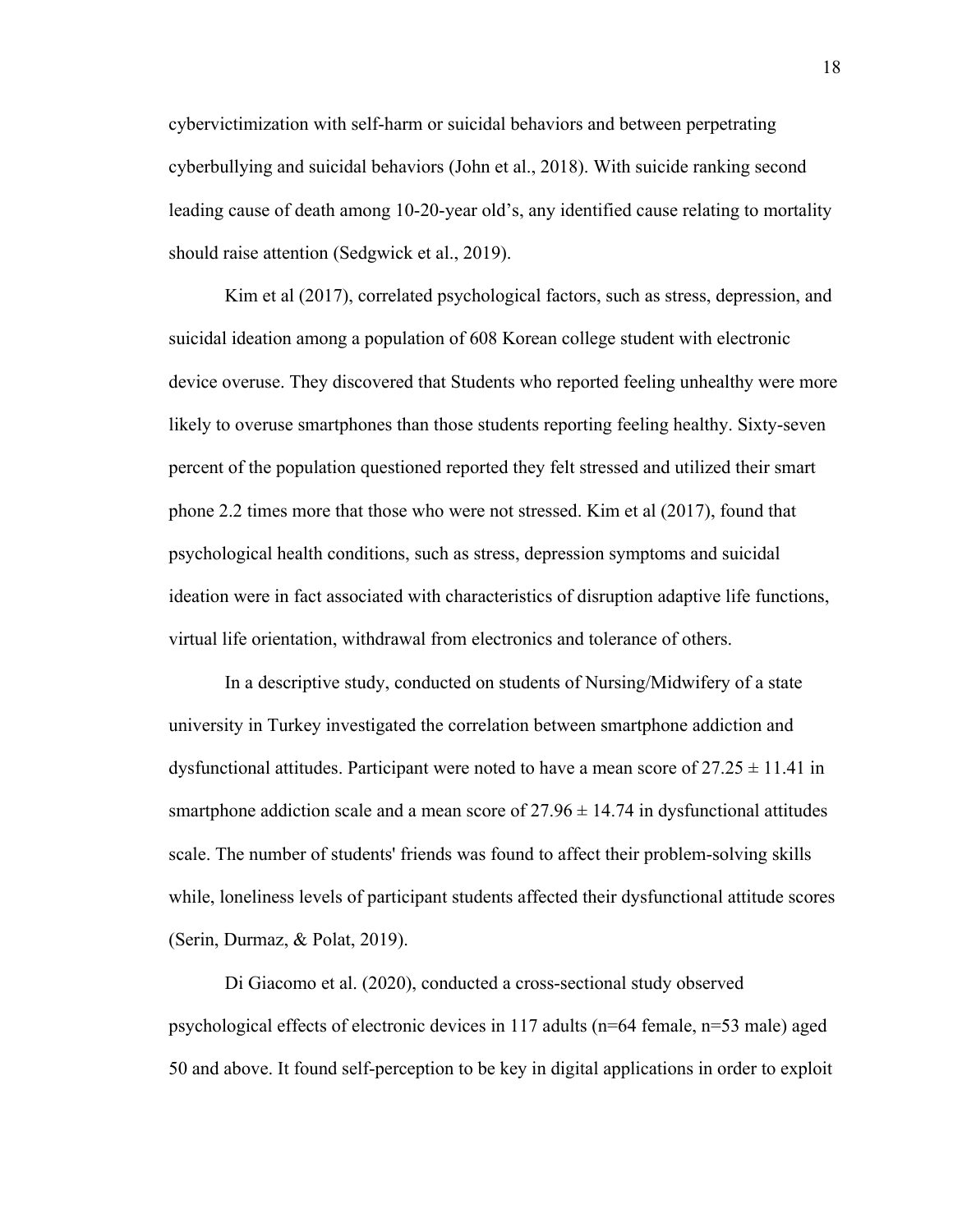digital living benefits. Di Giacomo et al. (2020), found that computer anxiety in adulthood related to the self-perception of one's own ability to use the technology autonomously. They concluded that digital living does have negative impacts on the daily life of adults. Emerging new emotional patterns related to modern living can affect the wellness of adults when digital health is incorporated due to the anxiety it creates. It thus, reduces the chance to improve the quality of life with technology. The research ultimately encouraged active assistance with technology as it becomes a center of all interaction (Di Giacomo et al., 2020).

Further supporting psychological effects on electronic device overuse was the establishment of Nomophobia. The emerging diagnosis of Nomophobia was recently the center of an investigation survey that included 242 Spanish students ranging between the age of 16-25. The term no-mobile-phone phobia describes a psychological event inducing intense anxiety. No-mobile-phone phobia is defined as the fear of being unable to use or being unreachable via one's mobile phone due to not having device or lacking service on the device.

Respondents to the survey were asked the extent to which they agreed to each of the 40 items regarding Mobil Phone Involvement Questionnaire (MPIQ). They rated their involvement using a five-point scale (1-strongly disagree- 5-strongly agree). On data review, correlation was made on how devices negatively affected five variables: selfesteem, emotional stability, conscientiousness, agreeableness, and openness. On conclusion of this study Argumosa-Villar et al. (2017) urge for more research to identify at risk groups and establish treatment programs and adequate prevention strategies in the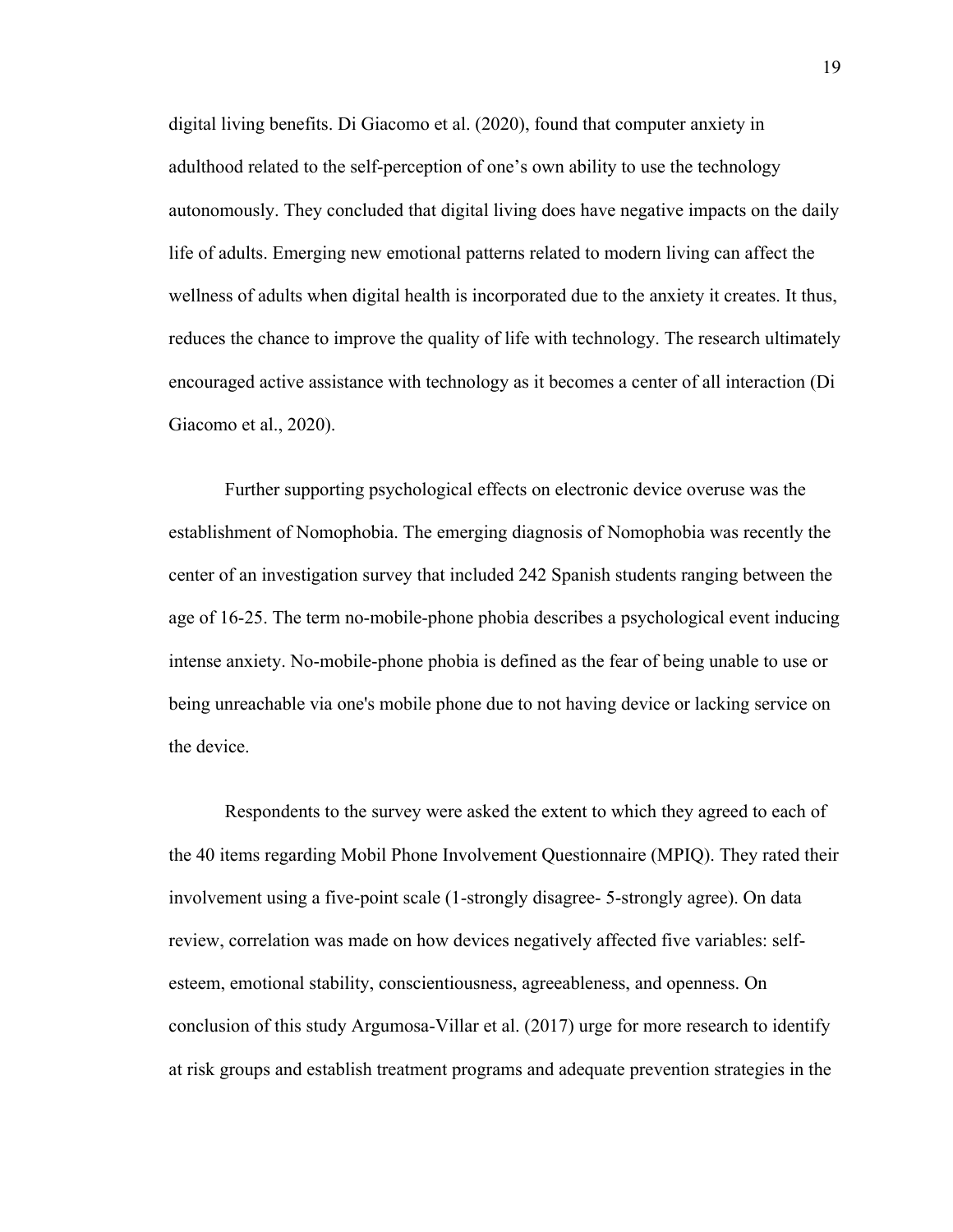form of awareness campaigns about problematic smartphone use (Argumosa-Villar et al., 2017).

Bhattacharya et al. (2019), performed a systemic review resulting in the relationship of mobile phone usage to nomophobia. Psychological factors involved with a person's overuse included low self-esteem, extrovert personality and other mental disorders such as, social phobia/anxiety and panic disorder are precipitates of NOMOPHOBIC symptoms. They identified physical symptoms that correlated with nomophobia including anxiety, respiratory alterations, trembling, perspiration, agitation, disorientation, and tachycardia (Bhattacharya et al., 2019).

Overuse of electronic devices has been found to negatively impact physical health as well. A systemic review conducted by Patricia Tegtmeier (2017), linked several conditions to electronic devices. She found that out of 36 articles reviewed, 26 physical illness could be contributed to electronic devices use. Among these conditions were postural injuries to the neck, shoulders, back and wrist. Another study by Derakhshanrad et al. (2020) focused more of specific injuries involving the neck. They utilized a crosssectional report of a cohort study, assessing demographic, abnormal symptoms of pain in the neck, physical activity, and psychological behavior characteristics in 1602 office workers. They found, 326 or 30 % of employees studied had characteristics of smartphone addiction including anxiety without phone and inattention. The correlation to smartphone addiction and neck pain was confirmed as those with smartphone overuse were approximately 6 times more likely to have neck pain.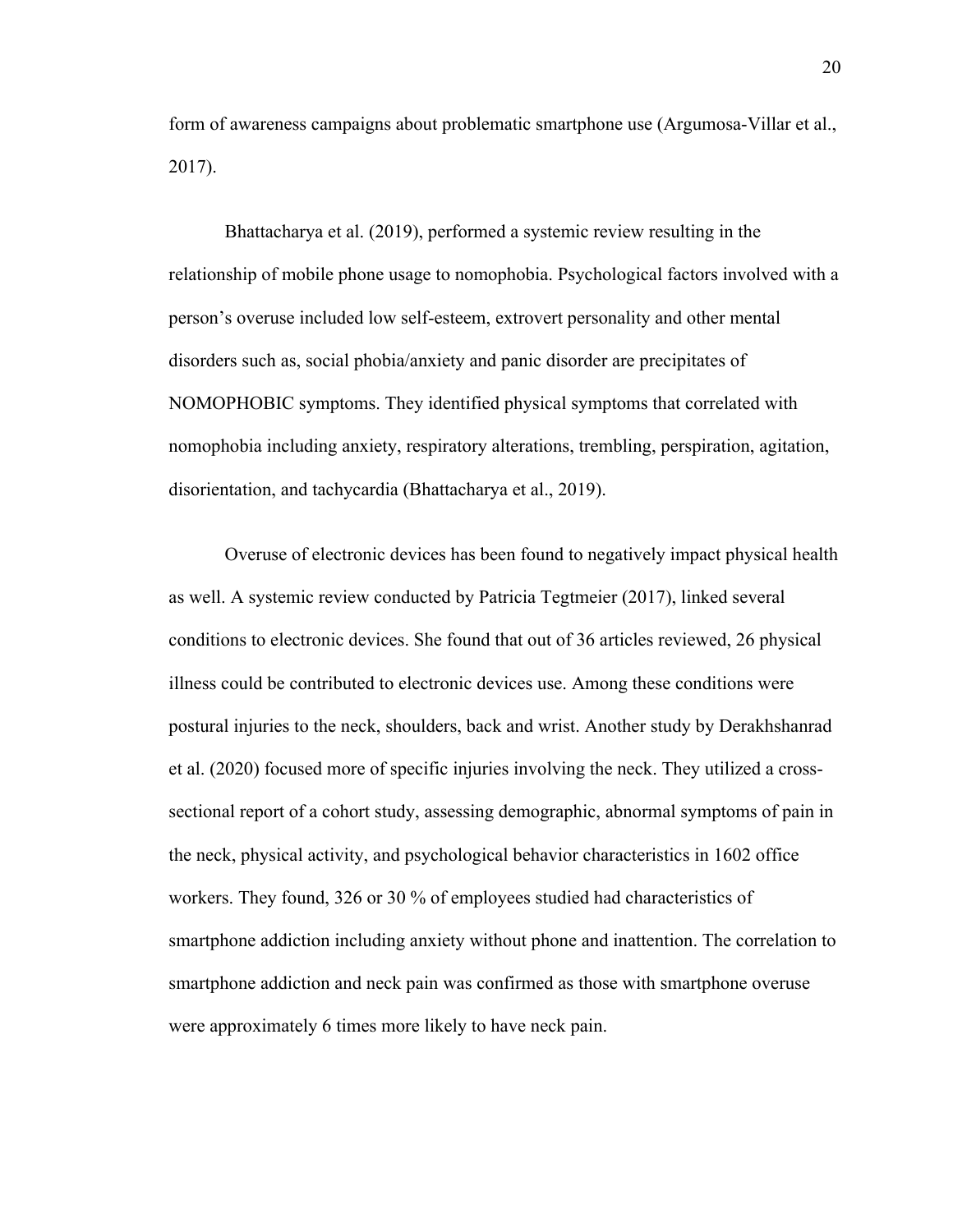Another component of physical health that has been impacted by electronic device use is the increasing incident of obesity linked with screen time (Tripathi & Mishra, 2019). A systemic review that included 31 cross-sectional studies, six longitudinal studies and one interventional study reviewed screen-related activities included TV viewing, computer use, video game playing and Internet use. Adiposity was measured by abnormal values in BMI, percentage of body fat, and for waist circumference. Eighty-five present of participants indicated positive association between the time spent on screens and adiposity.

Another physical function impacted by electronic device overuse is sleep. In a recent cross-sectional study, 294 medical students took part in an anonymous electronic questionnaire to investigate the link between blue light device use and sleep quality (Jniene et al., 2019). It was found that 97 % of students reported use of blue light emitting devices at bedtime with 35% reporting poor quality of sleep and 67% reporting sleep disturbances contributed to devices. This study also found a high prevalence in blue lightemitting device use at bedtime to worrying and unhealthy habits such as, poor sleep quality. It ultimately increased poor daytime functioning among young medical students of any gender.

Correlations have been established with electronic device overuse and a decline in social well-being. In a study investigating the relation between preschoolers' mobile electronic device (MED) use and sleep disturbances, evidence found that even with television viewing controlled, MED use was related to sleep disturbances among preschoolers. Correlations were made between the amount of mobile electronic device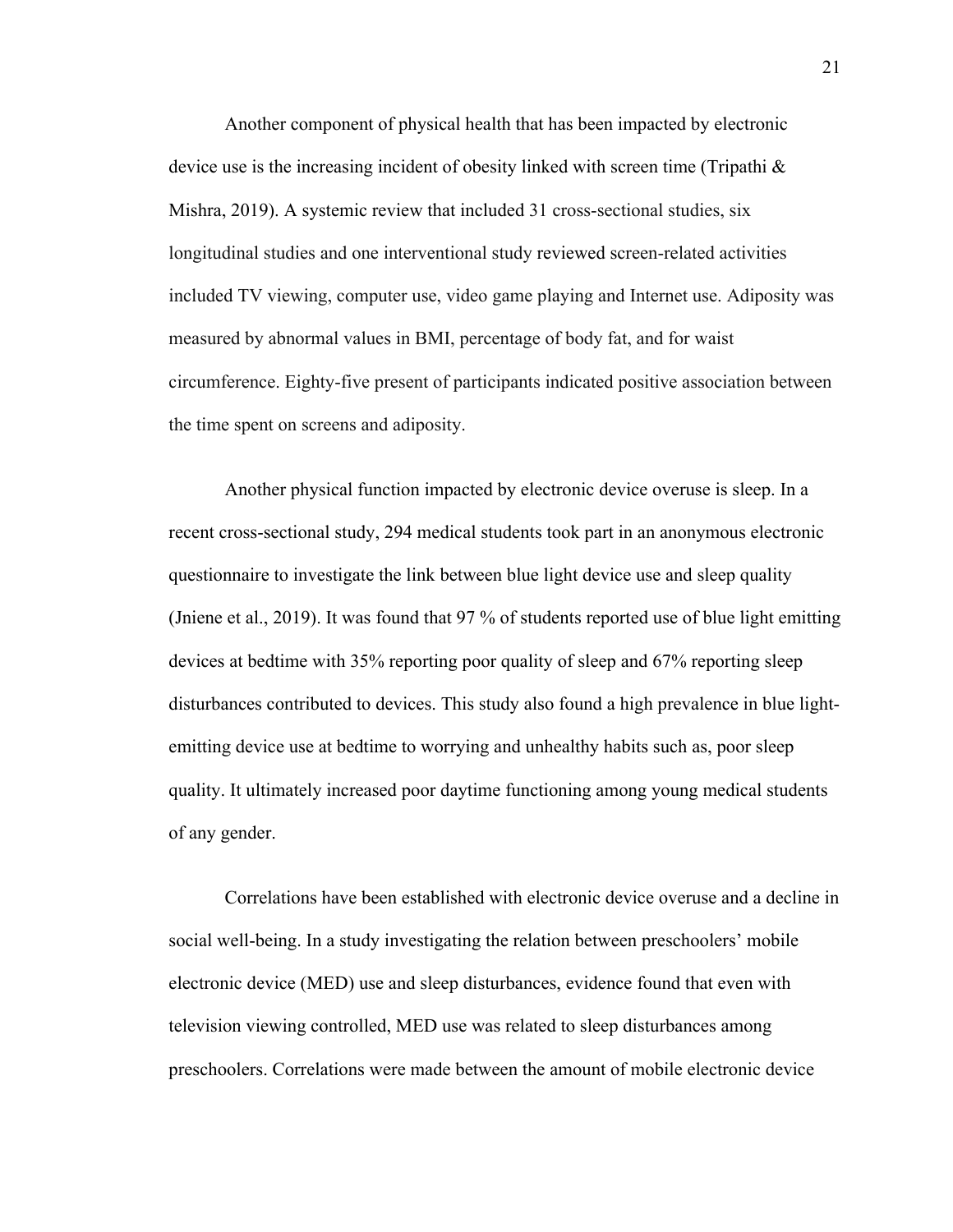use and varying bedtime resistance as well, supporting the idea that electronic devices can affect behavior. Another correlation found that children's tablet use  $(\beta = .09, p < .10)$ was marginally significantly related to daytime sleepiness. Thus indicating, that more tablet use was related to more daytime sleepiness and in class nap taking.

Social well-being was also investigated in a longitudinal cohort of convenience sampled students at 10 Los Angeles counties of California (Ra et al., 2018). Baseline and 6-, 12-, 18-, and 24-month follow-up surveys were administered from September 2014 (10th grade) to December 2016 (12th grade). Of 4100 eligible students, 3051, 10thgraders (74%) were surveyed at the baseline assessment for self-rated frequency for 18 attention deficit hyperactive disorder (ADHD) symptoms. At the end of the two-year study, statically significant values relate higher frequency of digital media use and subsequent symptoms of ADHD. Thus, indicating the more exposed adolescence were to social media, the more at risk they were to develop ADHD.

It is apparent that electronic device usage has a direct effect on many health disorders. Enough so that initiatives must be started to increase awareness and demand change. Education on the health risks associated with electronic device overuse is needed on its detrimental effects.

#### **Implementation**

This quality improvement project regarding the raising awareness of the impacts of electronic device overuse on health was conducted in adherence to Mississippi University for Women's guidelines with approval from Mississippi University for Women Institutional Review Board obtained prior to implementation (Appendix A). Nurse Practitioners, Physician Assistance, Medical Doctor's and Doctor of Osteopathic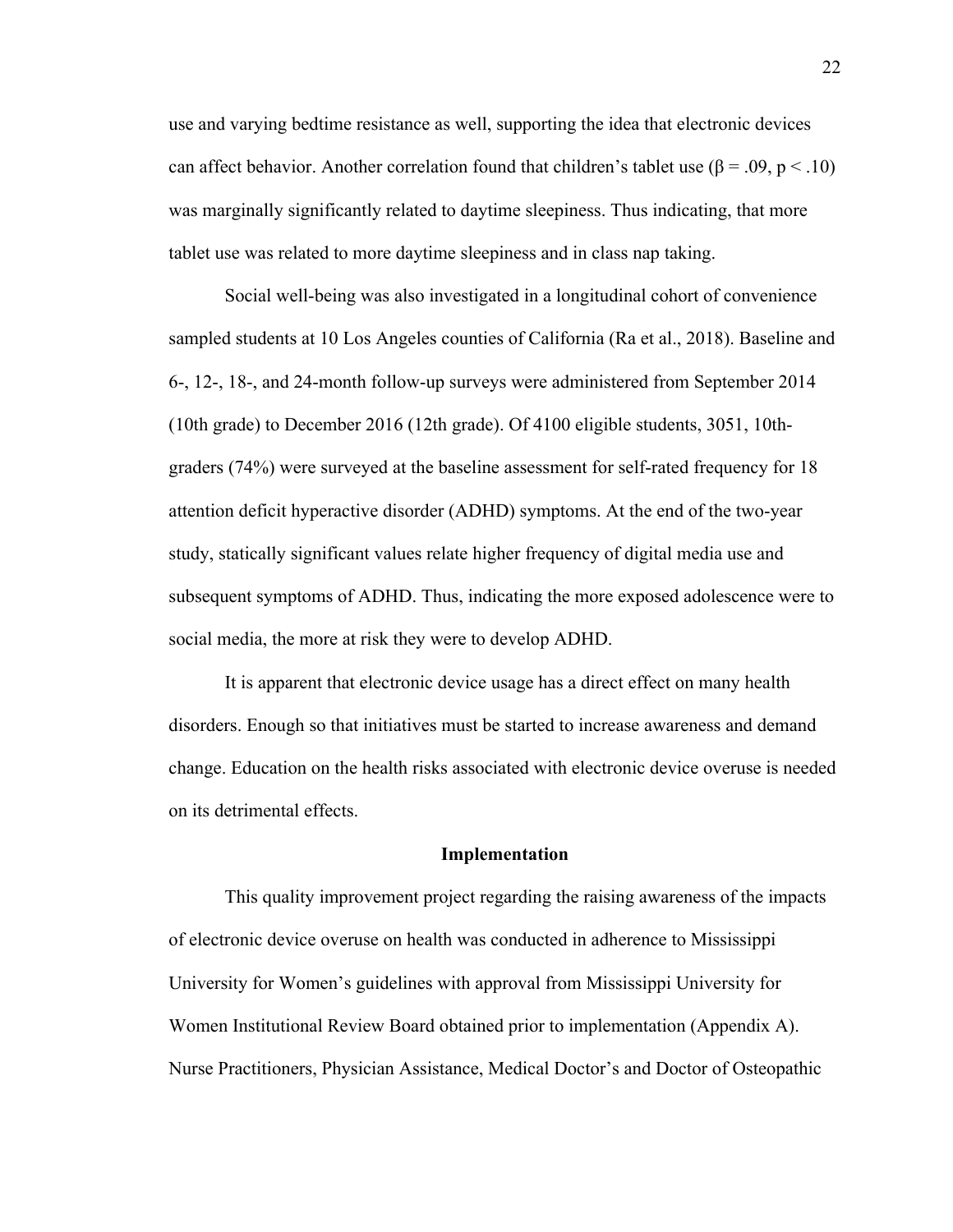Medicine, were invited to participate in the current project. Participants were recruited by social media invitation, email, and personal request. Educational sessions were performed via in person or through virtual link embedded in an email request for participation (Appendix B)

A pre-test assessment was collected (Appendix C). Then, participants were given a brief educational session which included overview of the problem, impacts of device over use and ways to screen and educate for device overuse. After the educational session, providers completed a posttest to evaluate educational retainment and practice changes within 1-3 month (Appendix D). Reminder emails were sent out prior to post-test conclusion date.

#### **Tools/Instrumentation**

Pre and posttest questionnaires utilized in the project were reviewed by researcher and IRB and therefore only have face validation. The questionnaires and PowerPoint were reviewed by the project advisor and committee members prior to application for IRB approval (insert appendix). The pre-test survey was composed of seven questions. The pre-test included questions regarding basic knowledge of electronic device overuse and self-perception of affected patient population they serviced. Participants were also asked to report their confidence level in educating patients in safe electronic device usage. The post-test survey included the same questions so that knowledge improvement and confidence scores could be evaluated for changes after educational. The post-test survey also included a question to record if a self-reported practice change had been made as a result of the information exposure through participation.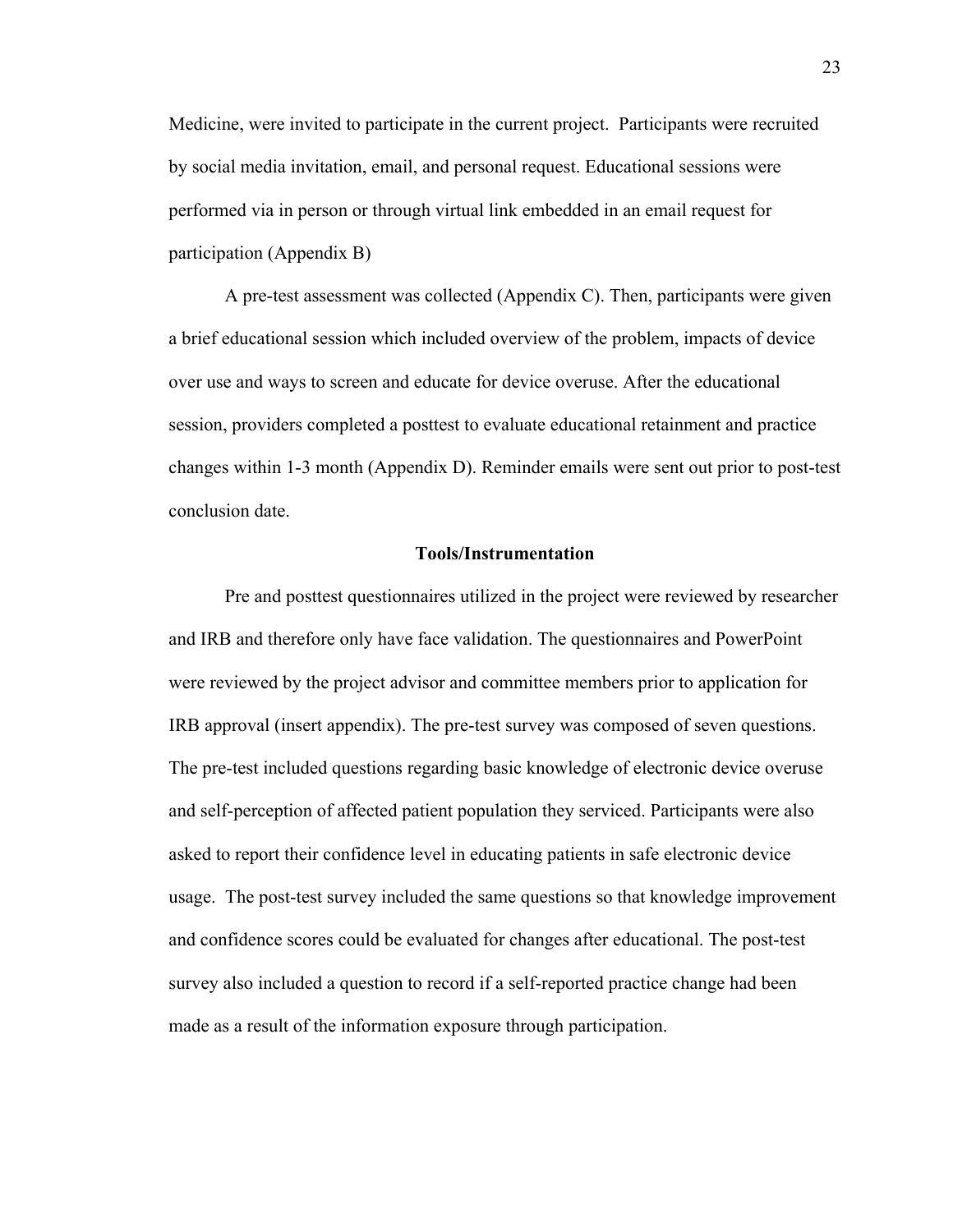#### **Evaluation methods**

To determine the effectiveness of the project implementation, statistical analysis was conducted of each questionnaire as an independent sample. Descriptive statistics were completed by the researcher. The data was stored electronically through Survey Monkey and analyzed in collaboration with a professional statistician. The project had two goals: improving provider knowledge of electronic device overuse and prompting a self-reported practice change to increase education and screening for electronic device overuse.

#### **Project Timeline**

The initial proposal was completed in the fall semester of 2020. The researcher continued literature review and developed pre and post-tests throughout the spring semester of 2021. After submission and approval of MUW's IRB, project was critiqued and ready for implementation. Beginning August 2021 candidates were contacted for scheduling of education sessions. Due to Covid-19 and inability to visits clinics face-toface, IRB was amended, and post-test time lapse was shortened to immediate or within one month participation. Beginning November 2021 more energy was placed into virtual distribution to reach a larger base of providers. Face-to-face sessions were carried out with three providers, and the rest were completed through electronic contact. Pre and posttest access was closed as of February 1, 2022. Results were compiled within the next week and sent to statistician for analysis. Final data analysis was received February 27, 2022. Final defense of project took place at the closure of spring 2022 semester.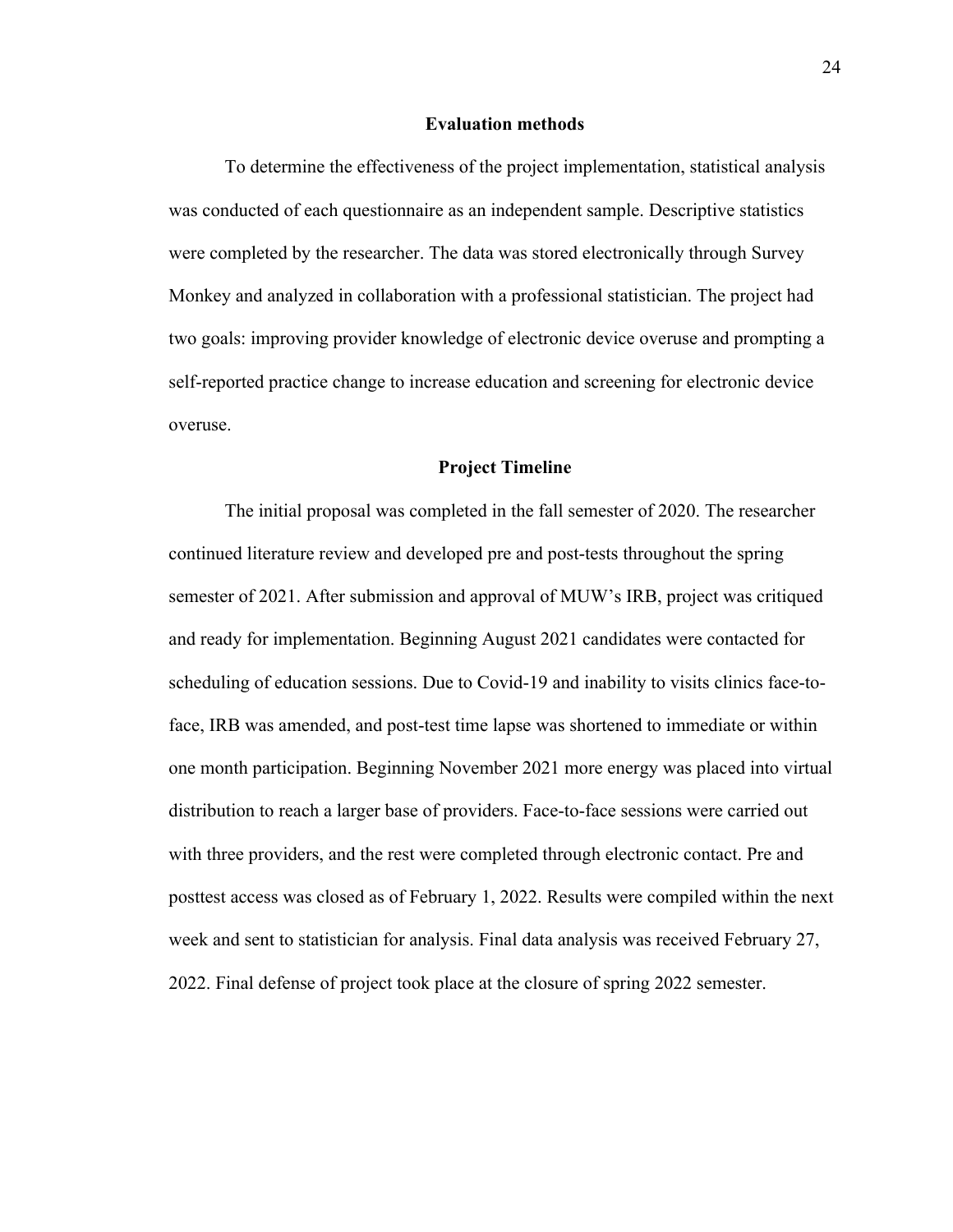#### **Results**

Results were recorded using complete anonymousness. Results were compiled through survey monkey software. The results were then downloaded into excel spreadsheets containing raw data and submitted to professional statistician for data extraction. The education was given to 37 providers, with 15 completing the full course and 17 completing pretest and educational video. This data was analyzed using SPSS 28.0. This study used a pre- post-test design. Unfortunately, pre- and post-test data could not be matched, so the data were analyzed as independent samples data.

#### **Descriptive Statistics**

All but one of the respondents of the pre-test  $(N=17)$  reported they were Advanced Practice Registered Nurses. The remaining respondent reported being a Medical Doctor. There were 15 respondents that completed the post-test. The questions on licensure were not asked on the post-test questionnaire.

# **Licensure**

For both pre and post-tests, all respondents (N=17) reported being licensed to practice medicine in the state of Mississippi.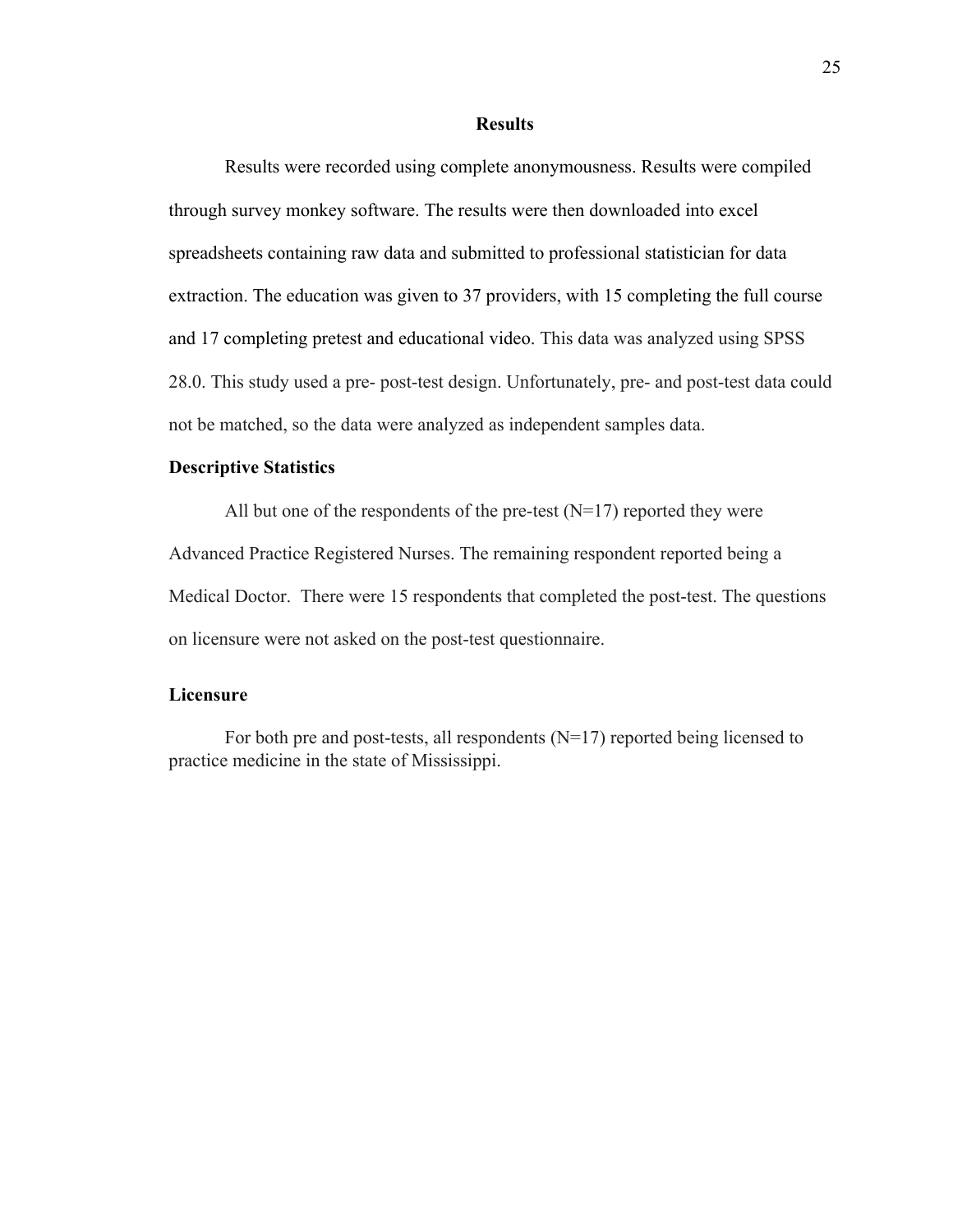# **Knowledge questions**

# **Figure 1**

*Pre-test question 1: What is the average age of a person when acquiring their first electronic device?*



Note: Figure 1 represents the participants responses for the first knowledge-based question on the pre-test survey.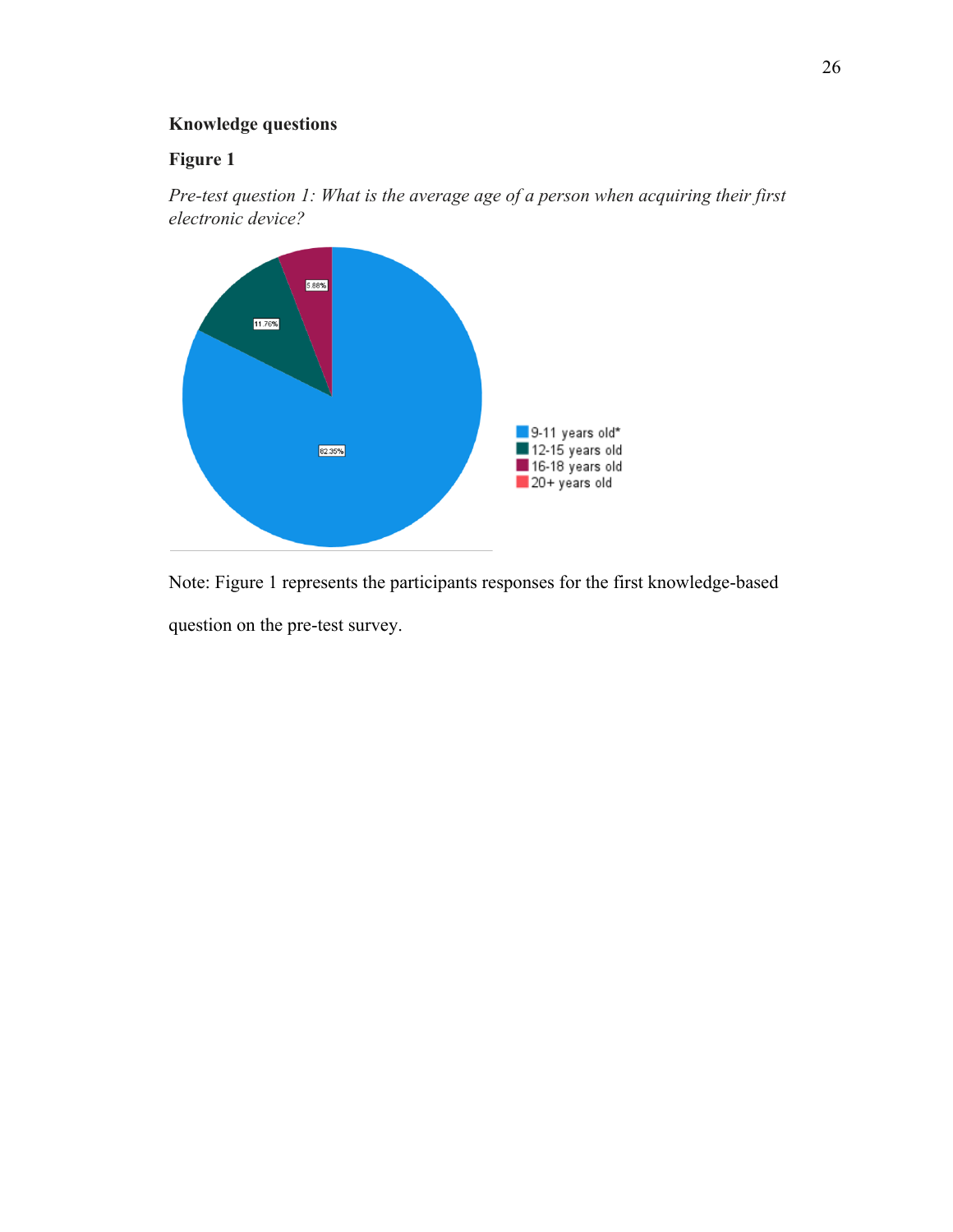# **Figure 2**





Note: Figure 2 represent the participants responses to the second knowledge-based question of the pre-test survey

## **Figure 3**

*Pre-test question 3: What is the average daily digital use of Americans?*



Note: Figure 3 represent the responses of participants of the third knowledge-based question of the pre-test survey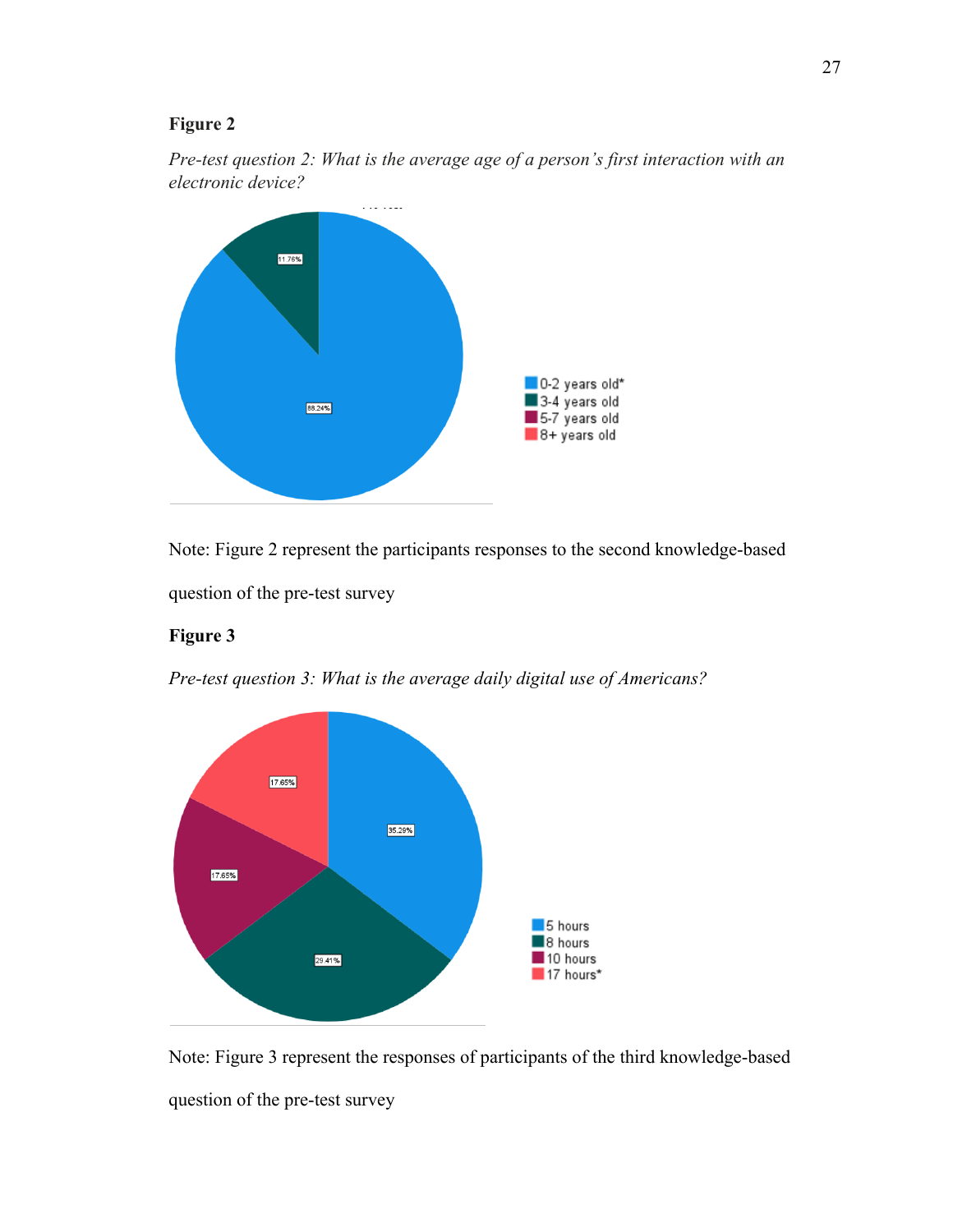### **Pretest Knowledge Score**

The Pre- and Post-test knowledge were calculated by adding one point for each correct response to each of the three knowledge questions. Knowledge scores ranged from 0 to 3.

|       | <b>Knowledge Score</b> |           |         |                      |            |  |  |  |  |
|-------|------------------------|-----------|---------|----------------------|------------|--|--|--|--|
|       |                        |           |         |                      | Cumulative |  |  |  |  |
|       | <b>Test Score</b>      | Frequency | Percent | <b>Valid Percent</b> | Percent    |  |  |  |  |
| Valid |                        |           | 11.8    | 11.8                 | 11.8       |  |  |  |  |
|       |                        |           | 5.9     | 5.9                  | 17.6       |  |  |  |  |
|       |                        | 11        | 64.7    | 64.7                 | 82.4       |  |  |  |  |
|       |                        | 3         | 17.6    | 17.6                 | 100.0      |  |  |  |  |
|       | Total                  | 17        | 100.0   | 100.0                |            |  |  |  |  |

The mean of the Pretest Knowledge Score was 1.88 (SD=0.86).

#### **Post-test Knowledge Score**

The first knowledge question was "What is the average age of a person when acquiring their first electronic device?" All respondents on the post-test  $(N=15)$  answered this question correctly.

The same was true for the second knowledge questions. All post-test respondents correctly answered that the average age of first interaction with an electronic device was 0-2 years old.

For the third knowledge question, all but one respondent correctly answered that the average daily digital device use of Americans was 17 hours.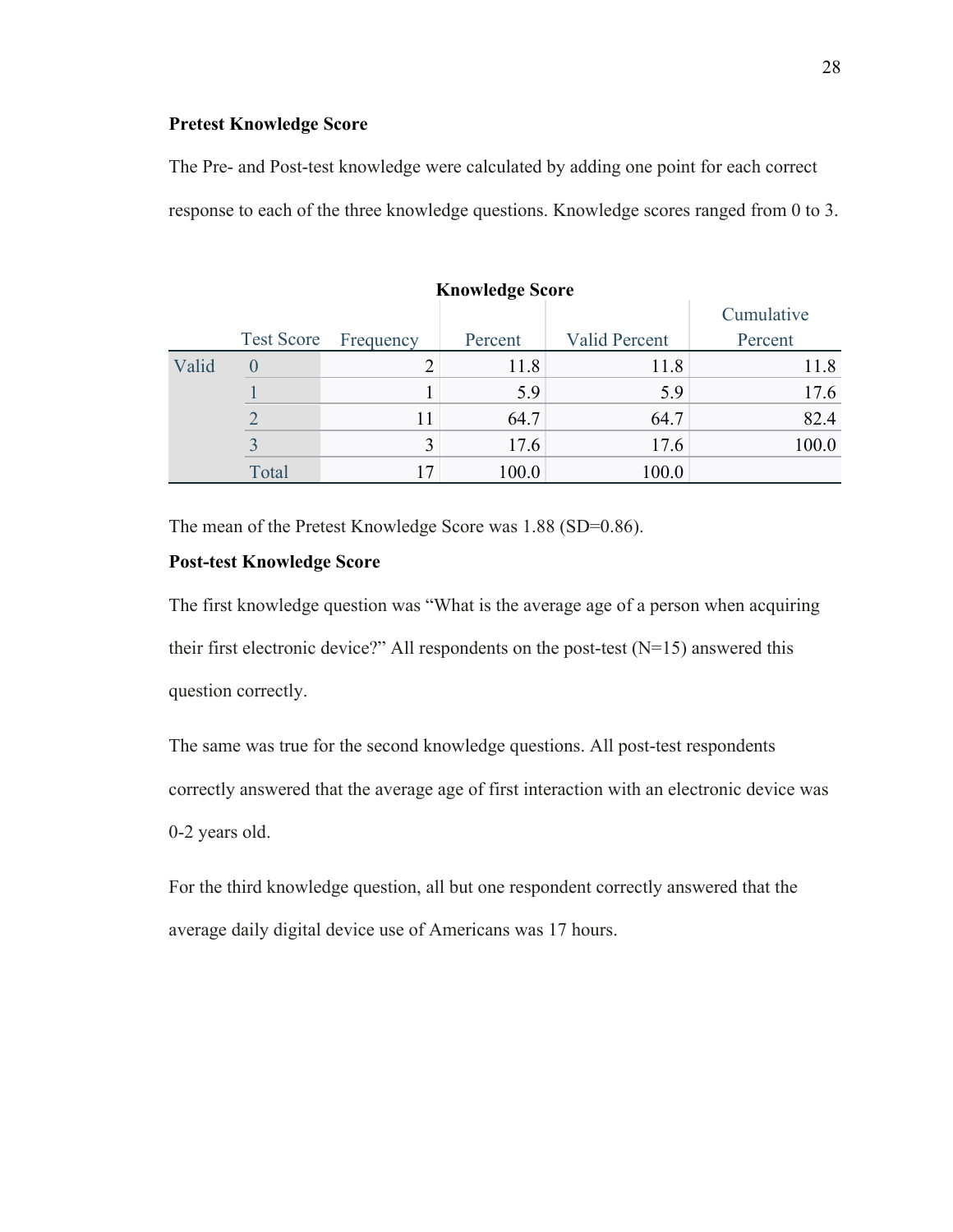# **Figure 4**



*Post-test question 3: What is the average daily digital use of Americans?*

Note: Figure 4 represent the participants responses to the third knowledge-based question on the post test.

# **Current Practice Habit Scores**

There were four questions about practice habits that were included in both the pre- and

post-test. The frequency tables for both those questions are below.

| Do you currently utilize screening practices regarding electronic device, social |  |
|----------------------------------------------------------------------------------|--|
| media, or gaming over use in your current practice?                              |  |

|       |     | Pretest   | Pretest | Post-test | Post-test |
|-------|-----|-----------|---------|-----------|-----------|
|       |     | Frequency | Percent | Frequency | Precent   |
| Valid | Yes |           | 35.3    |           | 33.3      |
|       | NО  |           | 64.7    |           | 66.7      |

**Do you feel like your current patient population suffers from illnesses related to electronic device, social media, or gaming overuse?**

|       |     | Pretest   | Pretest | Post-test | Post-test |
|-------|-----|-----------|---------|-----------|-----------|
|       |     | Frequency | Percent | Frequency | Percent   |
| Valid | Yes | ר ו       | 70.6    |           | 100.0%    |
|       | NО  |           | 29.4    |           | 9%        |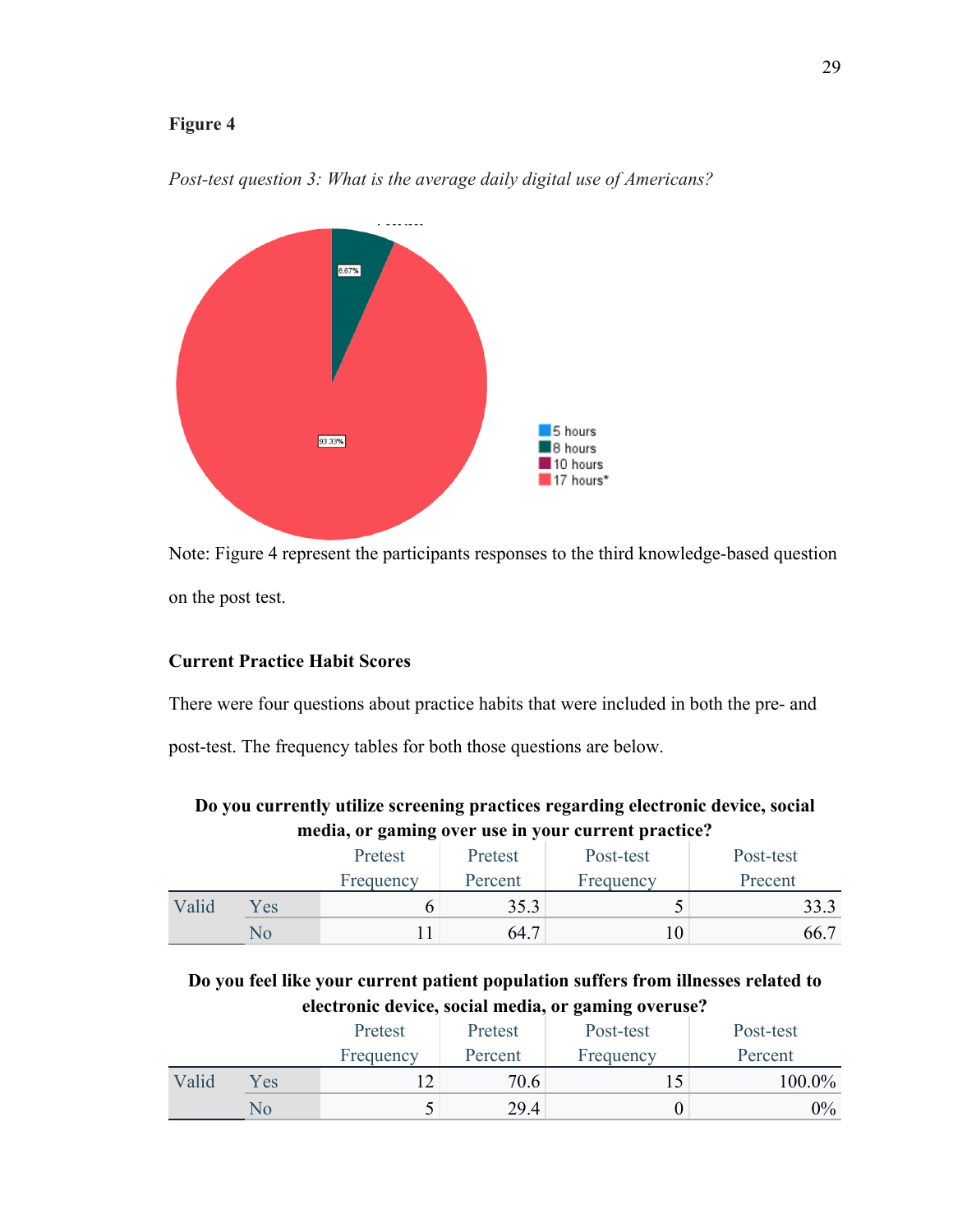|       | uvu vu .            |           |         |           |           |  |  |  |
|-------|---------------------|-----------|---------|-----------|-----------|--|--|--|
|       |                     | Pretest   | Pretest | Post-test | Post-test |  |  |  |
|       |                     | Frequency | Percent | Frequency | Percent   |  |  |  |
| Valid | Daily               |           | 11.8    |           | 13.3      |  |  |  |
|       | 1-2 times per week  |           | 5.9     |           | 6.7       |  |  |  |
|       | 1-2 times per month | 2         | 11.8    |           | 20.0      |  |  |  |
|       | Rarely              | 6         | 35.3    |           | 53.3      |  |  |  |
|       | <b>Never</b>        | 6         | 35.3    |           | 6.7       |  |  |  |

# **How often do you incorporate safe electronic device use into the care that you deliver?**

**How would you rate your confidence level in addressing or educating on electronic device over use, including safe screen habits and social media use?**

|       |                         |           |         | Post-test | Post-test |
|-------|-------------------------|-----------|---------|-----------|-----------|
|       |                         | Frequency | Percent | Frequency | Percent   |
| Valid | Confident               |           | 5.9     | 8         | 53.3      |
|       | Comfortable -           | 10        | 58.8    | 7         | 46.7      |
|       | knowledgeable but there |           |         |           |           |
|       | is room for improvement |           |         |           |           |
|       | Not Confident - would   | 6         | 35.3    | 0         | 0         |
|       | like more education in  |           |         |           |           |
|       | these subjects          |           |         |           |           |
|       | Total                   | 17        | 100.0   | 100.0     |           |

The post-test included additional questions not included in the pretest. There questions were: "Have you changed, or do you plan to change how you practice in regard to electronic devised overuse screening?"; "Have you changed or do you plan to change your educational efforts about how electronic device use can impact health?"; and "Have you changed or do you plan to change your educational efforts on healthy screen time habits across the lifespan?" For these three questions, all of the post-test respondents answered yes.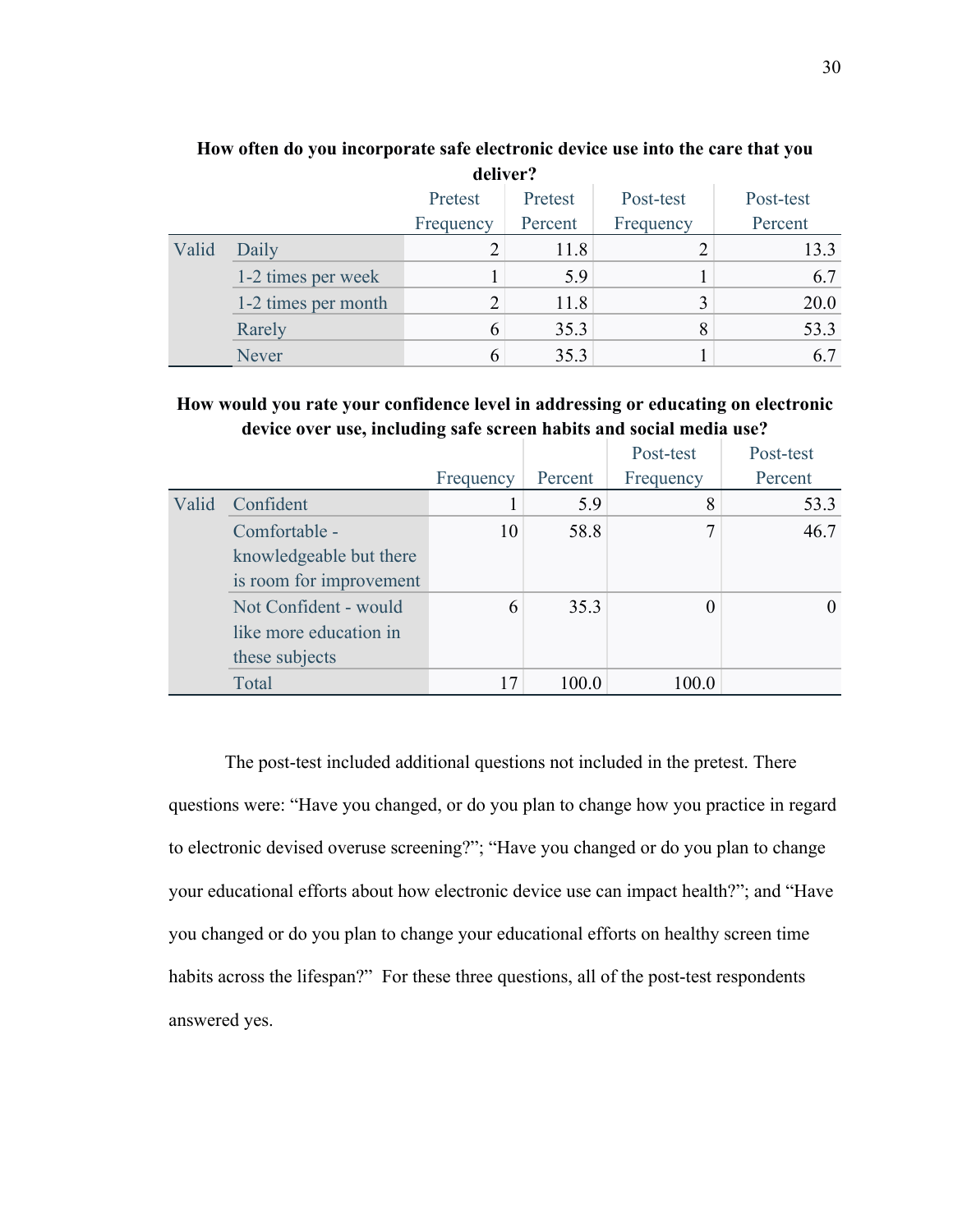### **Answering Research Questions**

To address the research questions, SPSS was used to generate cross tabulations, Chi-Square statistics, and t-tests of independent samples.

## **Research Questions:**

*Will educating Healthcare Providers on the impact electronic device overuse has on health improve provider knowledge?*

This research question was investigated using an independent samples pretest, since the pre and post test data could not be matched. The data from this sample suggests that education healthcare providers will improve provider knowledge regarding the impact electronic device overuse has on health at the  $p=0.05$  level of significance. The 15 participants that responded to the post-test (M=2.93, SD=0.26) compared the 17 participants that completed the pretest  $(M=1.88, SD=0.86)$  scored higher on the knowledge questions,  $t(30)=-4.56$ ,  $p=.02$ 

*Will educating Healthcare Providers on the impact electronic device overuse has on health prompt a self-reported practice change?*

The data for this question was a difficult to interpret, since not all the questions were asked in both pretest and posttest surveys.

There were four questions asked both in the pre- and post-test surveys

- 1) Do you currently utilize screening practices regarding electronic device, social media, or gaming over use in your current practice?
- Cross tabulation of how this question was answered in the pre and post-test.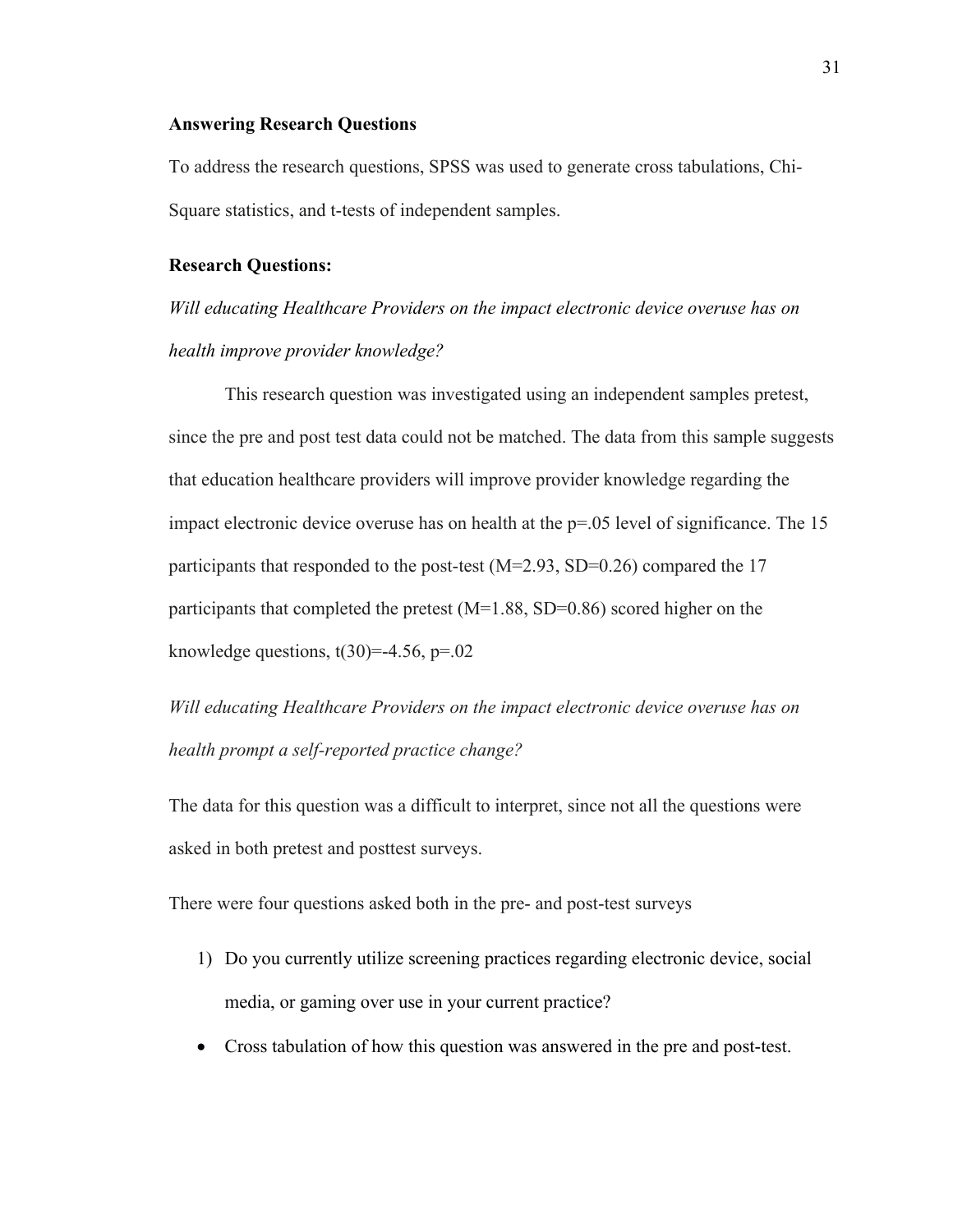**Do you currently utilize screening practices regarding electronic device, social media, or gaming over use in your current practice? \* Test Cross tabulation**

|                                  |                | <b>Test</b> |      |       |
|----------------------------------|----------------|-------------|------|-------|
|                                  |                | Pre         | Post | Total |
| Do you currently utilize         | Yes            |             |      |       |
| screening practices regarding    | N <sub>o</sub> |             |      |       |
| electronic device, social media, |                |             |      |       |
| or gaming over use in your       |                |             |      |       |
| current practice?                |                |             |      |       |
| Total                            |                |             |      |       |

The response to this question did not statistically differ in the pre- and post-test survey responses. The proportion of subjects that said yes did not differ in the pre- and post-test,  $X^2$  (1, 32) = 0.014, p= .907

- 2) Do you feel like your current patient population suffers from illnesses related to electronic device, social media, or gaming overuse?
- Cross tabulation of how this question was answered in the pre and post-test

**Do you feel like your current patient population suffers from illnesses related to electronic device, social media, or gaming overuse? \* Test Cross tabulation**

|                                 |     | <b>Test</b> |      |       |
|---------------------------------|-----|-------------|------|-------|
|                                 |     | Pre         | Post | Total |
| Do you feel like your current   | Yes | 12          |      |       |
| patient population suffers from | No  |             |      |       |
| illnesses related to electronic |     |             |      |       |
| device, social media, or gaming |     |             |      |       |
| overuse?                        |     |             |      |       |
| Total                           |     | 17          |      |       |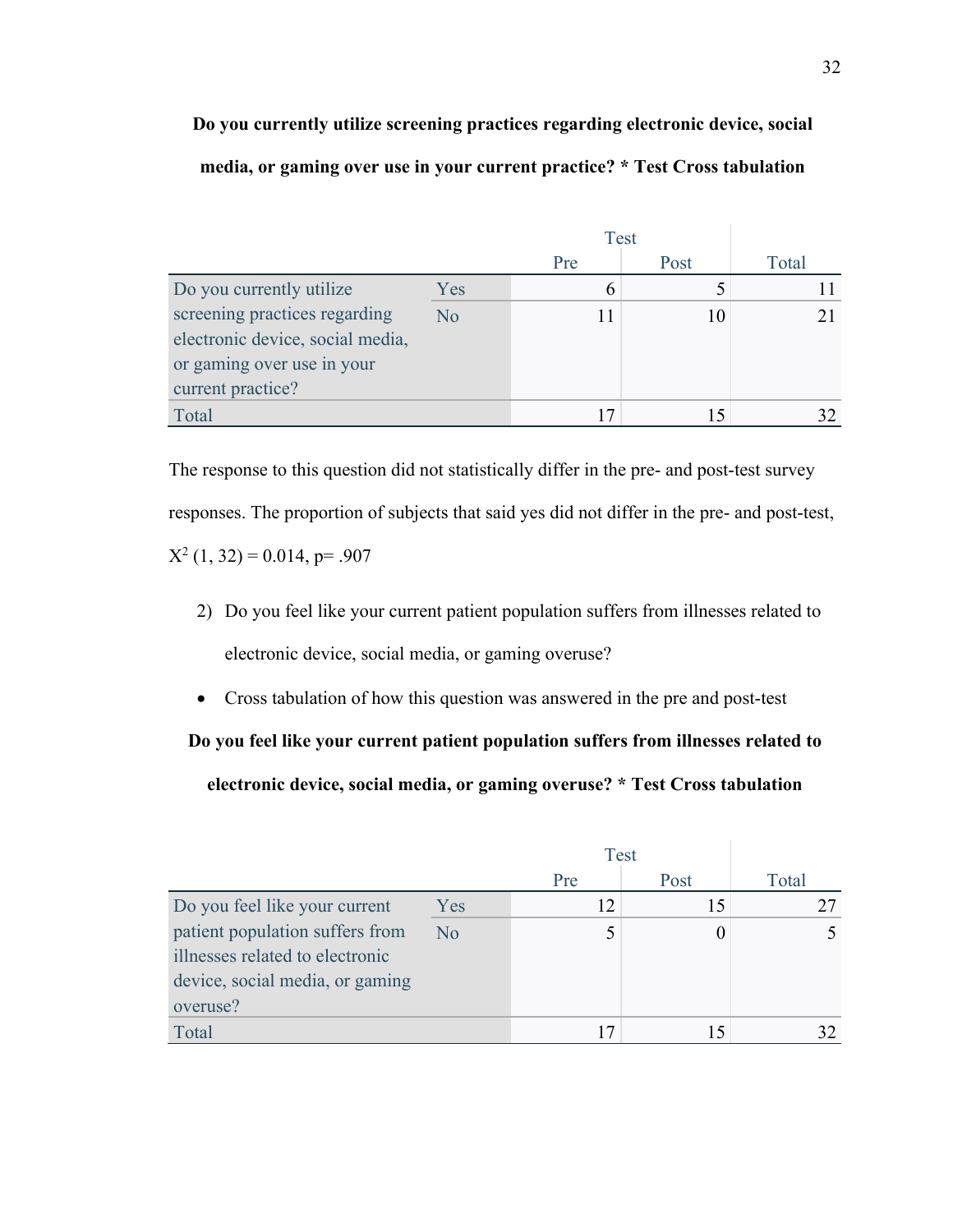All respondents in the post test answered that yes, they felt that their current patient population suffered from illnesses related to electronic devices, social media, or gaming overuse. Having 100% of respondents in the post-test answer in the affirmative suggests that the education changed beliefs and practice.

- 3) How often do you incorporate safe electronic device use into the care that you deliver?
- Cross tabulation of how this question was answered in the pre and post-test

# **How often do you incorporate safe electronic device use into the care that you deliver? \* Test cross tabulation**

|                                                   |                    | <b>Test</b> |      |       |
|---------------------------------------------------|--------------------|-------------|------|-------|
|                                                   |                    | Pre         | Post | Total |
| How often do you                                  | Daily              |             |      |       |
| incorporate safe electronic                       | 1-2 times per week |             |      |       |
| device use into the care that 1-2 times per month |                    |             |      |       |
| you deliver?                                      | Rarely             |             |      |       |
|                                                   | Never              |             |      |       |
| Total                                             |                    | 17          |      |       |

There was no significant different in how respondents answered this question in the preand post-tests:  $X^2$  (4, 32) = 3.95, p = .413.

- 4) How would you rate your confidence in addressing or educating on electronic device usage including safe screen habits and social media use?
- Cross tabulation of how this question was answered in the pre and post-test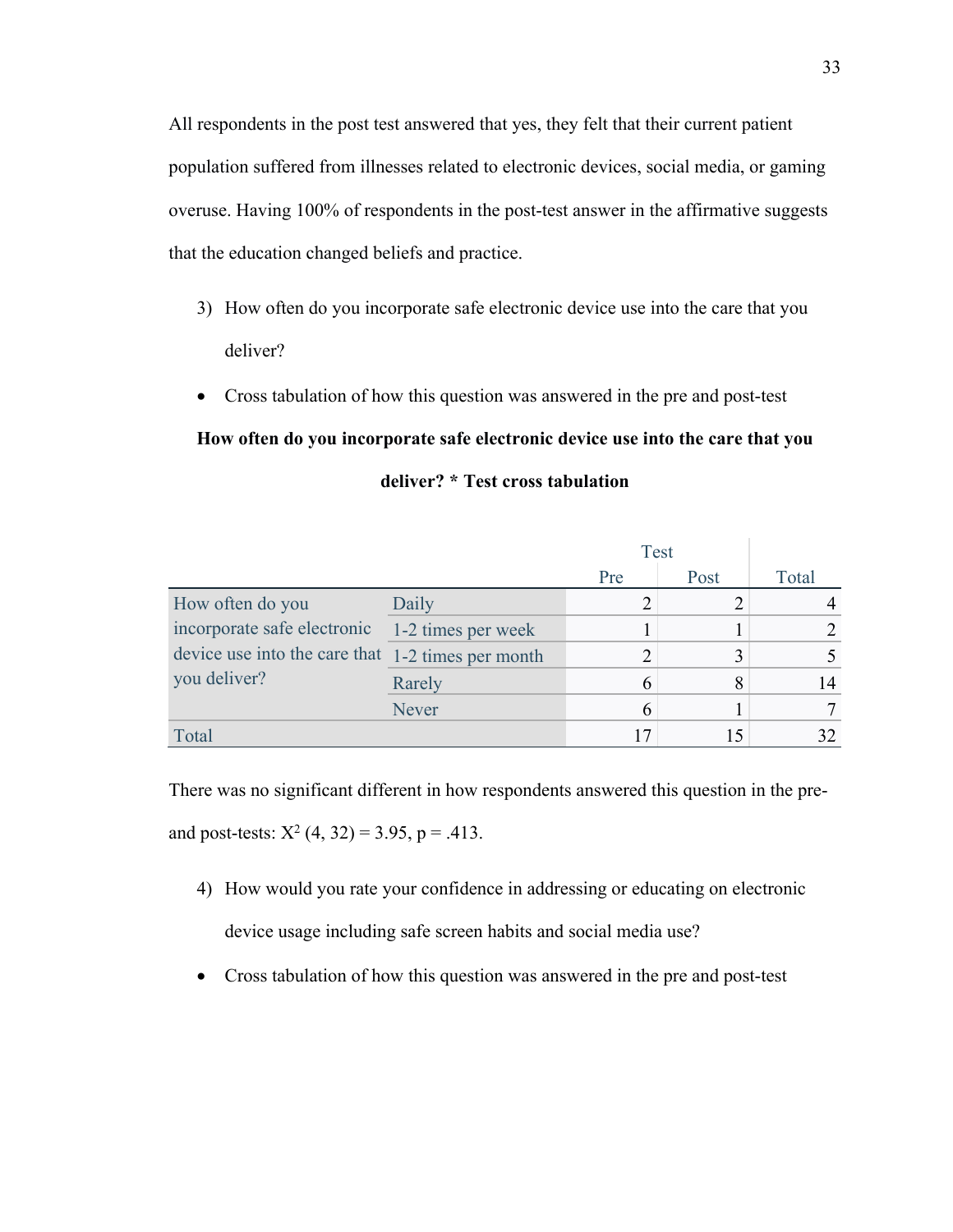# **How would you rate your confidence level in addressing or educating on electronic device over use, including safe screen habits and social media use? \* Test cross**

# **tabulation**

|                                                      |                         | Test |          |       |
|------------------------------------------------------|-------------------------|------|----------|-------|
|                                                      |                         | Pre  | Post     | Total |
| How would you rate your                              | Confident               | 1    | 8        | 9     |
| confidence level in                                  | Comfortable -           | 10   | 7        | 17    |
| addressing or educating<br>on electronic device over | knowledgeable but there |      |          |       |
|                                                      | is room for improvement |      |          |       |
|                                                      | Not Confident - would   | 6    | $\Omega$ | 6     |
| use, including safe screen                           | like more education in  |      |          |       |
| habits and social media                              | these subjects          |      |          |       |
| use?                                                 |                         |      |          |       |
| Total                                                |                         | 17   | 15       | 32    |

For this question, there was a significant difference in how respondents answered in the pre- and post-test surveys ( $X^2$  (2, 32) = 11.90, p= .001) with more respondents in the post-test indicating the they felt confident or comfortable with addressing use of electronic devices.

Even more evidence that the educational intervention changed intention to change practice and practice itself comes from the three question questions that were included only in the posttest.

## **Posttest Only Questions**

For all three posttests only questions, all respondents answered yes to the following questions: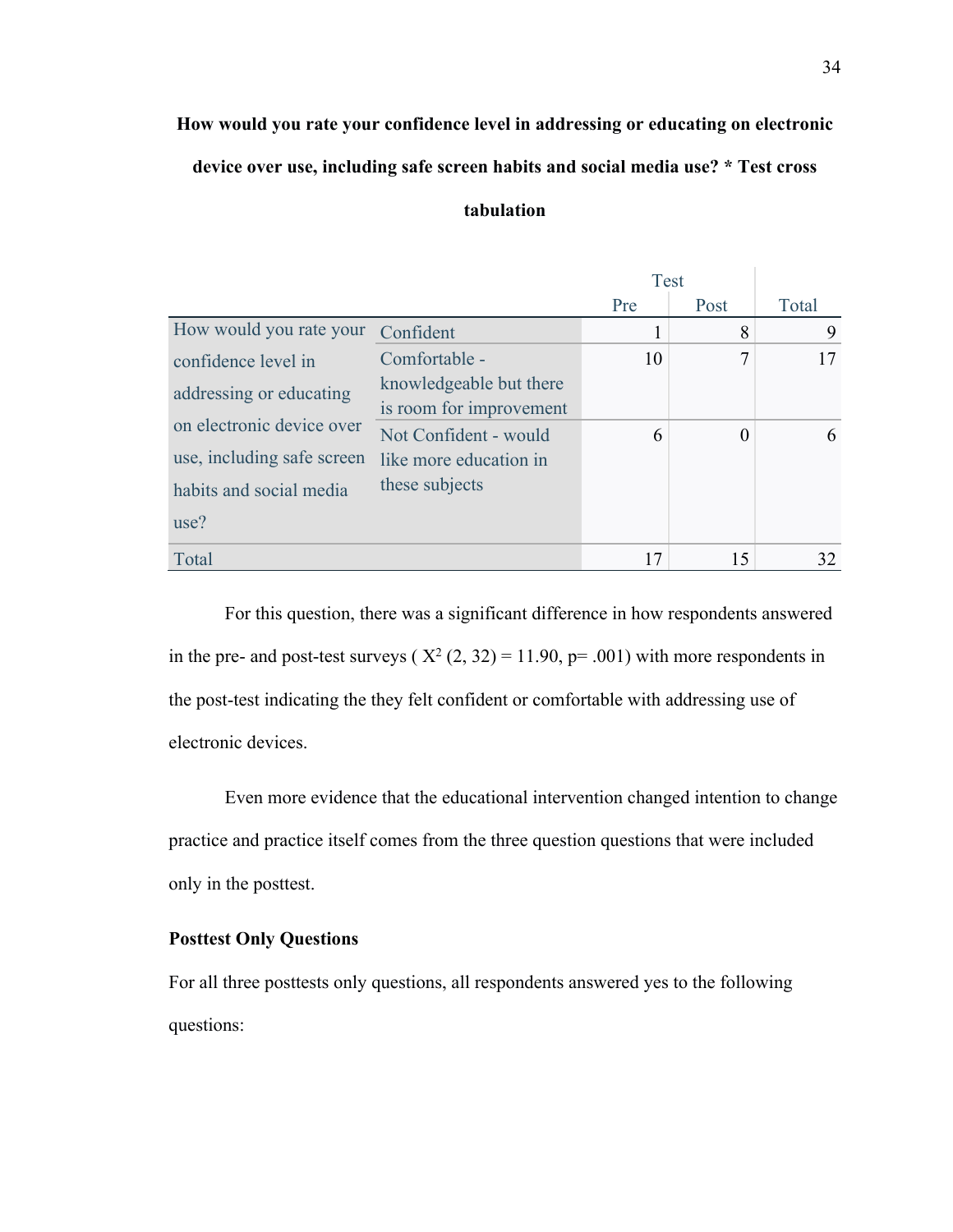- Have you changed or plan to change how you practice in regard to electronic device overuse screenings?
- Have you changed or do you plan to change your educational efforts about how electronic device overuse can impact health?
- Have you changed or do you plan to change your educational efforts on healthy screen time habits across the lifespan?

#### **Summary of Analysis Addressing Research Questions**

*Will educating Healthcare Providers on the impact electronic device overuse has on health improve provider knowledge?*

The answer is YES. The 15 participants that responded to the posttest (M=2.93, SD=0.26) compared the 17 participants that completed the pretest  $(M=1.88, SD=0.86)$ scored higher on the knowledge questions,  $t(30)=4.56$ ,  $p=.02$ 

*Will educating Healthcare Providers on the impact electronic device overuse has on health prompt a self-reported practice change?*

The answer is YES. There were four questions that appeared in the pre and posttest. Two of these questions did not differ significantly from pre to posttest. However, for the remaining two questions, the data suggests that at posttest, respondents were more aware of the impact that digital device use has on their patients and were confident in addressing and educating their patients on digital device usage.

Finally, posttest respondents were unanimous in asserting that they had changed or planned to change their practice regarding electronic device use, that they had changed or planned to change their educational efforts on how using digital devices can impact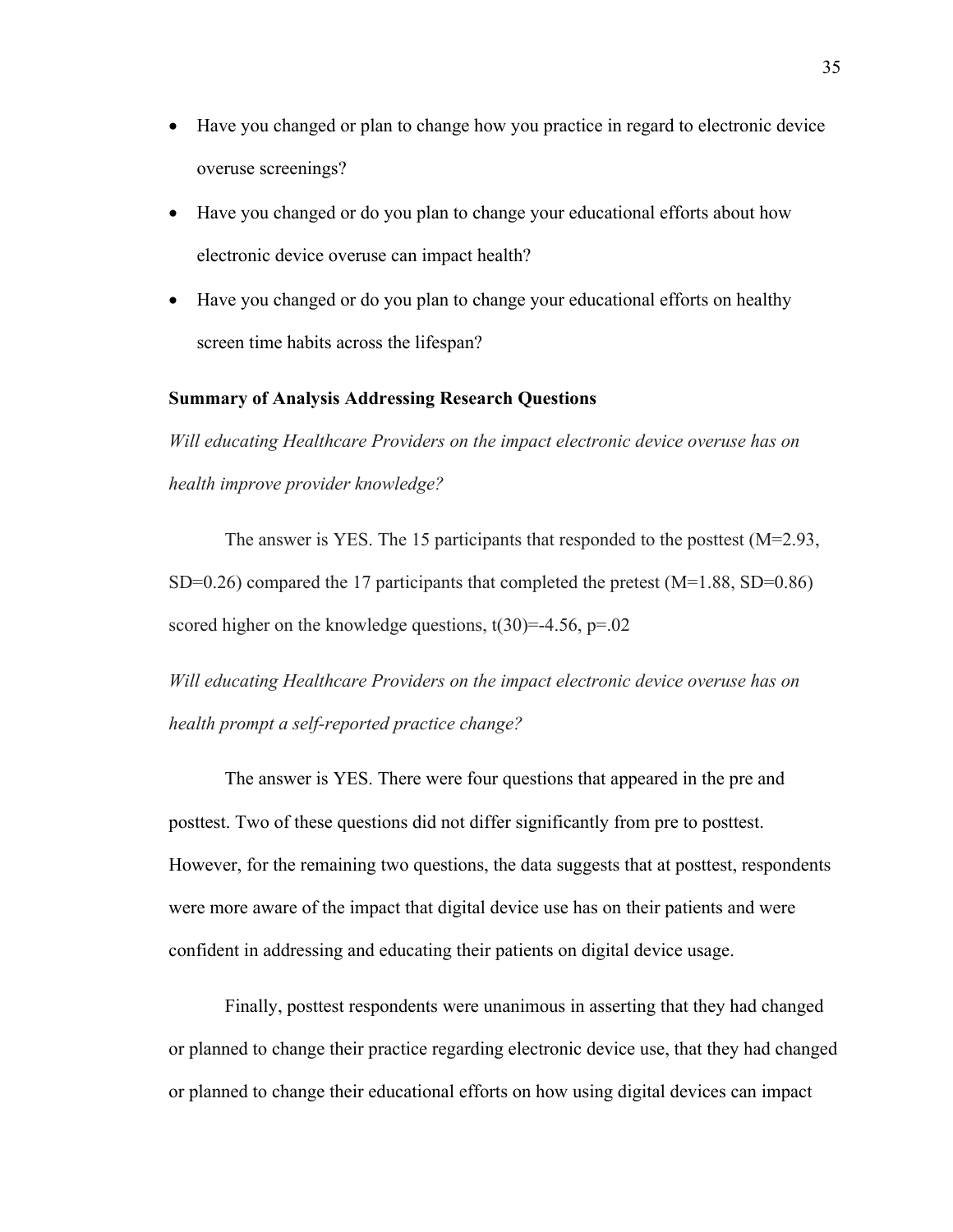health, and that they had changed or planned to change their education efforts on screen time habits across the lifespan.

### **Data Analysis**

Statistical data review concludes that with exposure to up-to-date statistical data on the impacts of electronic health overuse, providers gained confidence in their knowledge, education efforts, and recognition of electronic device overuse and the impacts to health. Posttest knowledge questions were answered with more accuracy than pretest evaluations.

#### **Project Limitations**

During implementation several limitations were found. The covid-19 pandemic severely limited the amount of healthcare facilities that welcomed outside resources into their clinic. This transitioned the project from in person to virtual. Virtual education can always limit the participants. Another limitation was the small sample size. Only 15 completed the educational course in its entirety. This small of a population cannot fully represent the healthcare providers in the state of Mississippi. A third limitation is the way the educational course was delivered. Three were delivered in person while the rest of the participants performed the course virtually. Survey was anonymous and the data was not able to compare the educational absorption in person versus virtual participation.

#### **Recommendation for Future Research**

Going forward, more research should be placed on specific screening tool implementations by providers in combination with education on how and when to initiate screening measures. Possible algorithms could be produced and educated to help providers plan care once a patient screens positive for electronic device overuse. More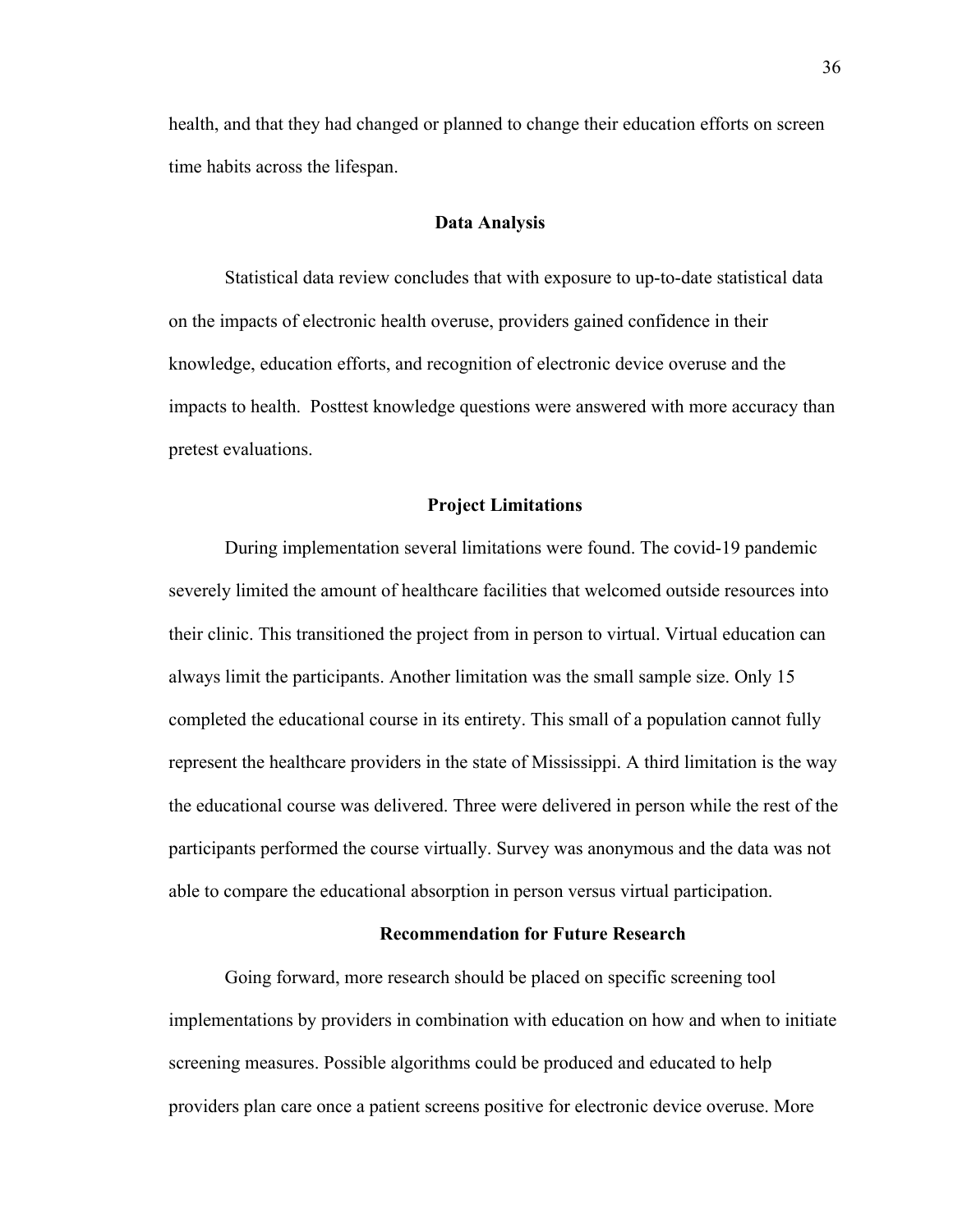emphasis should be placed on screening all patients with a mental health disorder for involvement of electronic device overuse. Researchers could also broaden this project to include education of medical personnel that may be involved in data collection, clinic triage, and medical record review to acknowledge patients that could be at high risk of electronic device overuse. Researchers can design, implement, and assess incorporation of electronic device overuse screening in well/routine visits. Specific research on when to incorporate each screening tool could prove useful in future screening tool adoptions.

#### **Project Significance**

Healthcare providers can recognize, treat, and prevent only illnesses that they are knowledgeable about. If providers are made to understand the significance of electronic device overuse on health, more will begin acknowledging the issue at hand. Though this is an up-and-coming health crisis, more attention and efforts should be made in understanding how extensive electronic device overuse is on a human's overall health. Implications for electronic device usage increasing suicidal ideations and self-harm in teens should alone be a large enough driving force to open the eyes of the American public and healthcare providers.

#### **Implications & Recommendations**

The project proved that with education providers not only gained knowledge but felt more comfortable acknowledging electronic device overuse in their practice. With a broader base of a population a larger impact can be made in raising awareness of electronic device overuse. It is recommended that this project be recreated on a larger scale to include a higher population of healthcare providers. In order to slow the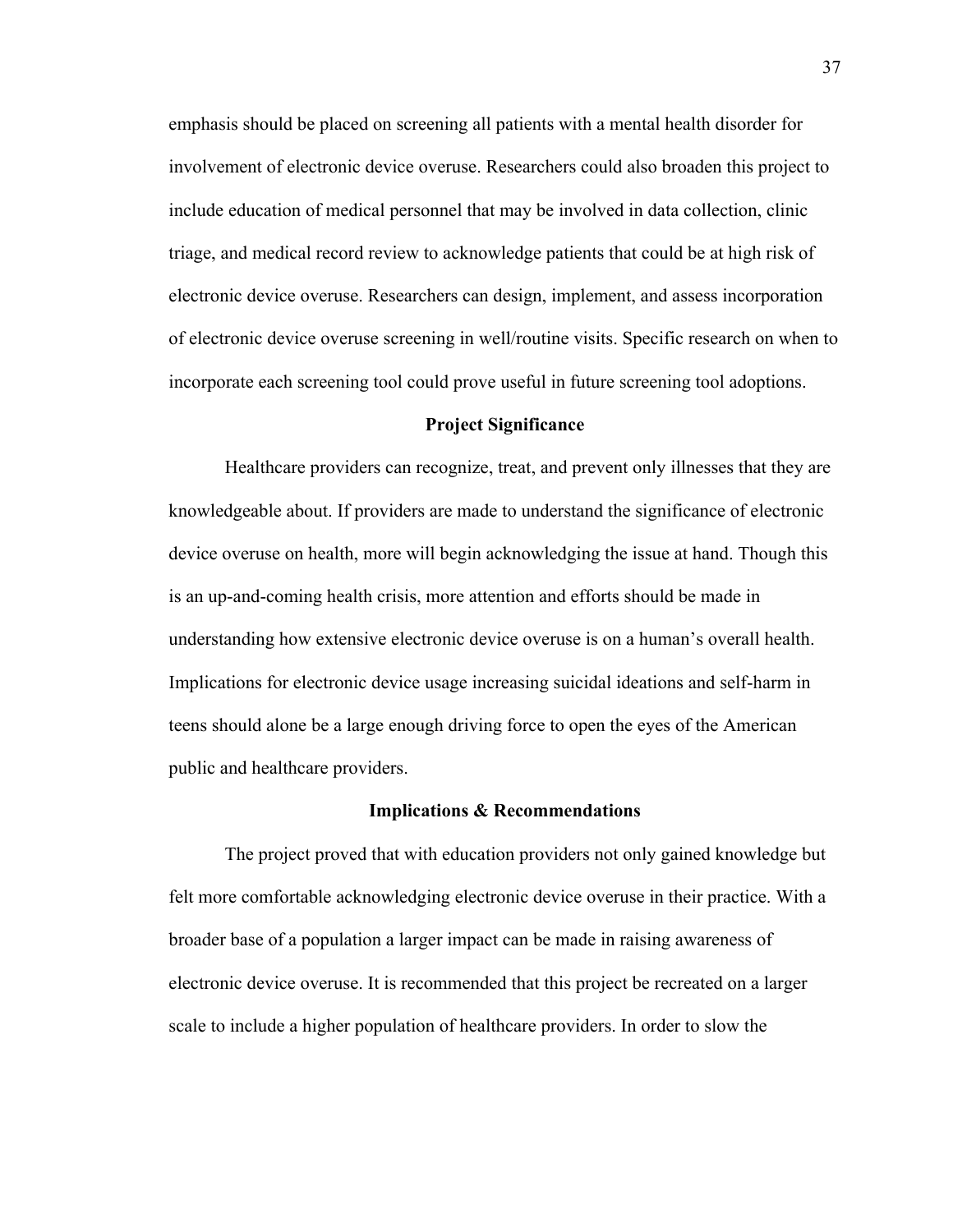progression of impact, more healthcare providers should be made to recognize electronic device overuse.

## **Project Budget/Cost**

The total cost of the project was relatively low, and time spent outside of working hours of researcher was not included in total cost. An itemized cost table can be found below:

*Itemized Cost* 

| Cost                             | Estimated cost |
|----------------------------------|----------------|
| Travel                           | \$50.00        |
| Printing material                | \$100.00       |
| Small food item for participants | \$50.00        |
| Total                            | \$200.00       |

## **Conclusion**

This quality improvement project was completed in order to raise provider awareness of the impacts electronic device overuse can have on health. A pre and posttest evaluated providers knowledge of the issue at hand. The educational session allowed providers' the exposure to the epidemiology, significance, and recommendations needed to fully understand and begin preventing electronic device overuse in the community each provider serviced. Statistical analysis determined that the sessions were unanimous in asserting that providers had changed or planned to change their practice regarding electronic device use, that providers had changed or planned to change their educational efforts on how using digital devices can impact health, and that providers had changed or planned to change their education efforts on screen time habits across the lifespan. Acknowledging a problem is the first step in being able to treat and stop impacts to health.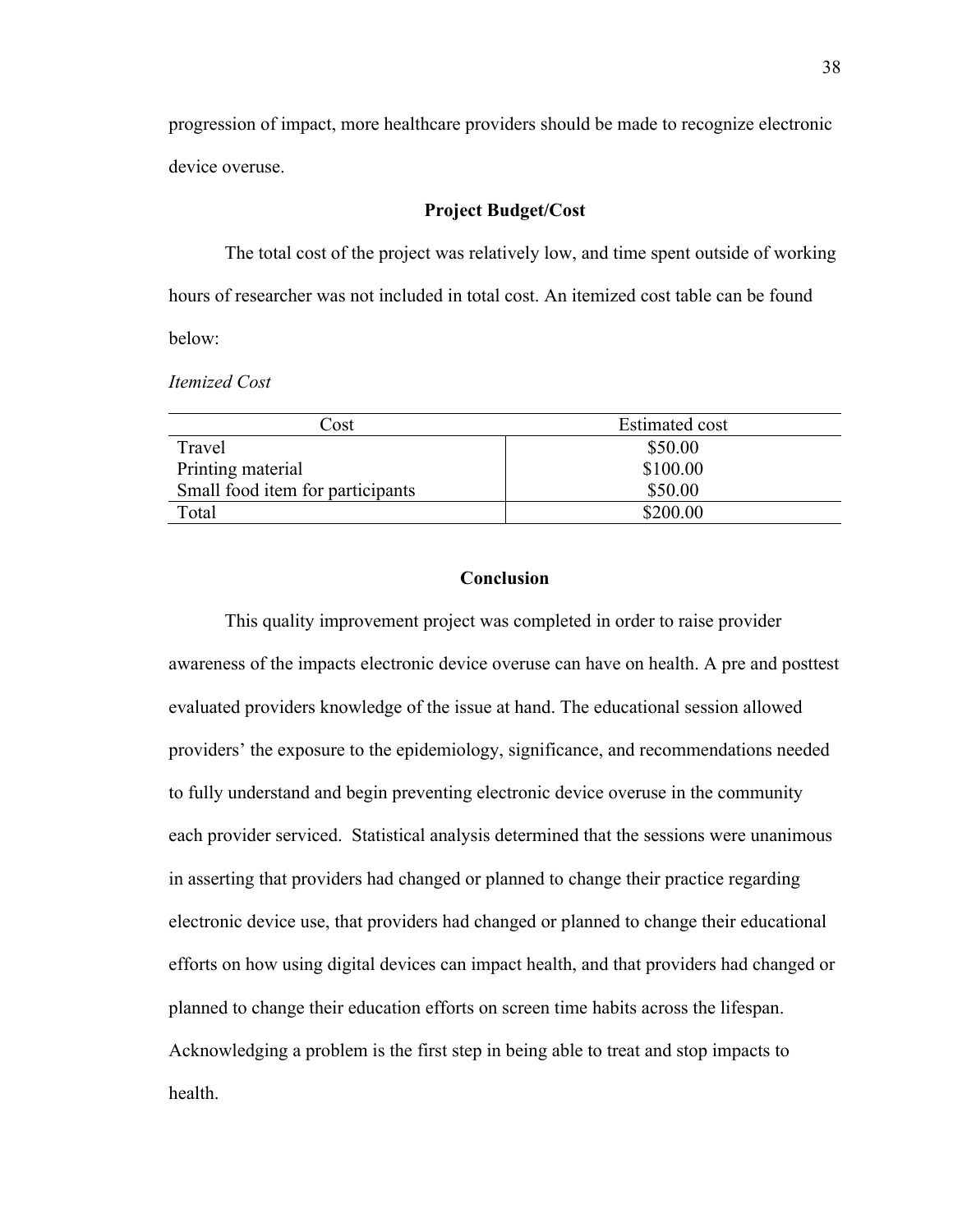#### **References**

- le phone involvement questionnaire (mpiq). *Journal of Adolescence*, *56*, 127–135. https://doi.org/10.1016/j.adolescence.2017.02.003
- Bhattacharya, S., Bashar, M., Srivastava, A., & Singh, A. (2019). Nomophobia: No mobile phone phobia. *Journal of Family Medicine and Primary Care*, *8*(4), 1297. https://doi.org/10.4103/jfmpc.jfmpc $71$  19
- Boonluksiri, P. (2018). Effect of smartphone overuse on sleep problems in medical students. *The Asia Pacific Scholar*, *3*(2), 25–28. https://doi.org/10.29060/taps.2018-3-2/oa1039
- Clay, R. A. (2018). Treating the misuse of digital devices. *American Psychology Association*, *9*(10), 76. https://doi.org/https://onlinelibrary.wiley.com/doi/10.1016/j.adolescence.2017.02. 003
- Clayton, R. B., Leshner, G., & Almond, A. (2015). The extended iself: The impact of iphone separation on cognition, emotion, and physiology. *Journal of Computer-Mediated Communication*, *20*(2), 119–135. https://doi.org/10.1111/jcc4.12109
- Curtin, S. C. (2020). State suicide rates among adolescents and young adults aged 10–24: United States, 2000–2018. *National Vital Statistics Reports*, *69*(11). Retrieved November 22, 2020, from https://www.cdc.gov/nchs/data/nvsr/nvsr69/nvsr-69- 11-508.pdf
- Derakhshanrad, N., Yekaninejad, M. S., Mehrdad, R., & Hooshang, H. (2020, October 12). Neck pain associated with smartphone overuse: cross-sectional report of a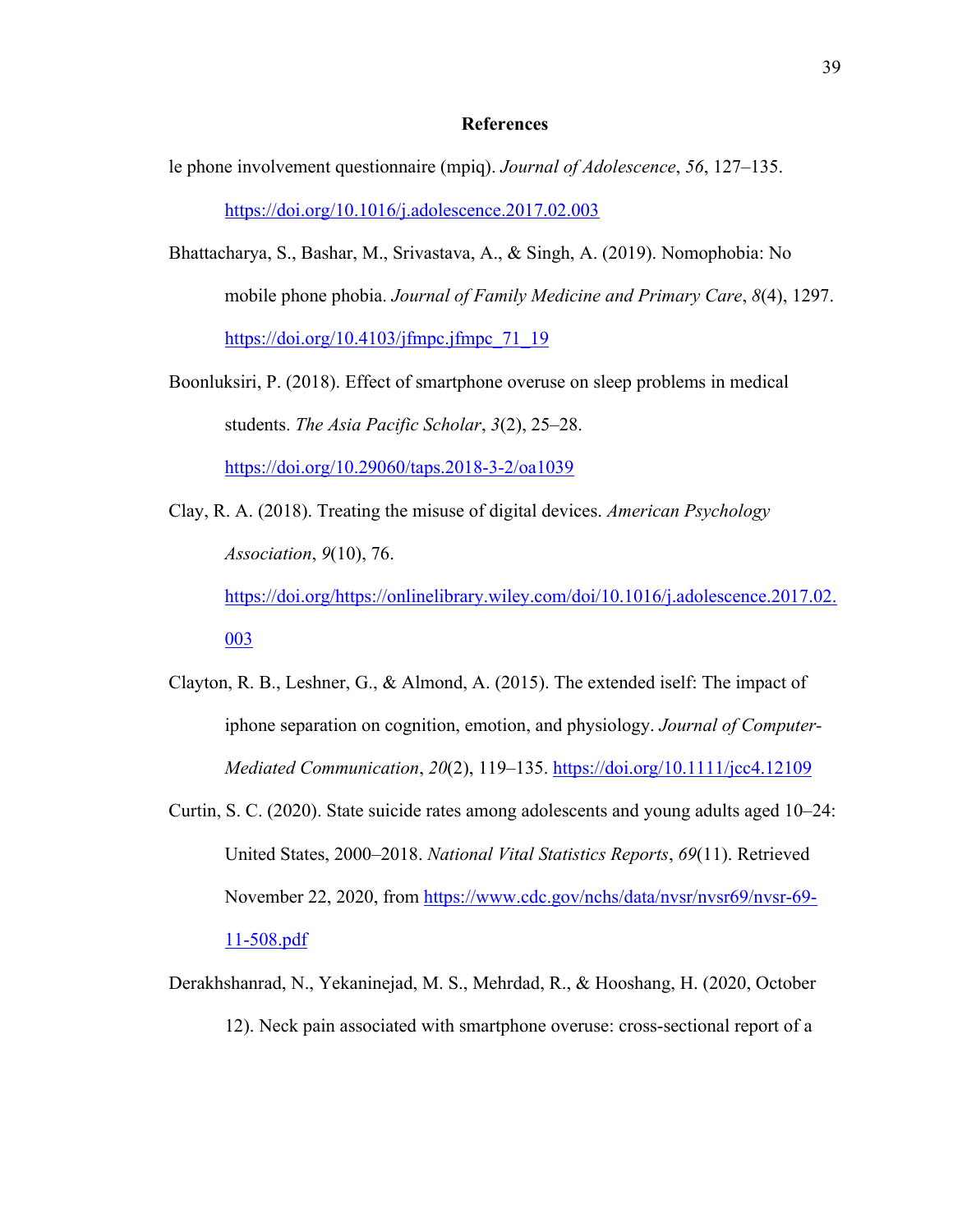cohort study among office workers. *European Spine Journal*, *30*(2), 461–467. https://doi.org/10.1007/s00586-020-06640-z

- Di Giacomo, D., Guerra, F., Perilli, E., & Ranieri, J. (2020). Technophobia as emerging risk factor in aging: Investigation on computer anxiety dimension. *Health Psychology Research*, *8*(1), 8207. https://doi.org/10.4081/hpr.2020.8207
- Hawi, N. S., & Samaha, M. (2017). Relationships among smartphone addiction, anxiety, and family relations. *Behaviour & Information Technology*, *36*(10), 1046–1052. https://doi.org/10.1080/0144929x.2017.1336254
- Hill, H., Hill, C., & Kim, J. (2019). Prospective physician awareness of the associations between social media and mental health. *Academic Psychiatry*, *44*(1), 78–81. https://doi.org/10.1007/s40596-019-01116-9
- IGI Global. (n.d.). *What is electronic device | igi global*. IGI Global Publisher of Timely Knowledge. Retrieved October 1, 2021, from https://www.igiglobal.com/dictionary/electronic-device/59898
- Jniene, A., Errguig, L., El Hangouche, A., Rkain, H., Aboudrar, S., El Ftouh, M., & Dakka, T. (2019). Perception of sleep disturbances due to bedtime use of blue light-emitting devices and its impact on habits and sleep quality among young medical students. *BioMed Research International*, *2019*, 1–8.

https://doi.org/10.1155/2019/7012350

- Jody, I. (n.d.). *Merriam-webster* [E-book]. https://www.merriamwebster.com/dictionary/culture
- John, A., Glendenning, A., Marchant, A., Montgomery, P., Stewart, A., Wood, S., Lloyd, K., & Hawton, K. (2018). Self-harm, suicidal behaviours, and cyberbullying in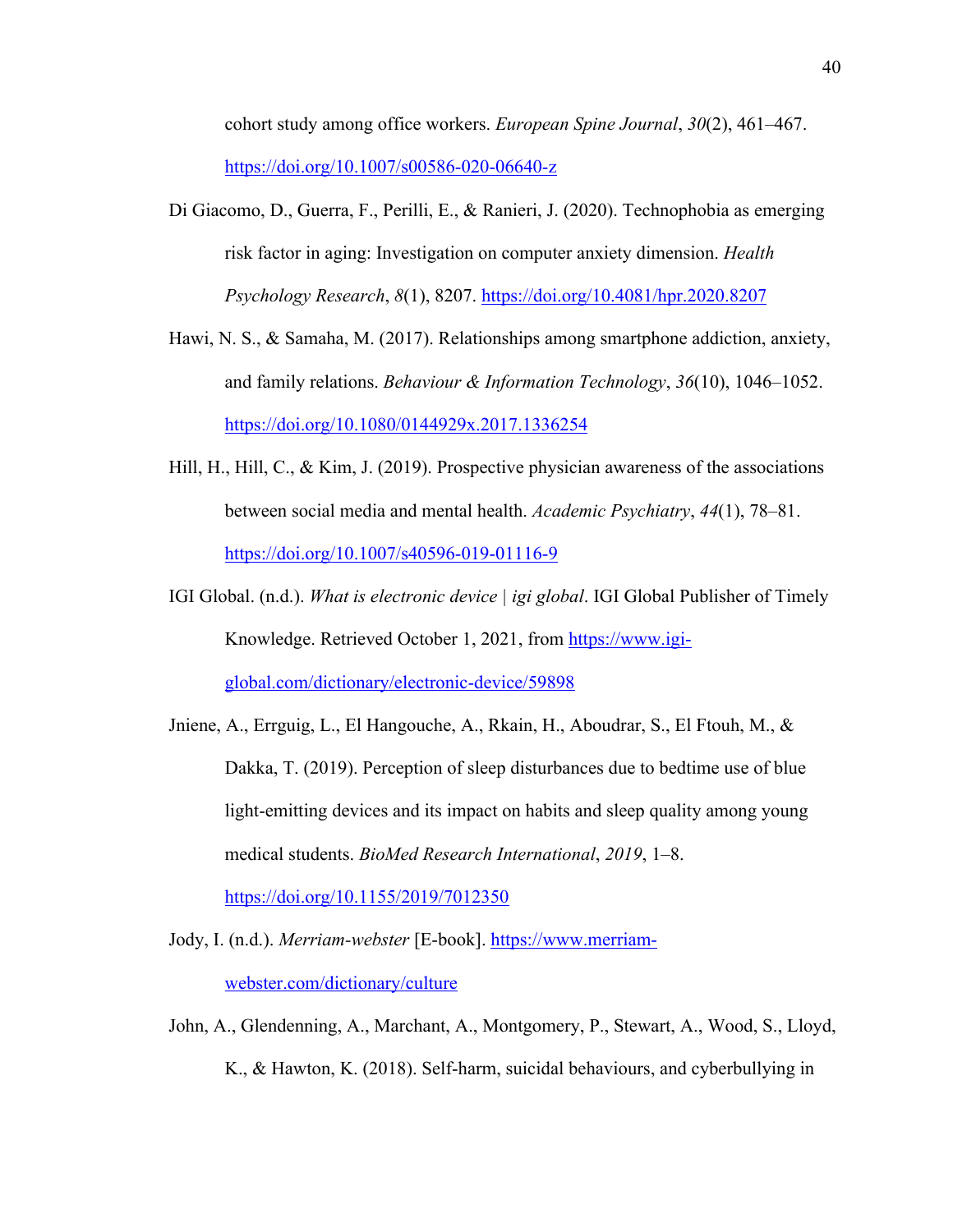children and young people: Systematic review. *Journal of Medical Internet Research*, *20*(4), e129. https://doi.org/10.2196/jmir.9044

- Kim, H., Min, J., Kim, H. J., & Min, K. (2017, September 1). Association between psychological and self-assessed health status and smartphone overuse among Korean college students. *Journal of Mental Health*, *28*(1), 11–16. https://doi.org/10.1080/09638237.2017.1370641
- Klein, M. C. (1978). The plug-in drug. *Archives of Pediatrics & Adolescent Medicine*, *132*(3), 324. Retrieved September 13, 2021, from

https://doi.org/10.1001/archpedi.1978.02120280108030

- Legal Information Institute. (2013, January 25). *45 cfr § 160.103 - definitions.* LII / Legal Information Institute. Retrieved October 1, 2021, from https://www.law.cornell.edu/cfr/text/45/160.103
- Merriam-Webster. (n.d.-a). *Culture*. Merriam-Webster.com. Retrieved April 18, 2021, from https://www.merriam-webster.com/dictionary/culture
- Merriam-Webster. (n.d.-b). *Overuse*. Retrieved October 1, 2021, from https://www.merriam-webster.com/dictionary/overuse
- Mobile Phones, Society, & Culture. (2020, December 26). *Screen zombies: Average person will spend 44 years looking at digital devices -- and that's before covid!* Study Finds. Retrieved September 13, 2021, from https://www.studyfinds.org/screen-zombies-average-person-spends-44-yearslooking-at-devices/
- Nathanson, A. I., & Beyens, I. (2016). The relation between use of mobile electronic devices and bedtime resistance, sleep duration, and daytime sleepiness among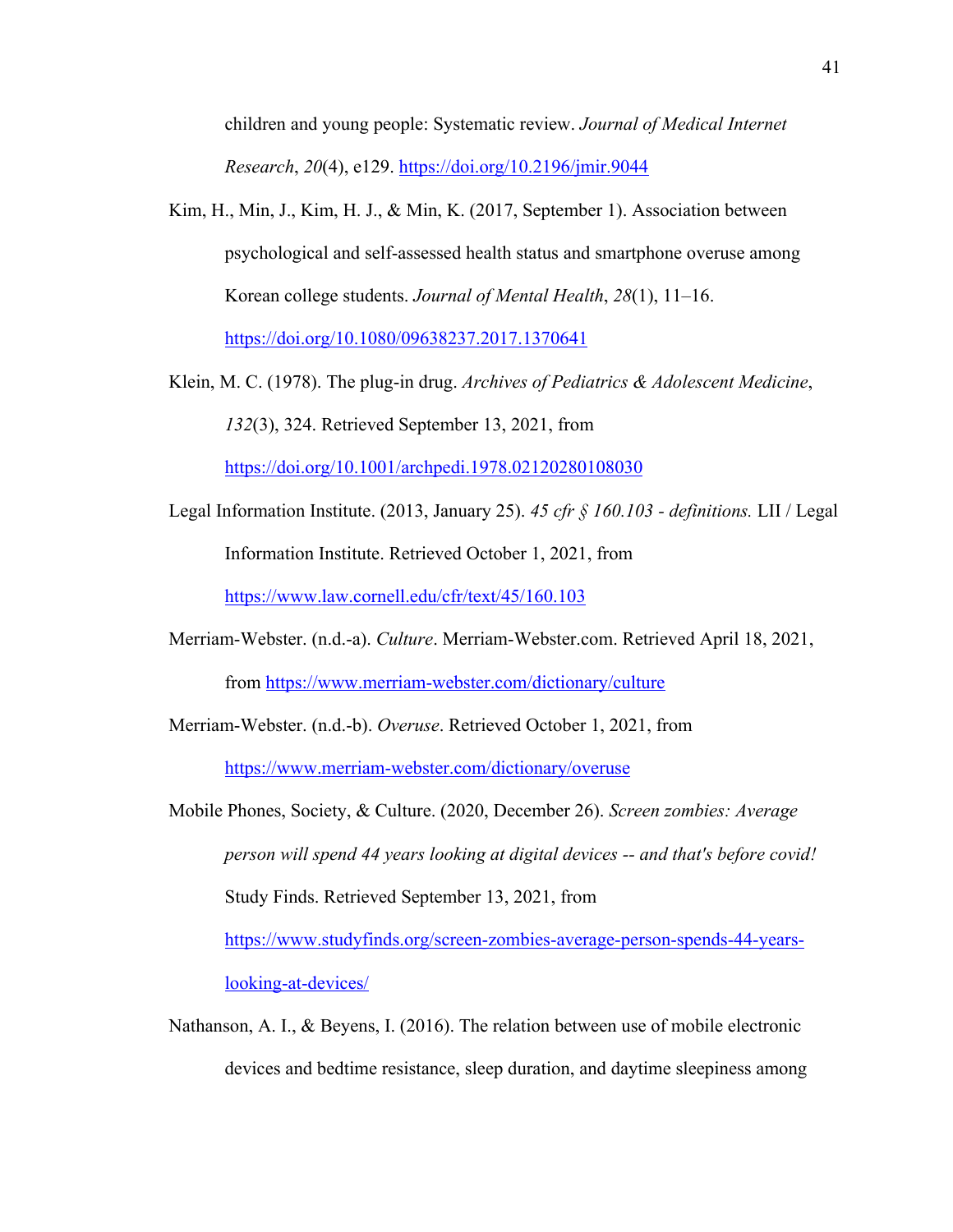preschoolers. *Behavioral Sleep Medicine*, *16*(2), 202–219.

https://doi.org/10.1080/15402002.2016.1188389

Öztekin, C., & Öztekin, A. (2020). The association of depression, loneliness and internet addiction levels in patients with acne vulgaris. *BioPsychoSocial Medicine*, *14*(1),

1–7. https://doi.org/10.1186/s13030-020-00190-y

Pew Research Center, Auxier, B., Anderson, M., Perrin, A., & Turner, E. (2020, July 28). *Children's engagement with digital devices, screen time*. Pew Research Center: Internet, Science & Tech.

https://www.pewresearch.org/internet/2020/07/28/childrens-engagement-with-

digital-devices-screen-time/

Pew Research Center Internet & Technology. (2019a, June 12). *Internet/broadband fact sheet* [standard webpage]. Retrieved November 22, 2020, from

https://www.pewresearch.org/internet/fact-sheet/internet-broadband/

Pew Research Center Internet & Technology. (2019b, June 12). *Mobile fact sheet* [Standard webpage]. Retrieved November 22, 2020, from

https://www.pewresearch.org/internet/fact-sheet/mobile/

Pew Research Center Internet & Technology. (2019c, June 12). *Social media fact sheet* [standard webpage]. Retrieved November 22, 2020, from

https://www.pewresearch.org/internet/fact-sheet/social-media/

Poznyak, V. (2018, September 13). *Public health implications of excessive use of the internet and other communication and gaming platforms*. World Health Organization. https://www.who.int/news/item/13-09-2018-public-health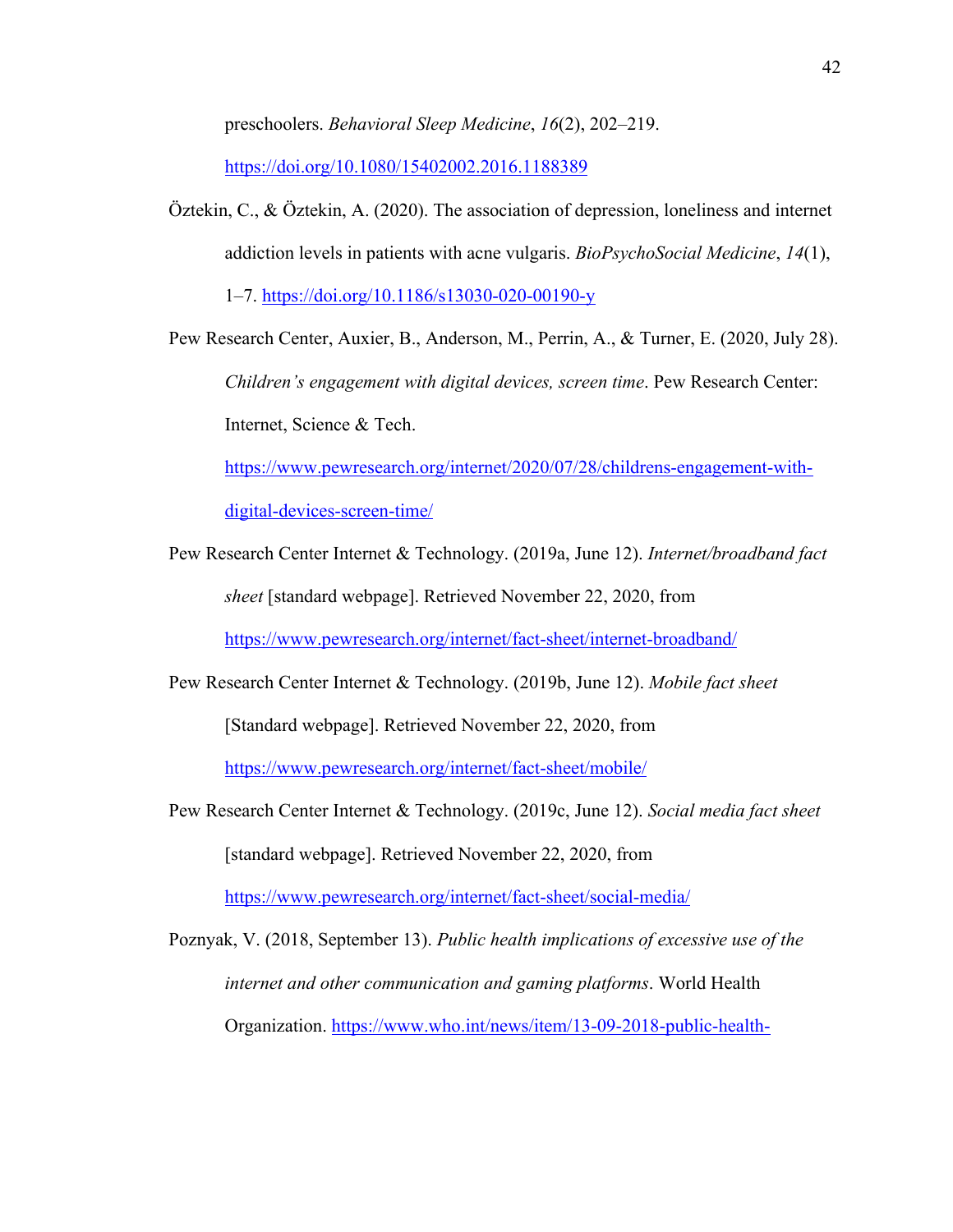implications-of-excessive-use-of-the-internet-and-other-communication-andgaming-platforms

- Prochaska, J. O., & Velicer, W. F. (1997). The transtheoretical model of health behavior change. *American Journal of Health Promotion*, *12*(1), 38–48. https://doi.org/10.4278/0890-1171-12.1.38
- Ra, C. K., Cho, J., Stone, M. D., De La Cerda, J., Goldenson, N. I., Moroney, E., Tung, I., Lee, S. S., & Leventhal, A. M. (2018). Association of digital media use with subsequent symptoms of attention-deficit/hyperactivity disorder among adolescents. *JAMA*, *320*(3), 255. https://doi.org/10.1001/jama.2018.8931
- Sedgwick, R., Epstein, S., Dutta, R., & Ougrin, D. (2019). Social media, internet use and suicide attempts in adolescents. *Current Opinion in Psychiatry*, *32*(6), 534–541. Retrieved November 14, 2021, from

https://doi.org/10.1097/yco.00000000000000547

- Serin, E. K., Durmaz, Y. Ç., & Polat, H. T. (2019, May 14). Correlation between smartphone addiction and dysfunctional attitudes in nursing/midwifery students. *Perspectives in Psyciatric Care*, *55*(4), 703–709. https://doi.org/10.1111/ppc.12406
- Tegtmeier, P. (2017, May 10). A scoping review on smart mobile devices and physical strain. *IOS Press*, *2018*(59), 273–283. https://doi.org/10.3233/WOR-172678

The Hanen Centre. (n.d.). *Ipad = i don't talk: The effects of young children's screen time*. Retrieved September 13, 2021, from http://www.hanen.org/Helpful-Info/Articles/ipad-equals-dont-talk.aspx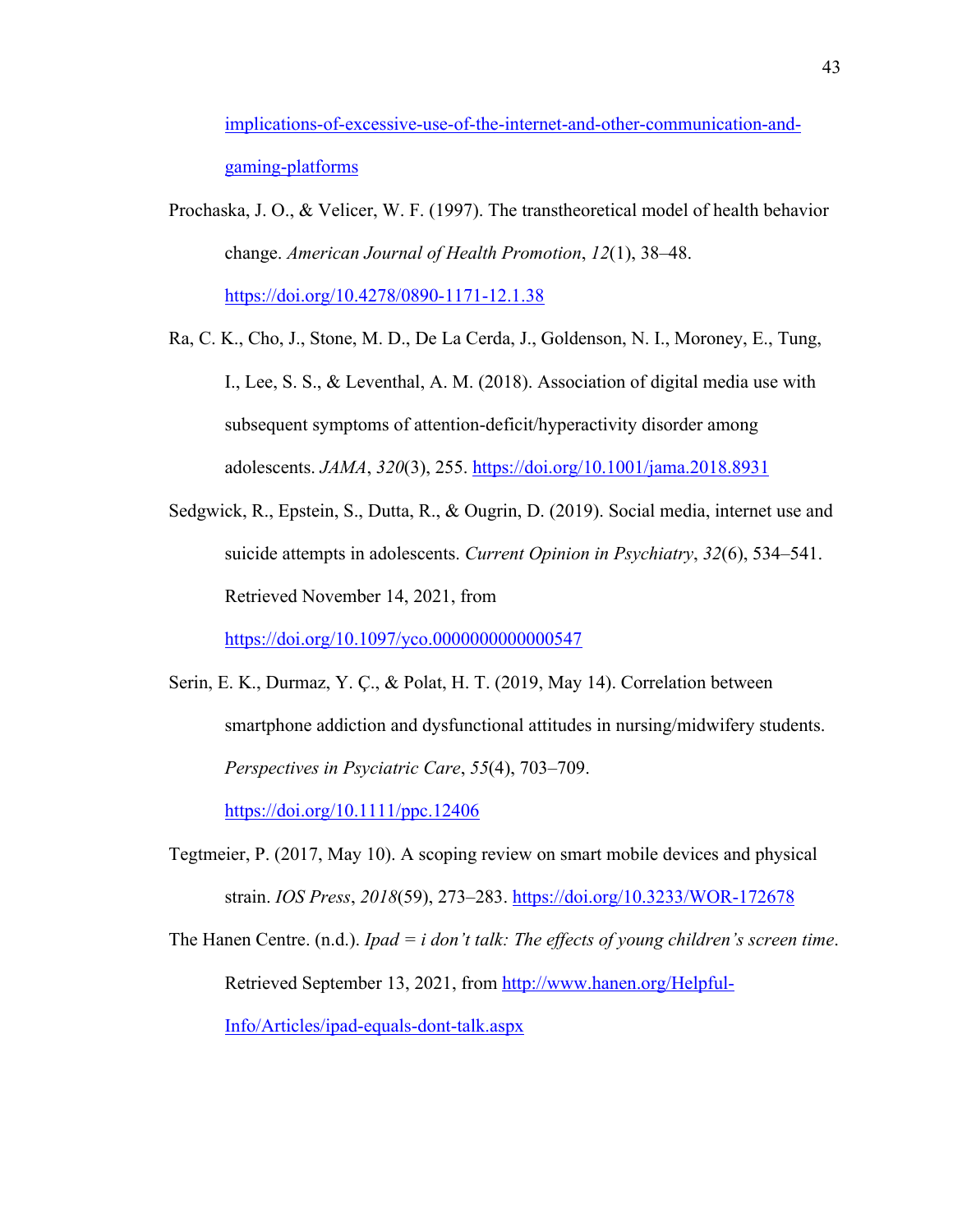- Tripathi, M., & Mishra, S. (2019). Screen time and adiposity among children and adolescents: A systematic review. *Journal of Public Health*, *28*(3), 227–244. https://doi.org/10.1007/s10389-019-01043-x
- Twenge, J. M. (2020). Increases in depression, self‐harm, and suicide among u.s. adolescents after 2012 and links to technology use: Possible mechanisms. *Psychiatric Research and Clinical Practice*, *2*(1), 19–25. https://doi.org/10.1176/appi.prcp.20190015
- Ward, A. F., Duke, K., Gneezy, A., & Broas, M. (2017, April 3). Brain Drain: the mere presence of one's own smartphone reduces available cognitive capacity. *Journal of the Association for Consumer Research*, *2*(2), 140–154. https://doi.org/10.1086/691462

Winn, M. (1978). *Plug in drug*. Bantam Books.

Young, K. (2009). Internet addiction: Diagnosis and treatment considerations. *Journal of Contemporary Psychotherapy*, *39*(4), 241–246. Retrieved September 13, 2021, from https://doi.org/10.1007/s10879-009-9120-x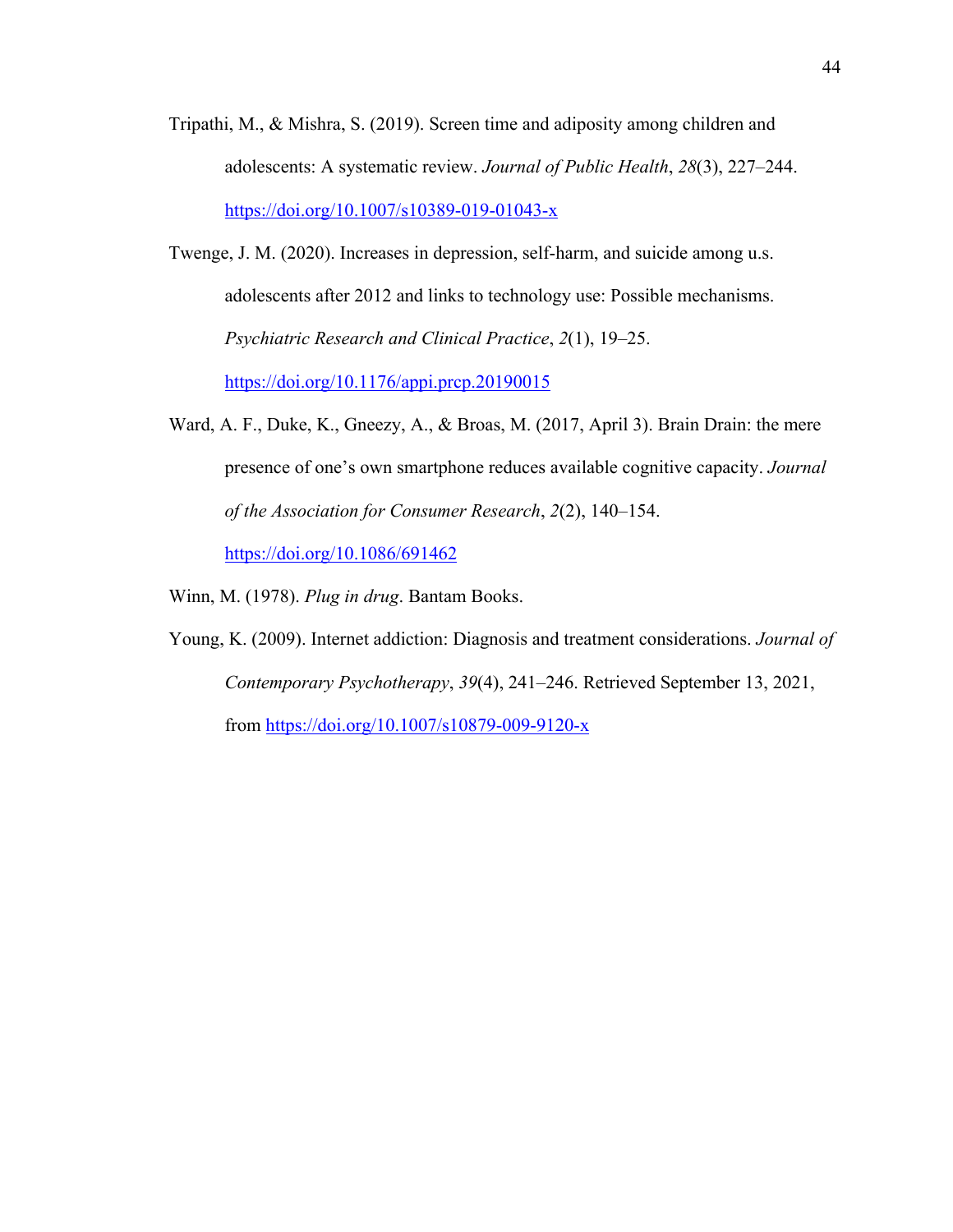## **Appendix**

## **Appendix A: IRB Approval**

**IRB Approval**



March 30, 2021 aalester@muw.edu

Dear Dr. Lester:

I am pleased to inform you that the members of the Institutional Review Board (IRB) have reviewed the following proposed research and have approved it as submitted:

| Name of Study:                   | Educating healthcare providers on the impact of electronic<br>device overuse on health |
|----------------------------------|----------------------------------------------------------------------------------------|
| <b>Research Faculty/Advisor:</b> | Alena Lester                                                                           |
| Investigators:                   | Lacy Estes                                                                             |

I wish you much

success in your

research. Sincerely,

Scott Jollison

Scott Tollison, Ph.D. Provost and Vice President for

Academic Affairs ST/tc

pc: Irene Pintado, Institutional Review Board Chairman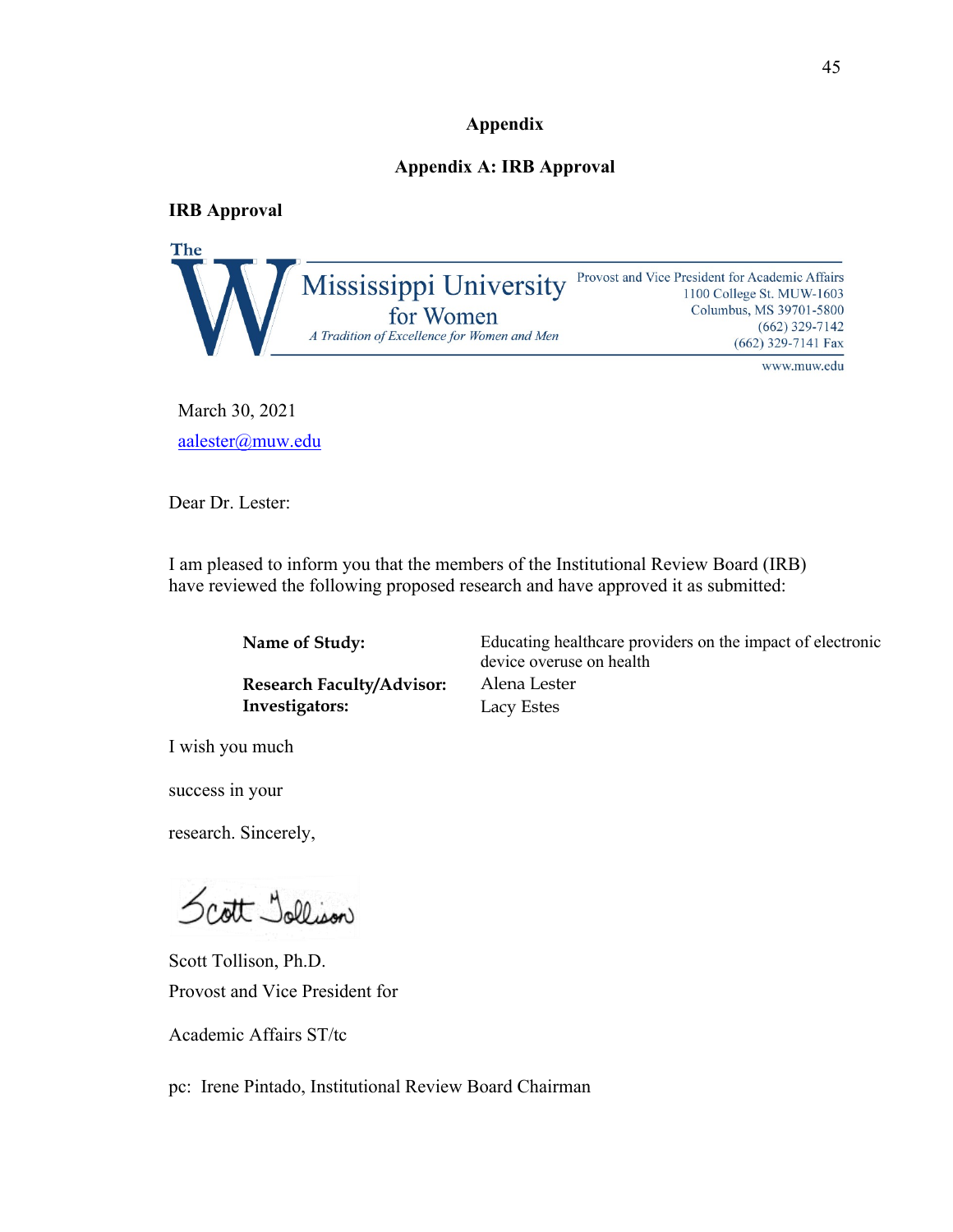# **Appendix B: Participation Request Email:**

Good afternoon,

Thank you for taking time out of your busy schedule to participate in my DNP project. I have found through research that electronic device overuse can impact health in a variety of ways. Mental, physical, and psychological health issues have been linked back to unhealthy screen habits and electronic device overuse. Please start this project by taking the pretest survey, followed by the youtube educational session. After completion of the video please do not forget to complete the post test. Thank you again for your participation. I hope you have a wonderful day.

Sincerely,

Lacy Estes, MSN, APRN, FNP-c

# **Pretest**

Pre-Test for Electronic Device Overuse Survey (surveymonkey.com)

# **Educational video**

Impact of Electronic Device Overuse on Health - YouTube

# **Posttest**

Post-Test for Electronic Device Overuse Survey (surveymonkey.com)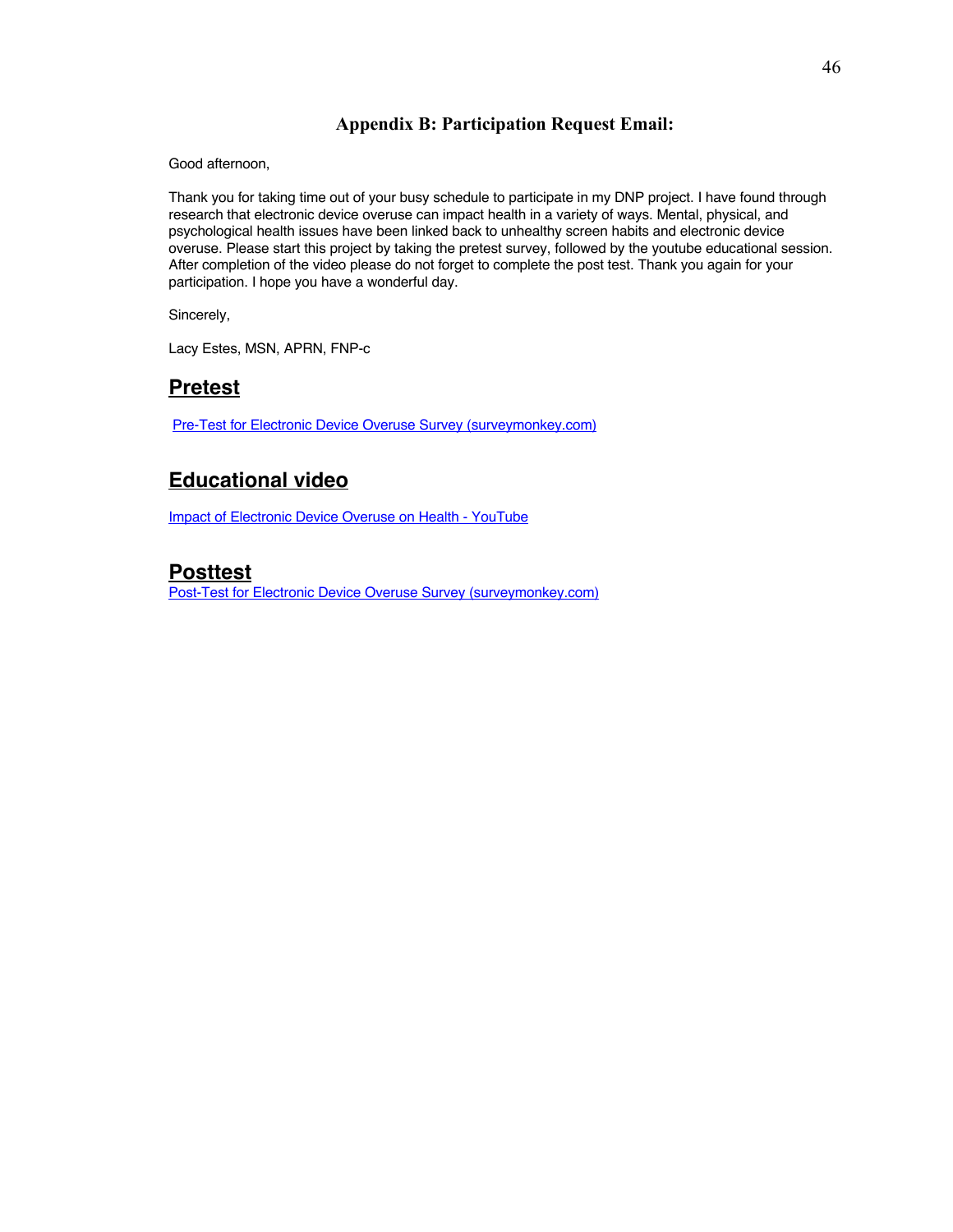# **Appendix C: Survey Monkey Pretest**

Survey Questions Pretest

- 1. What is the average age of a person when acquiring their first electronic device?
	- a. 9-11 years old
	- b. 12-15 years old
	- c. 16-18 years old
	- d.  $20 + \text{years}$  old
- 2. What is the average age of with their first interaction to an electronic device?
	- a. 0-2 years old
	- b. 3-4 years old
	- c. 5-7 years old
	- d. 8+ years old
- 3. What is the average daily digital device use of Americans?
	- a. 5 hours
	- b. 8 hours
	- c. 10 hours
	- d. 17 hours
- 4. Do you currently include screening questions regarding electronic device, social media or gaming overuse in your current practice?
	- a. Yes
	- b. No
- 5. Do you feel like your current patient population suffers from illnesses related to electronic device, social media or gaming overuse?
	- a. Yes
	- b. No
- 6. How often do you incorporate safe electronic device use into the care that you deliver?
	- a. 1-2 times per month
	- b. 1-2 times per week
	- c. Daily
	- d. Rarely
	- e. Never
- 7. How would you rate your confidence in addressing or educating on electronic device usage including safe screen habits and social media use?
	- a. Confident
	- b. Comfortable knowledgeable, but has room for improvement
	- c. Would like more education in these subjects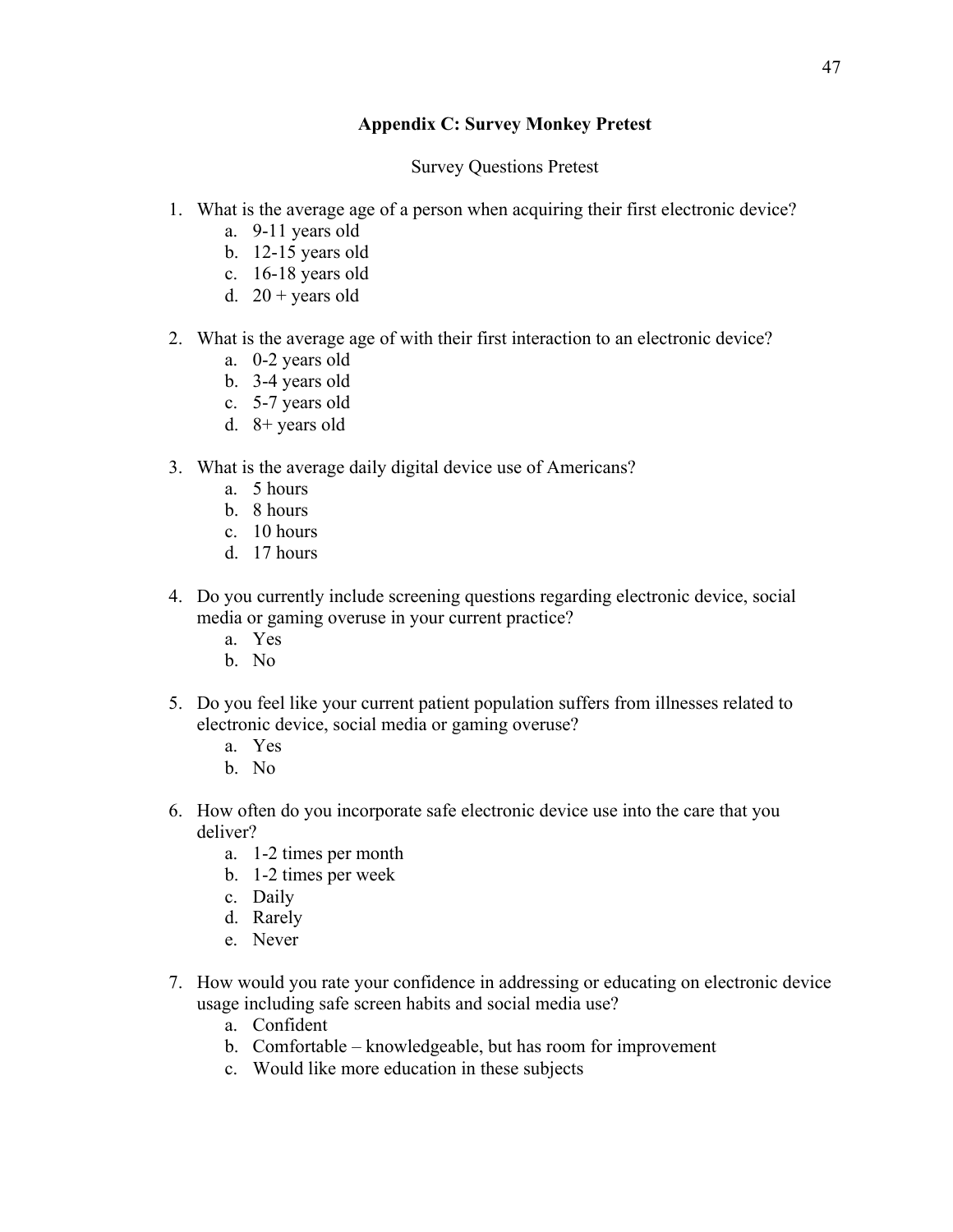# **Appendix D: Survey Monkey Posttest**

- 1. What is the average age of a person when acquiring their first electronic device?
	- a. 9-11 years old
	- b. 12-15 years old
	- c. 16-18 years old
	- d.  $20 + \text{years}$  old
- 2. What is the average age of with their first interaction to an electronic device?
	- a. 0-2 years old
	- b. 3-4 years old
	- c. 5-7 years old
	- d. 8+ years old
- 3. What is the average daily digital device use of Americans?
	- a. 5 hours
	- b. 8 hours
	- c. 10 hours
	- d. 17 hours
- 4. Do you now include screening questions regarding electronic device, social media or gaming overuse in your current practice?
	- a. Yes
	- b. No
- 5. Do you feel like your current patient population suffers from illnesses related to electronic device, social media or gaming overuse?
	- a. Yes
	- b. No
- 6. How often do you incorporate safe electronic device use into the care that you deliver?
	- a. 1-2 times per month
	- b. 1-2 times per week
	- c. Daily
	- d. Rarely
	- e. Never
- 7. How would you rate your confidence in addressing or educating on electronic device usage including safe screen habits and social media use?
	- a. Confident
	- b. Comfortable knowledgeable, but has room for improvement
	- c. Would like more education in these subjects